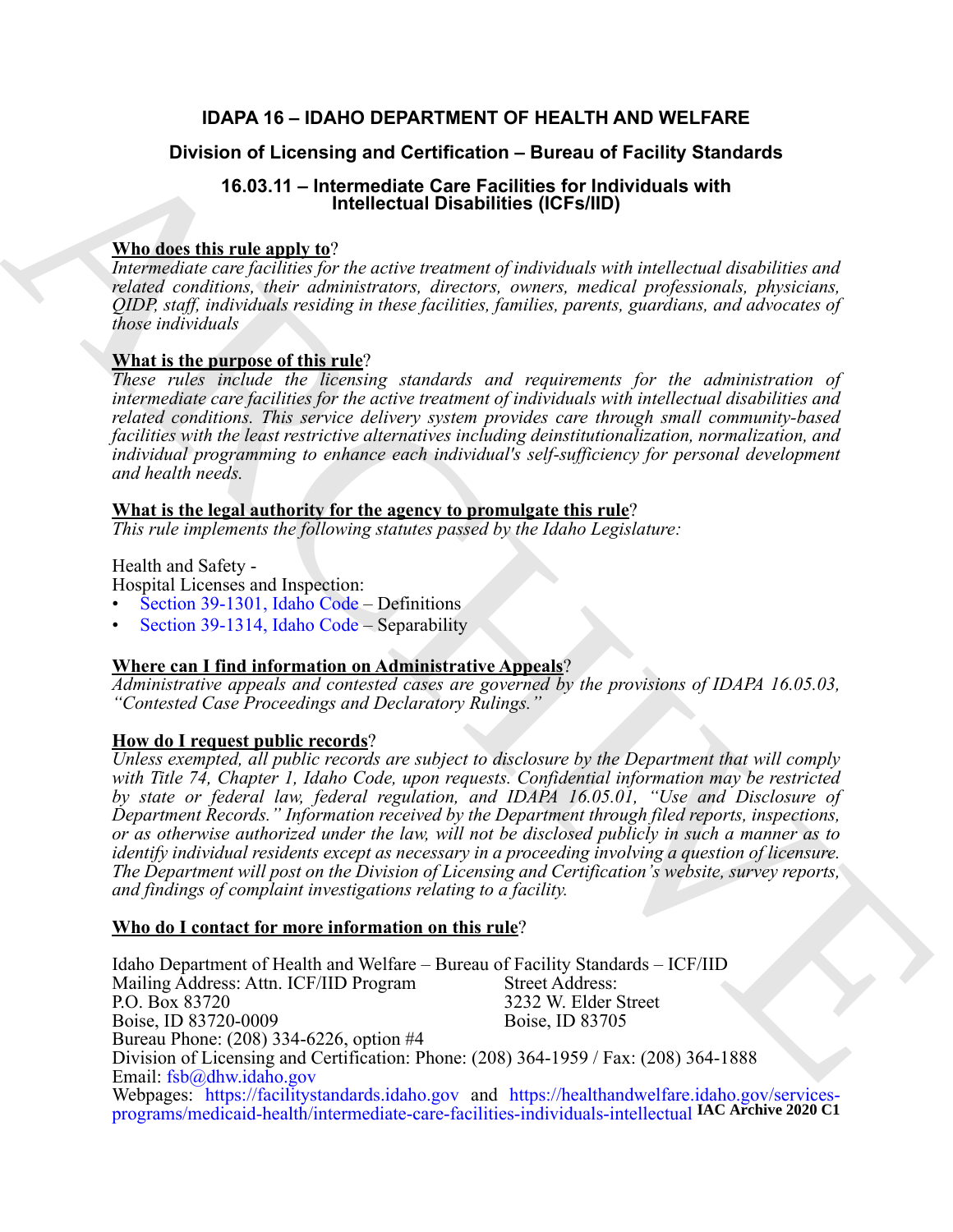# **Table of Contents**

# 16.03.11 – Intermediate Care Facilities for People with<br>Intellectual Disabilities (ICFs/IID)

| 006. Confidentiality Of Records And Public Records Act                   |  |
|--------------------------------------------------------------------------|--|
|                                                                          |  |
|                                                                          |  |
|                                                                          |  |
|                                                                          |  |
|                                                                          |  |
|                                                                          |  |
|                                                                          |  |
|                                                                          |  |
|                                                                          |  |
|                                                                          |  |
|                                                                          |  |
|                                                                          |  |
|                                                                          |  |
|                                                                          |  |
| 031. Expiration And Renewal Of License. Manuscritten Manuscritten and 10 |  |
|                                                                          |  |
|                                                                          |  |
|                                                                          |  |
|                                                                          |  |
|                                                                          |  |
|                                                                          |  |
|                                                                          |  |
| 070. Return Of Suspended, Revoked, Or Relinquished License.  12          |  |
|                                                                          |  |
|                                                                          |  |
|                                                                          |  |
|                                                                          |  |
| 101. Governing Body Duties                                               |  |
|                                                                          |  |
|                                                                          |  |
|                                                                          |  |
|                                                                          |  |
|                                                                          |  |
|                                                                          |  |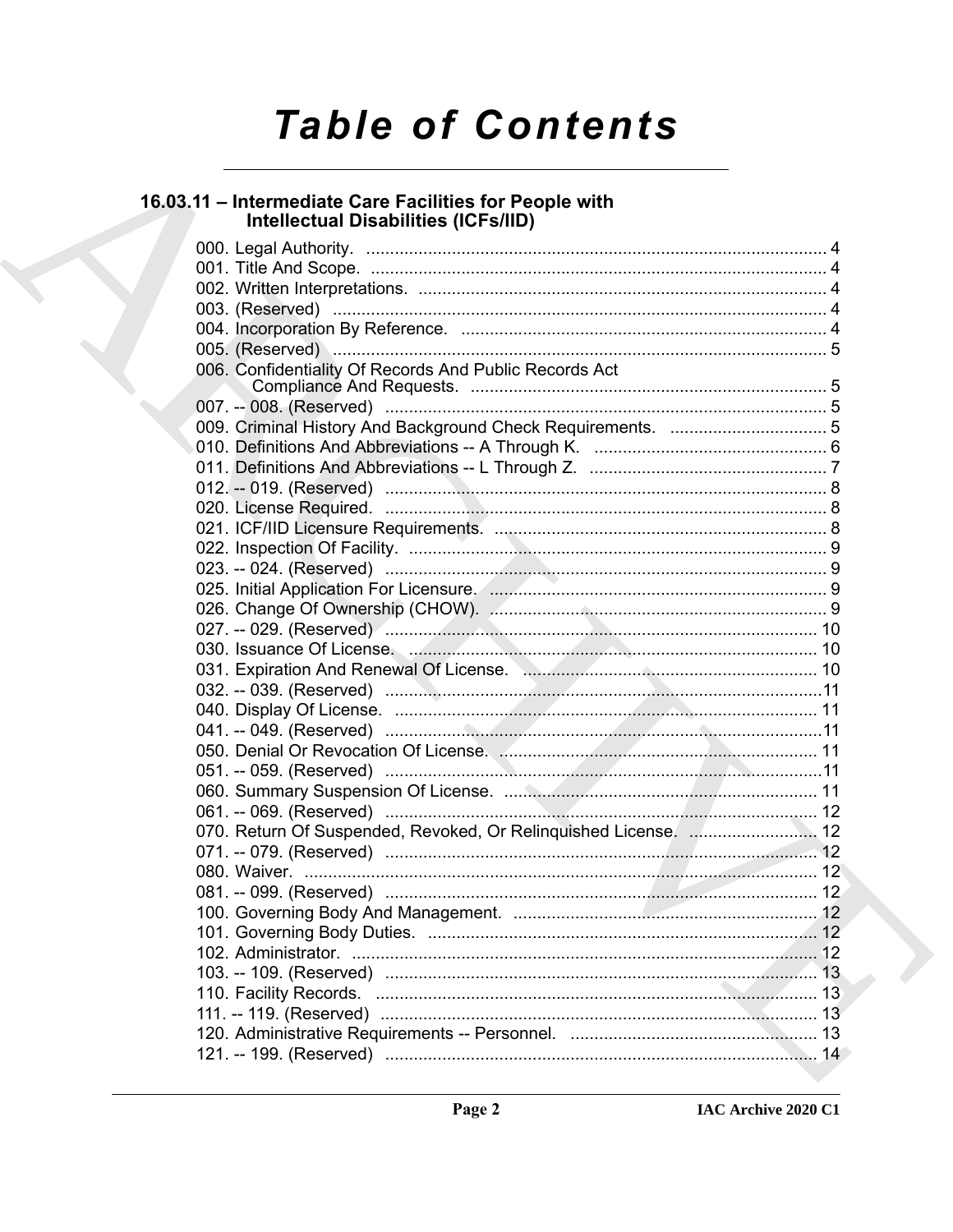# *Table of Contents (cont'd)*

| 302. -- 399. (Reserved) ………………………………………………………………………… 16                    |  |
|----------------------------------------------------------------------------|--|
|                                                                            |  |
|                                                                            |  |
|                                                                            |  |
|                                                                            |  |
|                                                                            |  |
|                                                                            |  |
|                                                                            |  |
|                                                                            |  |
|                                                                            |  |
| 702. Environmental Standards -- Water, Sewer, And Garbage.  16             |  |
| 703. Environmental Standards -- Chemicals And Pesticides.  17              |  |
| 704. Environmental Standards -- Linens And Laundry Services.  18           |  |
|                                                                            |  |
|                                                                            |  |
| 710. Physical Facility Standards -- Existing General Requirements.  19     |  |
|                                                                            |  |
| 712. Physical Facility Standards -- Individual Accommodations For Existing |  |
|                                                                            |  |
|                                                                            |  |
| 731. Physical Facility Standards -- New Construction Requirements.  22     |  |
| 732. Physical Facility Standards --                                        |  |
|                                                                            |  |
|                                                                            |  |
|                                                                            |  |
|                                                                            |  |
|                                                                            |  |
|                                                                            |  |
|                                                                            |  |
|                                                                            |  |
|                                                                            |  |
|                                                                            |  |
|                                                                            |  |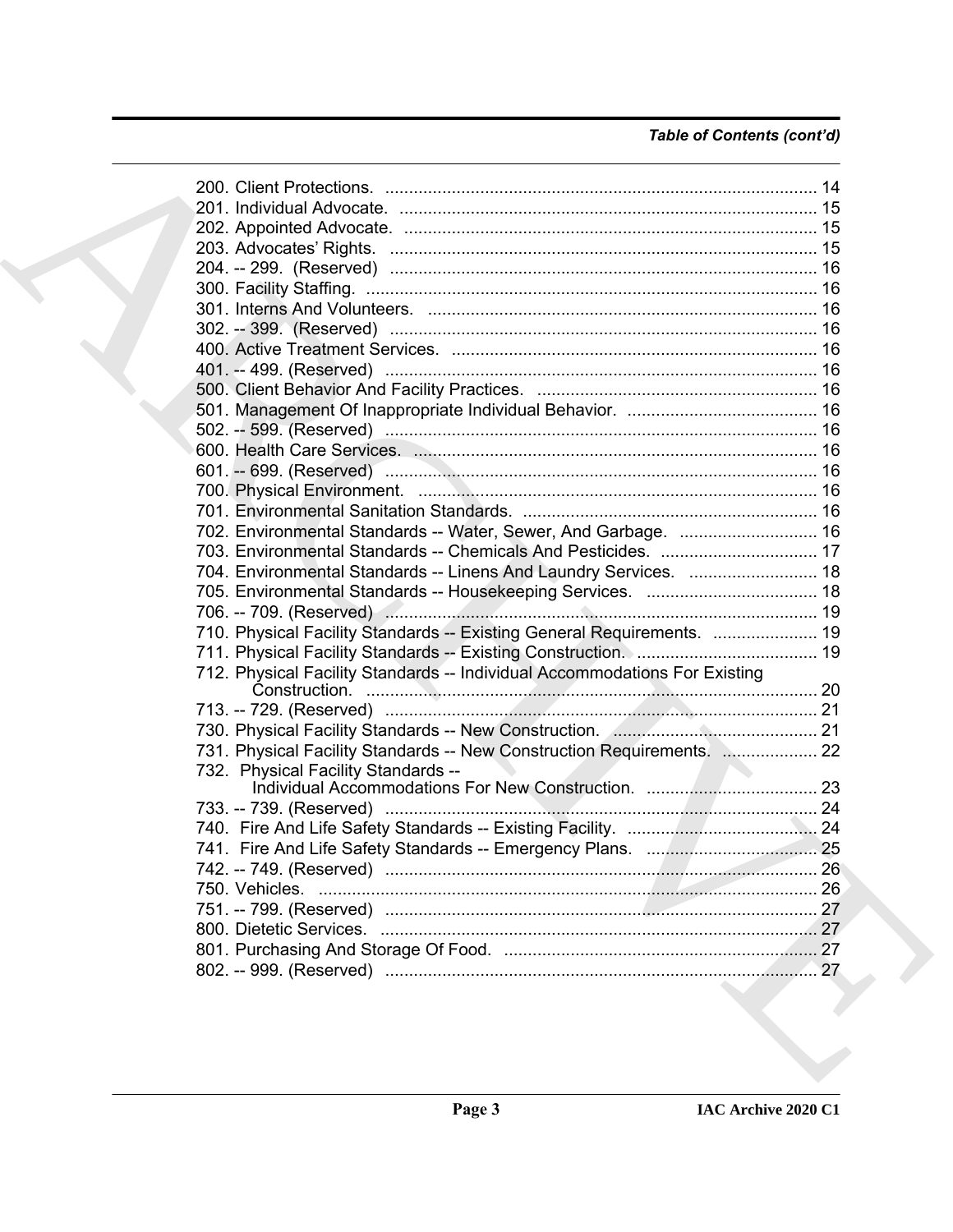#### **16.03.11 – INTERMEDIATE CARE FACILITIES FOR PEOPLE WITH INTELLECTUAL DISABILITIES (ICFS/IID)**

### <span id="page-3-6"></span><span id="page-3-1"></span><span id="page-3-0"></span>**000. LEGAL AUTHORITY.**

601. LETTRAILMONING and the context of the state with the form is that in the main form in the costs and context of the state of the state of the state of the state of the state of the state of the state of the state of t The Board of Health and Welfare is authorized under Sections 39-1301 through 39-1314, Idaho Code, to adopt, amend, and enforce rules, regulations, and standards for licensure that promote safe and adequate treatment, and to protect the health and safety of individuals being cared for in intermediate care facilities for people with intellectual disabilities defined in Section 39-1301(c), Idaho Code. The Department is authorized under 42 CFR Part 483 to set conditions of participation for intermediate care facilities for individuals with intellectual disabilities (ICFs/IID). Under Sections 56-1002, 56-1003, 56-1004, 56-1004A, 56-1005, 56-1007, and 56-1009, Idaho Code, the Department and the Board of Health and Welfare have prescribed powers and duties to provide for the administration and enforcement of Department programs and rules. (7-1-15)

### <span id="page-3-7"></span><span id="page-3-2"></span>**001. TITLE AND SCOPE.**

**01. Title**. These rules are titled IDAPA 16.03.11, "Intermediate Care Facilities for People with Intellectual Disabilities (ICFs/IID)." (7-1-15)

**02. Scope**. These rules include the licensing standards and requirements for the administration of intermediate care facilities for the active treatment of individuals with intellectual disabilities and related conditions. This service delivery system provides care through small community-based facilities with the least restrictive alternatives including deinstitutionalization, normalization, and individual programming to enhance each individual's self-sufficiency for personal development and health needs.

#### <span id="page-3-18"></span><span id="page-3-3"></span>**002. WRITTEN INTERPRETATIONS.**

The Department may have written statements that pertain to the interpretation of this chapter, or to the documentation of compliance with these rules. (3-20-20)

### <span id="page-3-4"></span>**003. (RESERVED)**

### <span id="page-3-8"></span><span id="page-3-5"></span>**004. INCORPORATION BY REFERENCE.**

The following are incorporated by reference in this chapter of rules: (7-1-15)

<span id="page-3-17"></span>**01. Code of Federal Regulations (CFR)**. The Board has adopted by reference certain Codes of Federal Regulations (CFR), Standards and Certification, Part 483, in this chapter. 42 CFR Part 483 may be found online at: http://www.ecfr.gov/cgi-bin/text-idx?SID=f030c6d2c3e752bba7d12ce1015a4e7a&node=42:5.0.1.1.2.9&rgn=div6. Modifications and additions to the "Conditions of Participation for Intermediate Care Facilities for Individuals with Intellectual Disabilities" are made in Subsections 004.02 through 004.13 of this rule. (7-1-15) Intellectual Disabilities" are made in Subsections 004.02 through 004.13 of this rule.

<span id="page-3-9"></span>**02. 42 CFR 483.400 - Basis and Purpose**. No additions or modifications have been adopted for this  $\text{subpart.}$  (7-1-15)

<span id="page-3-10"></span>**03. 42 CFR 483.405 - Relationship to Other Health and Human Services (HHS) Regulations**. No additions or modifications have been adopted for this subpart. (7-1-15)

<span id="page-3-11"></span>**04. 42 CFR 483.410 - Condition of Participation: Governing Body and Management**. Additions and modifications for this subpart are found in Sections 100-199 of these rules.

<span id="page-3-12"></span>**05. 42 CFR 483.420 - Condition of Participation: Client Protections**. Additions and modifications for this subpart are found in Sections 200-299 of these rules. (7-1-15)

<span id="page-3-13"></span>**06. 42 CFR 483.430 - Condition of Participation: Facility Staffing**. Additions and modifications for this subpart are found in Sections 300-399 of these rules. (7-1-15)

<span id="page-3-14"></span>**07. 42 CFR 483.440 - Condition of Participation: Active Treatment Services**. No additions or modifications have been adopted for this subpart.

<span id="page-3-15"></span>**08. 42 CFR 483.450 - Condition of Participation: Client Behavior and Facility Practices**. Additions and modifications for this subpart are found in Sections 500-599 of these rules. (7-1-15)

<span id="page-3-16"></span>**09. 42 CFR 483.460 - Condition of Participation: Health Care Services**. No additions or modifications have been adopted for this subpart.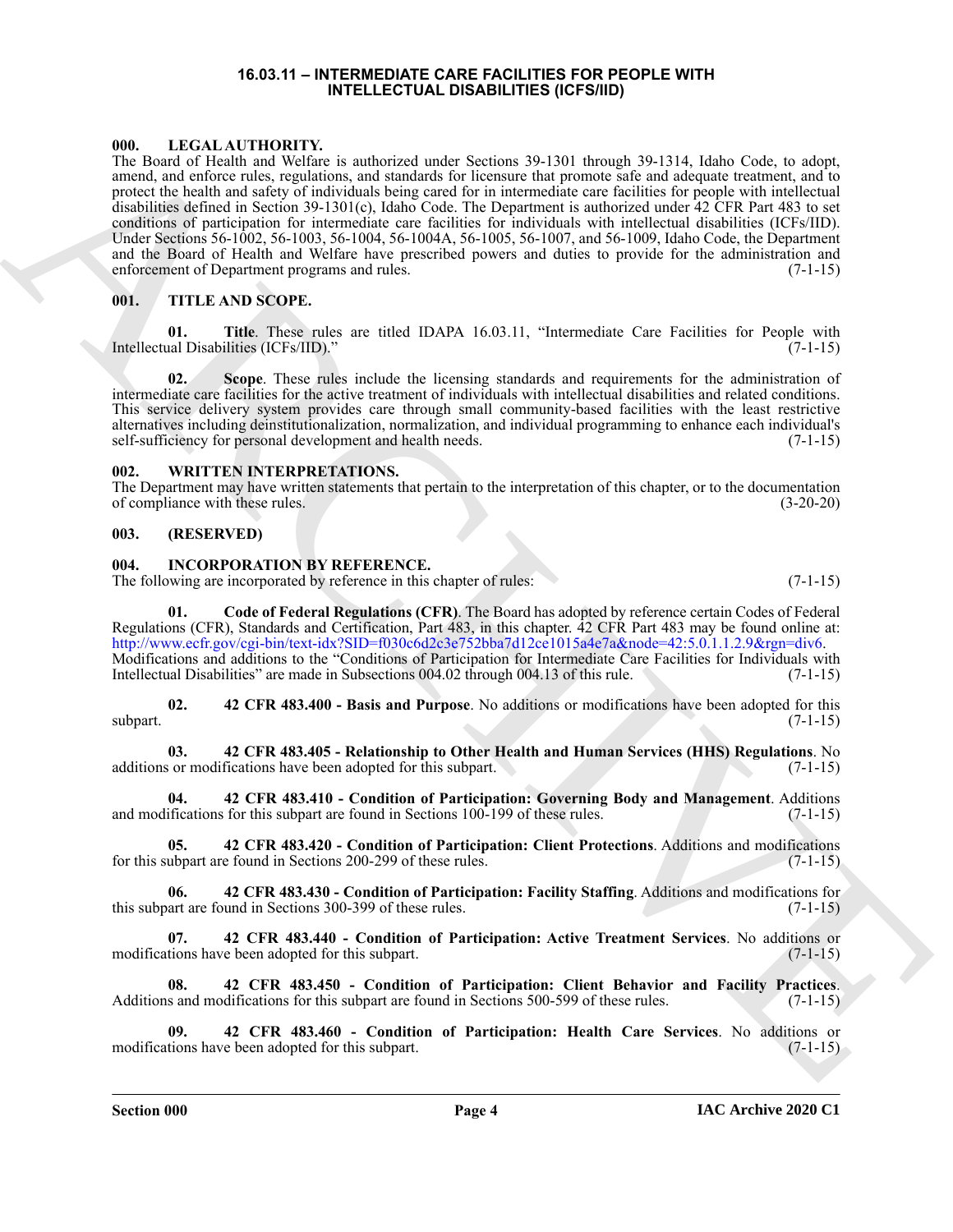<span id="page-4-9"></span>**10. 42 CFR 483.470 - Condition of Participation: Physical Environment**. Additions and modifications for this subpart are found in Sections 700-799 of these rules.

<span id="page-4-10"></span>**11. 42 CFR 483.480 - Condition of Participation: Dietetic Services**. Additions and modifications for this subpart are found in Sections 800-899 of these rules. (7-1-15)

<span id="page-4-7"></span>**12. 42 CFR 1001.1301 - Failure to Grant Immediate Access**. No additions or modifications have been adopted for this subpart. (7-1-15)

<span id="page-4-8"></span>**13. 42 CFR 442.101 - Obtaining Certification**. No additions or modifications have been adopted for this subpart.  $(7-1-15)$ 

<span id="page-4-12"></span><span id="page-4-11"></span>**14. IDAPA 24.39.30, Rules of Building Safety**. IDAPA 24.39.30, "Rules of Building Safety," as adopted by the Division of Building Safety, Building Code Advisory Board. The rules are available online at: http:// adminrules.idaho.gov/rules/current/07/070301.pdf. The Building Safety rules adopt The International Building Code that may be obtained from the International Code Council, Western Regional Office, 5360 Workman Mill Road, Whittier, CA 90601-2298, phone: (888) 422-7233, and online at http://www.iccsafe.org. (7-1-15) Whittier, CA 90601-2298, phone: (888) 422-7233, and online at http://www.iccsafe.org.

*Department of Nearly Works* (a) Proposition (a) Proposition (b) *medication* (a) Proposition (b)  $\frac{1}{2}$  medication (b)  $\frac{1}{2}$  medication (b)  $\frac{1}{2}$  medication (b)  $\frac{1}{2}$  medication (b)  $\frac{1}{2}$  medication **15. National Fire Protection Association (NFPA) Standard 101, The Life Safety Code, (edition 2000)**. The following document is incorporated by reference in these rules: National Fire Protection Association (NFPA) Standard 101, The Life Safety Code, (2000), published by the National Fire Protection Association, 1 Batterymarch Park, Quincy, MA 02169-7471. A copy is available for review at the Department's Division of Licensing and Certification located at 3232 Elder Street, Boise, Idaho 83705. The NFPA 101: Life Safety Code may be accessed online at: http://www.nfpa.org/codes-and-standards/document-informationpages?mode=code&code=101. (7-1-15) (3.3)

#### <span id="page-4-0"></span>**005. (RESERVED)**

#### <span id="page-4-1"></span>**006. CONFIDENTIALITY OF RECORDS AND PUBLIC RECORDS ACT COMPLIANCE AND REQUESTS.**

**01. Confidentiality of Records**. Any disclosure of confidential information used or disclosed in the course of the Department's business is subject to the restrictions in state or federal law, and must comply with IDAPA 16.05.01, "Use and Disclosure of Department Records." (7-1-15)

**02. Public Records Act**. The Department will comply with Title 74, Chapter 1, Idaho Code, when requests for the examination and copying of public records are made. Unless otherwise exempted, all public records in the custody of the Department are subject to disclosure. (7-1-15)

**03. Disclosure of an Individual**'**s Identity**. Under Section 39-1310, Idaho Code, information received by the Department through filed reports, inspections, or as required by law, will not be disclosed publicly in such a manner as to identify individuals except as necessary in a proceeding involving a question of licensure. (7-1-15)

**04. Public Availability of Survey Reports**. The Department will post on the Division of Licensing and Certification's website, survey reports and findings of complaint investigations relating to a facility at  $\frac{http://\naclittystandards.idaho.gov.}$  (7-1-15) facilitystandards.idaho.gov.

### <span id="page-4-2"></span>**007. -- 008. (RESERVED)**

### <span id="page-4-4"></span><span id="page-4-3"></span>**009. CRIMINAL HISTORY AND BACKGROUND CHECK REQUIREMENTS.**

<span id="page-4-5"></span>**Criminal History and Background Check**. An intermediate care facility for people with intellectual disabilities (ICF/IID) must comply with the Department's criminal history and background check rules in IDAPA 16.05.06, "Criminal History and Background Checks." (7-1-15)

<span id="page-4-6"></span>**02. Individuals Subject to Criminal History Checks**. Owners, administrators, employees, and contractors, hired or contracted with after October 1, 2007, who have direct access to individuals residing in an ICF/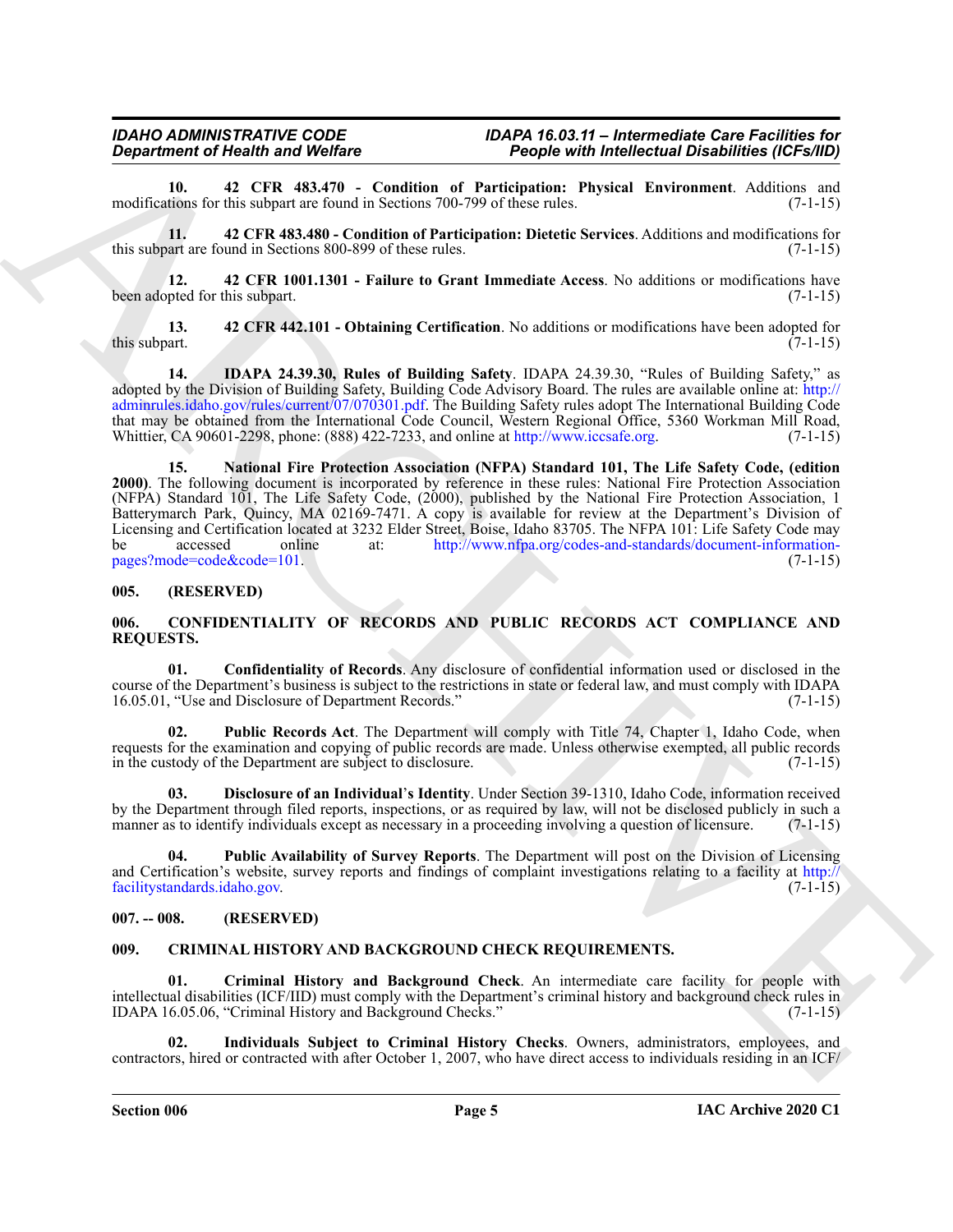IID must complete and receive a Department criminal history and background check clearance as provided in IDAPA 16.05.06, "Criminal History and Background Checks." (7-1-15) 16.05.06, "Criminal History and Background Checks."

#### <span id="page-5-1"></span><span id="page-5-0"></span>**010. DEFINITIONS AND ABBREVIATIONS -- A THROUGH K.** For the purposes of this chapter of rules, the following terms apply. (7-1-15)

**01. Active Treatment**. Aggressive, consistent implementation of a program of specialized and generic training, treatment, health, and related services directed toward the acquisition of skills necessary for the individual to function with as much self-determination and independence as possible. It includes the prevention or deceleration of

<span id="page-5-5"></span><span id="page-5-4"></span><span id="page-5-3"></span><span id="page-5-2"></span>**02.** Administrator. The person delegated the responsibility for management of a facility. (7-1-15)

**03.** Advocate. A person who assists the individual in exercising their rights within the facility and as a citizen of the United States. (7-1-15)

regression or loss of current optimal functional status. (7-1-15)

**04. Alteration**. Any change or modification to the building or property that does affect Life Safety Code compliance or a change in space usage or utilization of the facility, including additions, remodeling or systems modifications. (7-1-15)

<span id="page-5-8"></span><span id="page-5-7"></span><span id="page-5-6"></span>**05. Board**. The Idaho State Board of Health and Welfare. (7-1-15)

**06. Certification**. Federal program approval (Medicare, Medicaid, etc.) of the facility to participate in the delivery of program care to eligible individuals under applicable federal requirements. (7-1-15)

**07. Client**. A term used in the Code of Federal Regulations (CFR) for an "individual" residing in an intermediate care facility for individuals with intellectual disabilities who requires active treatment. A "client" is synonymous with the terms "individual" and "resident" in this chapter. (7-1-15)

<span id="page-5-9"></span>**08. Department**. The Idaho Department of Health and Welfare. (7-1-15)

<span id="page-5-12"></span><span id="page-5-11"></span><span id="page-5-10"></span>**09. Director**. The Director of the Idaho Department of Health and Welfare, or their designee. (7-1-15)

**10. Discharge**. The permanent movement of an individual to another facility or setting that operates lently from the ICF/IID. (7-1-15) independently from the  $ICF/IID$ .

**11. Enclosure**. Any barrier designed, constructed, or used to contain an individual within a designated area for the purposes of behavior modification, and does not meet the definition of a "time out" room as stated in 42  $CFR 483.450(c)(1).$  (7-1-15)

<span id="page-5-13"></span>**12. Governmental Unit**. The State of Idaho, any county, municipality, or other political subdivision, or any department, division, board, or other agency thereof. (7-1-15)

<span id="page-5-14"></span>**13. Individual**. A term used in the Code of Federal Regulations (CFR) for an "individual" residing in an intermediate care facility for individuals with intellectual disabilities who requires active treatment. An "individual" is synonymous with the terms "client" and "resident" in this chapter. (7-1-15) "individual" is synonymous with the terms "client" and "resident" in this chapter.

**Experimente of New York Control in the United Control in the United Control in the United Control in the United Control in the United Control in the United Control in the United Control in the United Control in the Unite Individual Program Plan (IPP)**. A written plan developed by the interdisciplinary team for each individual in the ICF/IID. The IPP is based on a completed, thorough review of the individual's preferences, lifestyle, cultural background, strengths, needs, and capabilities in all major life areas essential to increasing independence and ensuring rights. Each individual's IPP addresses what an individual needs in order to function with as much independence as possible by stating: (7-1-15)

<span id="page-5-15"></span>

|  | The desired outcomes the individual is trying to achieve; |  | $(7-1-15)$ |
|--|-----------------------------------------------------------|--|------------|
|--|-----------------------------------------------------------|--|------------|

**b.** The specific steps and actions that will be taken to reach the desired outcomes; and (7-1-15)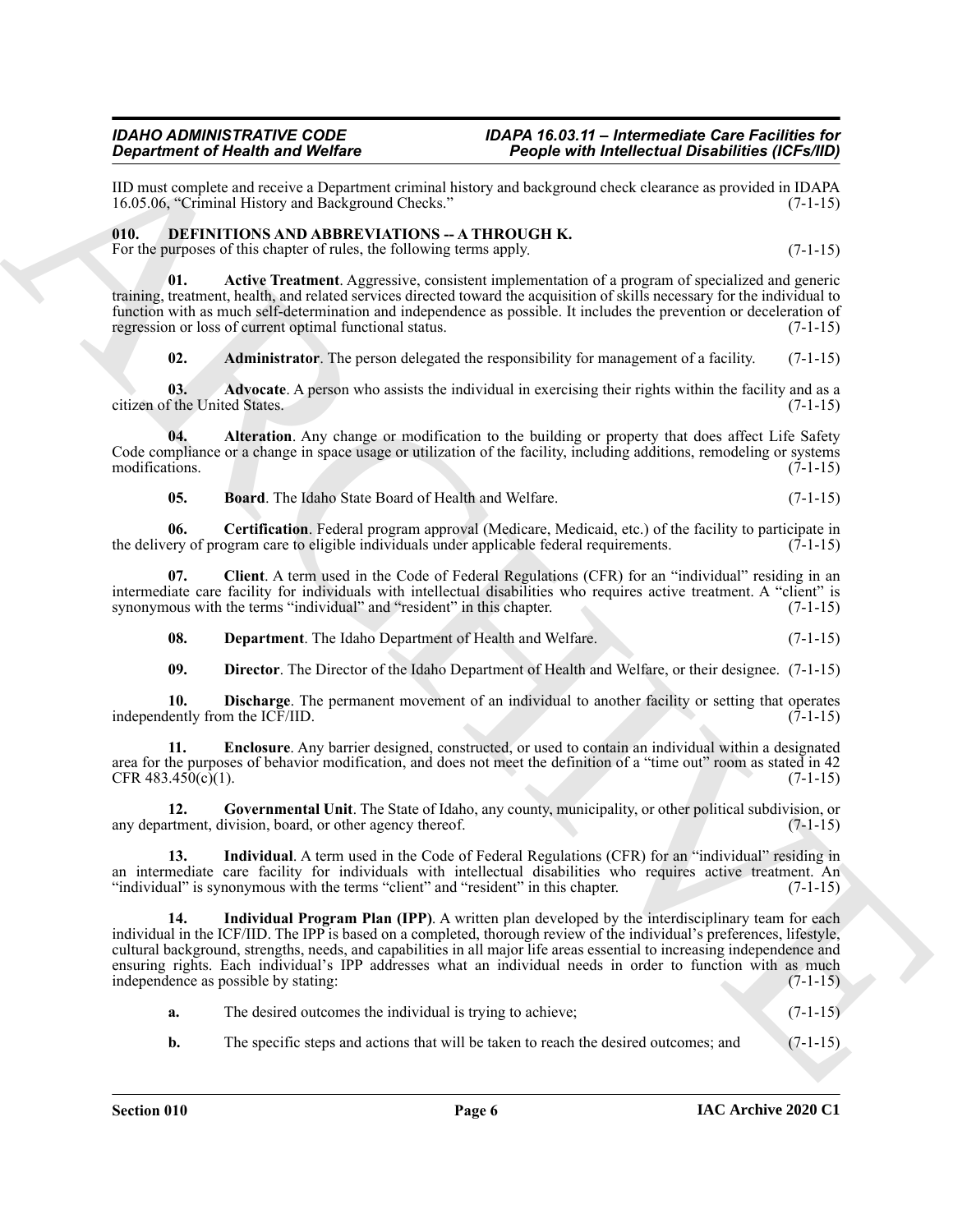**c.** Any additional adaptive equipment, assistive technology, services, and supports required to meet idual's needs. (7-1-15) the individual's needs.

<span id="page-6-2"></span><span id="page-6-1"></span>**15.** Initial License. The first license issued to a facility. (7-1-15)

Generation of Nearly is and Welfax<br>
Archives of Nearly Source (2008) and the Control of Nearly Source (2008) and the Control of Nearly Source (2014)<br>
Archives in the state of Nearly Source (2008) and the Control of Nearly **16. Interdisciplinary Team (IDT)**. Professionals, paraprofessionals, and non-professionals who possess the knowledge, skills, and expertise necessary to accurately identify the comprehensive array of the individual's needs and design a program which is responsive to those needs. The IDT must include the individual unless inability or unwillingness is documented, their parent, guardian, or representative unless documented to be inappropriate or unobtainable, a physician, a social worker, and other appropriate professional and non-professional staff, at least one (1) of whom is a Qualified Intellectual Disabilities Professional. (7-1-15)

<span id="page-6-3"></span>**17. Intermediate Care Facility for Individuals with Intellectual Disabilities (ICF/IID)**. An institution that meets federal conditions of participation and has as its primary purpose the provision of health or rehabilitation services to individuals with intellectual disabilities or related conditions receiving care and services under the Medicaid program, which is organized and operated to provide services to four (4) or more individuals, not related to the owner. (7-1-15) related to the owner.

# <span id="page-6-4"></span><span id="page-6-0"></span>**011. DEFINITIONS AND ABBREVIATIONS -- L THROUGH Z.**

For the purposes of this chapter of rules, the following terms apply. (7-1-15)

<span id="page-6-5"></span>**01. Legal Guardian**. A court-appointed surrogate designated to advocate on behalf of the individual. The guardian's role is to encourage self-reliance and independence as well as make decisions on behalf of the individual. (7-1-15)

<span id="page-6-6"></span>**02. Licensee**. Any person, firm, partnership, corporation, company, association, joint stock association, governmental unit, legal entity, legal successor thereof, or organization to whom a license is issued. (7-1-15)

<span id="page-6-7"></span>**03. National Fire Protection Association (NFPA)**. The National Fire Protection Association, from whom copies of applicable safety standards referenced herein are available at cost. Requests should be addressed to NFPA Publication Department, 1 Batterymarch Park, Quincy, Massachusetts 02169-7471 or www.NFPA.org.

 $(7-1-15)$ 

<span id="page-6-8"></span>**04. Noxious Stimuli**. A startling, unpleasant, or painful action used in response to an individual's behavior that has a potentially aversive or harmful effect.

<span id="page-6-9"></span>**05. On Duty**. Personnel are considered "on duty" when working with, or available to meet an individual's needs. (7-1-15)

<span id="page-6-10"></span>**06. Outside Service**. Any service provided at a location other than the premises for which the license was issued, pursuant to Section 39-1305, Idaho Code. Includes off-site treatment locations regardless of ownership or operating party, schools, vocational programs, and separately licensed Developmental Disabilities Agencies per Section 39-4605, Idaho Code. (7-1-15)

<span id="page-6-11"></span>**07. Owner**. Any recognized legal entity, governmental unit, or person having legal ownership of an (7-1-15) **ICF/IID.**  $(7-1-15)$ 

<span id="page-6-12"></span>**Parent**. A person who by birth, through adoption, or through fostering is considered legally responsible for a child under the age of eighteen (18), unless otherwise ordered by a court of competent jurisdiction. (7-1-15)

<span id="page-6-13"></span>**09. Participate**. To provide input through whatever means necessary to ensure an individual's IPP is responsive to the individual's needs.  $(7-1-15)$ 

<span id="page-6-14"></span>**10. Physician**. An individual licensed to practice medicine and surgery by the Idaho State Board of Medicine or the Idaho State Board of Podiatry under Section 39-1301(h), Idaho Code. (7-1-15)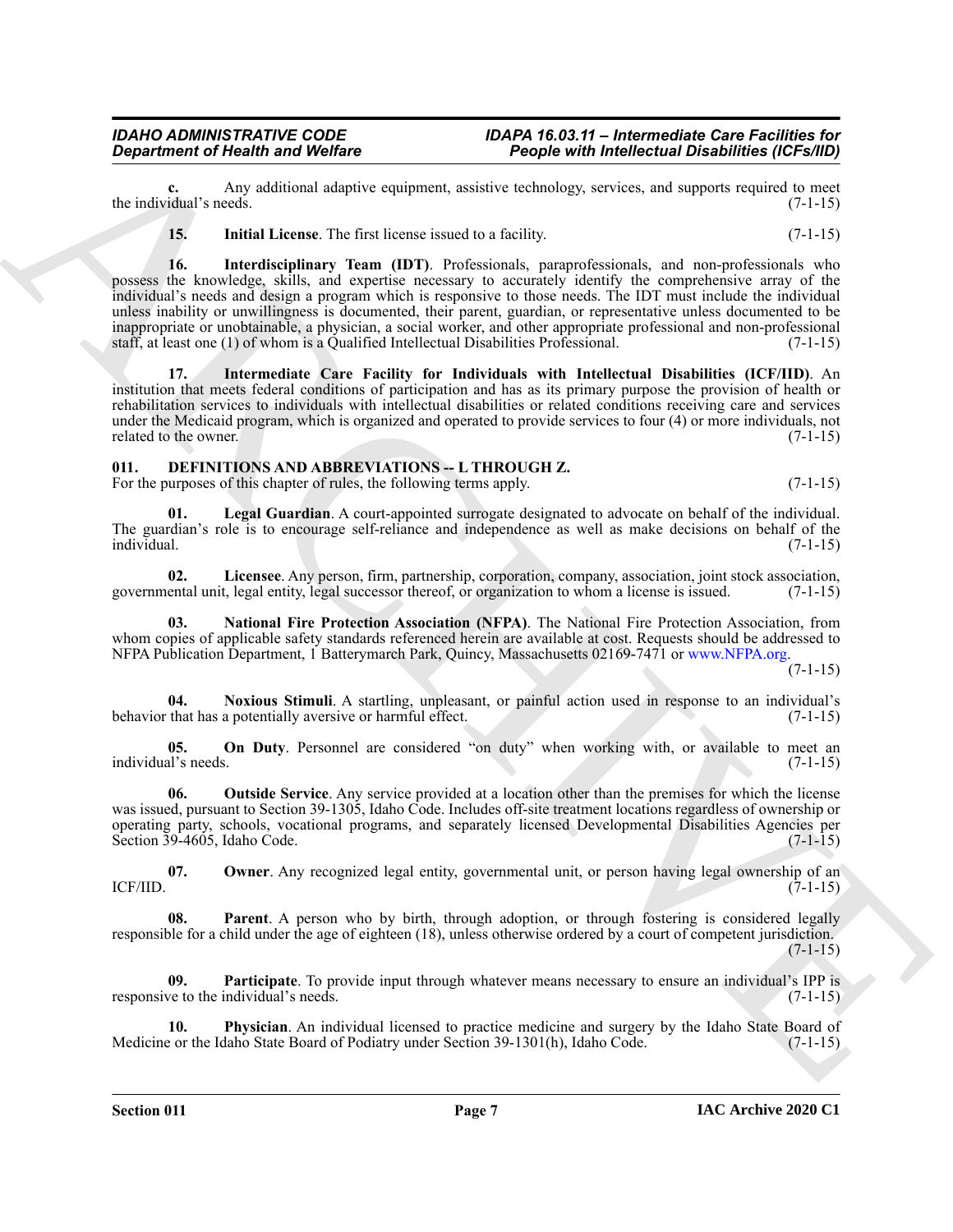<span id="page-7-3"></span>**11. Provisional License**. A license issued to a facility that conforms substantially with these rules, during which time the facility is to correct deficiencies, or to implement administrative or major structural changes.  $(7-1-15)$ 

<span id="page-7-4"></span>**12. Qualified Intellectual Disabilities Professional (QIDP)**. An individual who has at least one (1) year of experience working directly with individuals with intellectual disabilities or developmental disabilities; and meets the requirements in 42 CFR 483.430 (a). meets the requirements in  $\overline{42}$  CFR  $\overline{483.430}$  (a).

<span id="page-7-5"></span>**13. Related to Owner**. An individual who is related to an owner of an intermediate care facility by blood, marriage, adoption, fostering, or legal guardianship. (7-1-15)

<span id="page-7-6"></span>**14. Renovations, Minor**. Changes or modifications to the building or property that do not affect the structural integrity of the building, the fire safety, the physical spaces within the building, or the functional operation for which the facility is licensed.  $(7-1-15)$ 

<span id="page-7-7"></span>**15. Resident**. A term used in the International Building Code for an "individual" residing in an intermediate care facility for individuals with intellectual disabilities who requires active treatment. A "resident" is synonymous with the terms "individual" and "client" in this chapter. (7-1-15)

**16. Sufficient Staff**. Sufficient numbers of staff to meet each individual's needs and to implement the active treatment program defined in each individual's IPP. (7-1-15)

- <span id="page-7-9"></span><span id="page-7-8"></span>**17. Transfer**. A transfer means any of the following: (7-1-15)
- **a.** The temporary movement of an individual between facilities; (7-1-15)
- **b.** The temporary movement from an ICF/IID to a psychiatric or medical hospital for medical reasons; (7-1-15)
- **c.** The permanent movement of an individual between living units of the same facility; or (7-1-15)

**d.** The permanent movement of an entire facility to a new location, including individuals served, staff and records. (7-1-15)

<span id="page-7-10"></span>**18.** Waiver. Provision by the Department to allow for an exception to rule on a case-by-case basis.

 $(7-1-15)$ 

### <span id="page-7-0"></span>**012. -- 019. (RESERVED)**

### <span id="page-7-15"></span><span id="page-7-1"></span>**020. LICENSE REQUIRED.**

Gegardment of Realth is a Wellen Control of the Silver Control of the Bellen Control of the Silver Control of the Silver Control of the Silver Control of the Silver Control of the Silver Control of the Silver Control of t An intermediate care facility for people with intellectual disabilities (ICF/IID) cannot be established, maintained, or operated within Idaho without obtaining a license from the Department as required in Sections 39-1301 through 39- 1314, Idaho Code. An ICF/IID must be in compliance with Idaho statutes, federal regulations, and this chapter of rules in order to hold a license. (7-1-15) rules in order to hold a license.

#### <span id="page-7-11"></span><span id="page-7-2"></span>**021. ICF/IID LICENSURE REQUIREMENTS.**

<span id="page-7-12"></span>**Facility Name**. Each ICF/IID must use a distinctive name for the facility which is registered with the Secretary of State of Idaho. The facility cannot change its name without written notification to the Department at least thirty (30) days prior to the date the proposed name change is to be effective. (7-1-15) least thirty  $(30)$  days prior to the date the proposed name change is to be effective.

**02. Physical Location**. Each ICF/IID must meet the requirements under Sections 67-6530 through 67- 6532, Idaho Code, for local planning and zoning laws or ordinances. Facilities serving eight (8) or fewer individuals with intellectual disabilities are not required to secure conditional use permits, zoning variances, or zoning clearance. (7-1-15)

<span id="page-7-14"></span><span id="page-7-13"></span>**03.** Size Limitations. The maximum size of an ICF/IID must be no more than fifteen (15) beds. An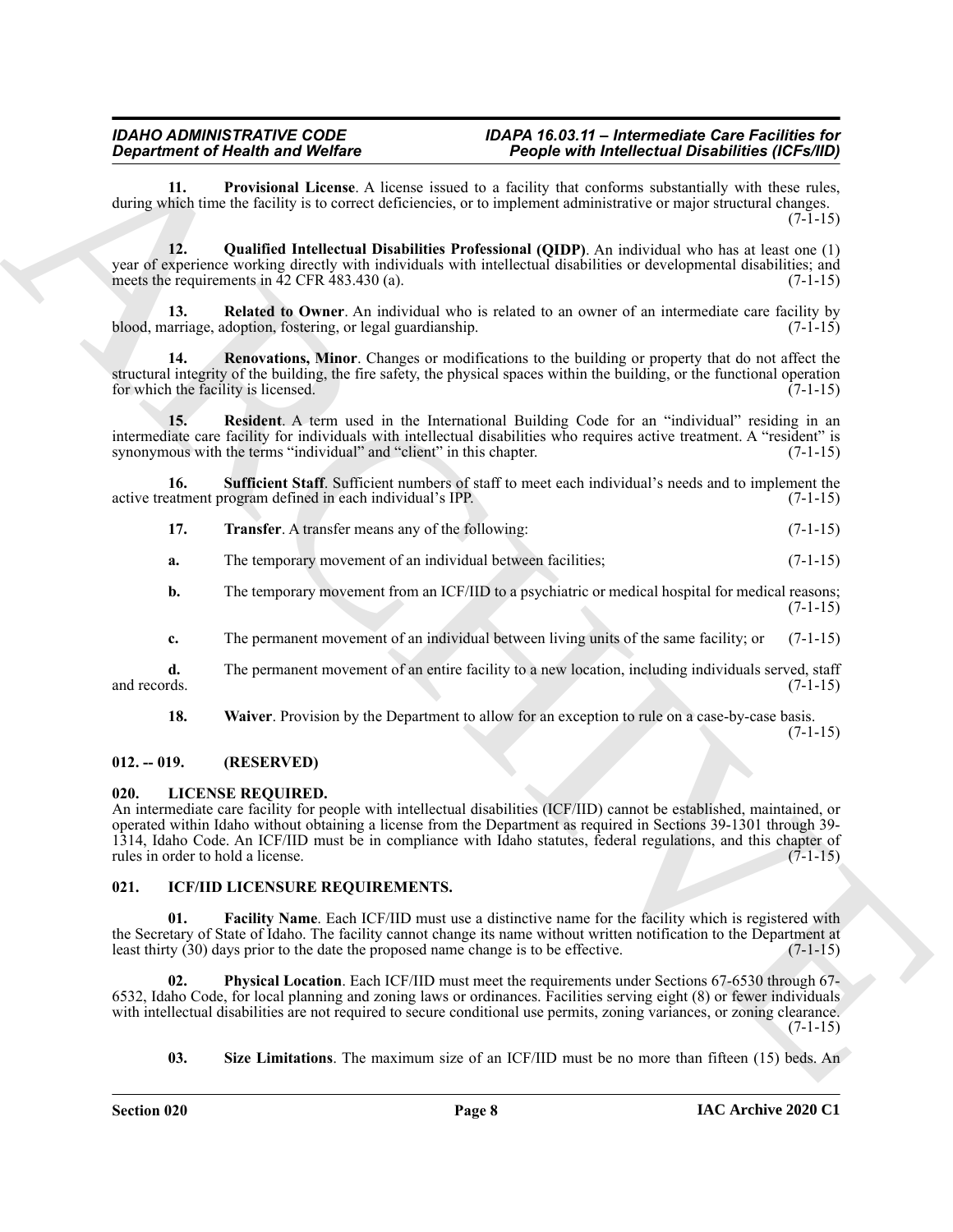ICF/IID that has continuously operated under current ownership since July 1, 1980, or before, and continues to operate under that ownership, is exempt from this requirement. (7-1-15) operate under that ownership, is exempt from this requirement.

<span id="page-8-7"></span>**04. Compliance with Water and Sanitation Rules**. Each ICF/IID must have a statement from the Public Health District indicating that the water supply and sewage disposal systems meet the Department requirements in Sections 700 through 799 of these rules. (7-1-15)

<span id="page-8-6"></span>**05. Approval of Facility Construction Plans**. Each ICF/IID must obtain written Department approval prior to any proposed construction of a facility or alterations to an ICF/IID. Construction or alteration plans must be provided to the Department prior to licensing of the facility. (7-1-15)

### <span id="page-8-15"></span><span id="page-8-11"></span><span id="page-8-0"></span>**022. INSPECTION OF FACILITY.**

**Signalized or Holen with Weiler and Construction (Constraint Constraint Constraint Constraint Constraint Constraint Constraint Constraint Constraint Constraint Constraint Constraint Constraint Constraint Constraint Const 01. Representatives of the Department**. The Department is authorized to enter an ICF/IID, or its buildings associated with its operation, at all reasonable times for the purpose of inspection. The Department may, at its discretion, utilize the services of any legally qualified person or organization, either public or private, to examine and inspect any ICF/IID for licensing requirements. (7-1-15) and inspect any ICF/IID for licensing requirements.

<span id="page-8-12"></span>**Accessible With or Without Prior Notification**. The Department or its representatives may enter urpose of inspections with or without prior notification to the facility. (7-1-15) a facility for the purpose of inspections with or without prior notification to the facility.

<span id="page-8-14"></span>**03.** Inspection of Records. For the purposes of these rules, the Department is authorized to inspect all equired by the Department to be maintained by the facility. (7-1-15) records required by the Department to be maintained by the facility.

<span id="page-8-13"></span>**04. Inspection of Outside Services**. The Department is authorized to inspect any outside services that a licensed facility uses for its individuals.

### <span id="page-8-1"></span>**023. -- 024. (RESERVED)**

### <span id="page-8-8"></span><span id="page-8-2"></span>**025. INITIAL APPLICATION FOR LICENSURE.**

Each person or entity planning to operate an ICF/IID must apply to the Department for an initial license. (7-1-15)

<span id="page-8-10"></span>Form of Application. The applicant must complete an initial application form provided by the Department. The application and documents required in Subsection 025.02 of this rule must be submitted to the Department at least ninety (90) days prior to the planned opening date. (7-1-15) Department at least ninety (90) days prior to the planned opening date.

**02. Documents Required**. In addition to the application form, the following documents must be submitted with the application prior to approval of a license: (7-1-15) (7-1-15)

<span id="page-8-9"></span>**a.** A certificate of occupancy from the local building and fire authority. (7-1-15)

**b.** Acceptable policies and procedures governing the facility, including a sample of an individual record, as required by the Department. (7-1-15)

**c.** If the facility is owned by a corporation, the names and addresses of all officers and stockholders nore than five percent (5%) ownership. (7-1-15) having more than five percent  $(5%)$  ownership.

#### <span id="page-8-4"></span><span id="page-8-3"></span>**026. CHANGE OF OWNERSHIP (CHOW).**

A new owner must submit a new application for licensure, and receive the license from the Department before operating the facility. A "change in ownership" is a change in the person or legal organization that has final decisionmaking authority over the daily operation of an existing ICF/IID. (7-1-15)

<span id="page-8-5"></span>**01.** CHOW of ICF/IID. An ICF/IID must apply for a change of ownership when: (7-1-15)

**a.** The form of legal organization of the facility changes, such as when a sole proprietorship becomes a partnership or corporation; (7-1-15)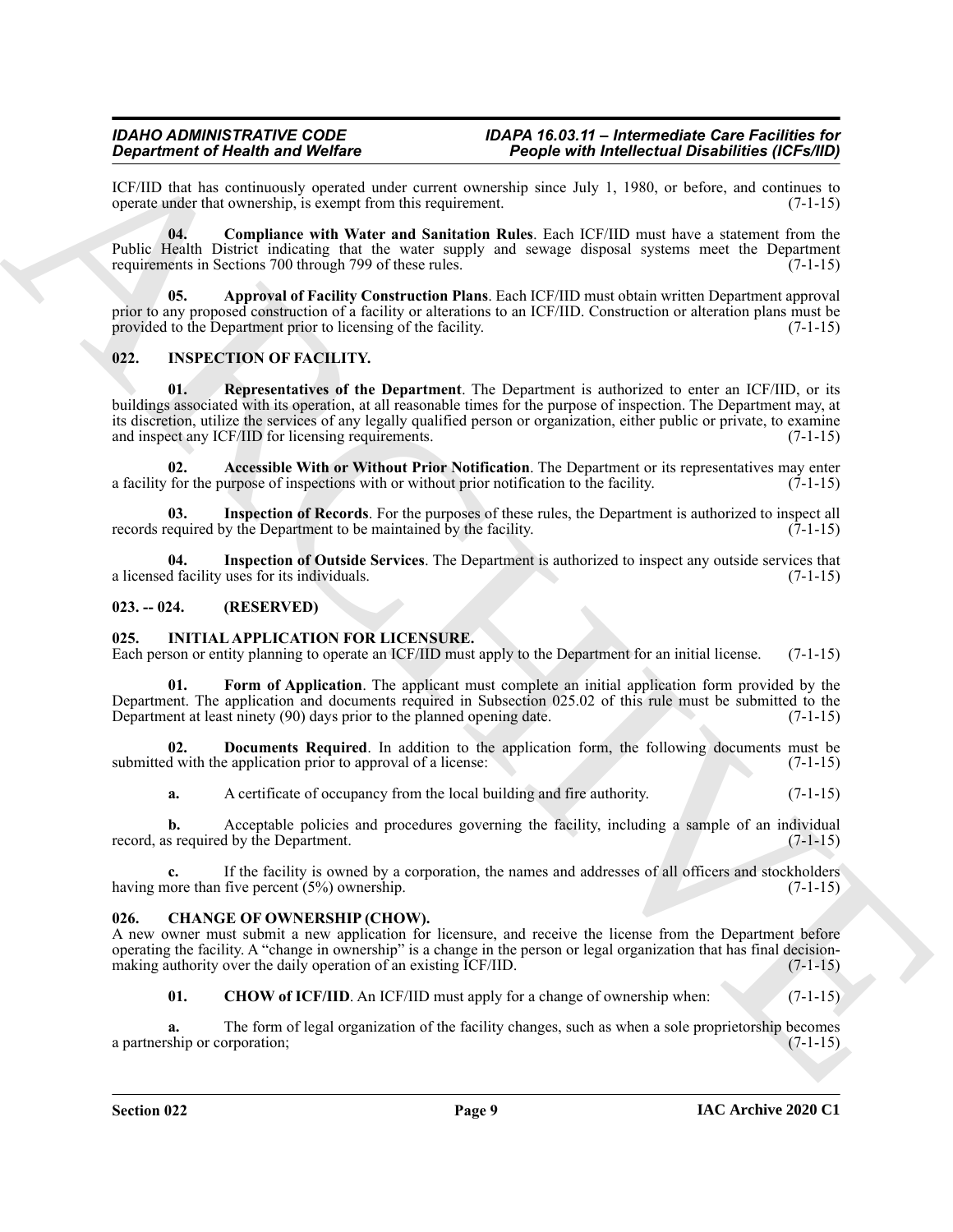|                                       | <b>Department of Health and Welfare</b>                                                                                                                                                                                                                                                                                   | People with Intellectual Disabilities (ICFs/IID) |            |
|---------------------------------------|---------------------------------------------------------------------------------------------------------------------------------------------------------------------------------------------------------------------------------------------------------------------------------------------------------------------------|--------------------------------------------------|------------|
| b.                                    | Title of the ICF/IID is transferred from the current licensee to another party;                                                                                                                                                                                                                                           |                                                  | $(7-1-15)$ |
| c.                                    | The ICF/IID is leased to another party, or the facility's existing lease is terminated;                                                                                                                                                                                                                                   |                                                  | $(7-1-15)$ |
| d.                                    | An event occurs that terminates or dissolves a partnership or sole proprietorship; or                                                                                                                                                                                                                                     |                                                  | $(7-1-15)$ |
| e.                                    | The licensee is a corporation; and                                                                                                                                                                                                                                                                                        |                                                  | $(7-1-15)$ |
| i.                                    | The corporation is dissolved; or                                                                                                                                                                                                                                                                                          |                                                  | $(7-1-15)$ |
| ii.                                   | A new corporation is formed through consolidation or merger with one (1) or more other<br>corporations, and the licensed corporation no longer exists.                                                                                                                                                                    |                                                  | $(7-1-15)$ |
| 02.                                   | No CHOW. Ownership does not change when:                                                                                                                                                                                                                                                                                  |                                                  | $(7-1-15)$ |
|                                       | The licensee contracts with another party to manage the facility and to act as the licensee's agent.<br>The licensee must retain final decision-making authority over daily operating decisions; or                                                                                                                       |                                                  | $(7-1-15)$ |
| b.<br>corporation continues to exist. | When the licensee is a corporation, some or all of its corporate stock is transferred, and the                                                                                                                                                                                                                            |                                                  | $(7-1-15)$ |
| 03.<br>form.                          | Application for Change of Ownership. An ICF/IID must apply to the Department for a change of<br>ownership at least ninety (90) days prior to the proposed date of the change, using an initial licensing application                                                                                                      |                                                  | $(7-1-15)$ |
| $027. - 029.$                         | (RESERVED)                                                                                                                                                                                                                                                                                                                |                                                  |            |
| 030.                                  | <b>ISSUANCE OF LICENSE.</b><br>An ICF/IID license is issued when the Department finds that the applicant has demonstrated compliance with the<br>requirements in Idaho statutes and these rules.                                                                                                                          |                                                  | $(7-1-15)$ |
| 01.                                   | License Issued Only to Named Applicant and Location. Each license is issued only for the<br>premises and persons or governmental units named in the application, as required in Section 39-1305, Idaho Code.                                                                                                              |                                                  | $(7-1-15)$ |
| 02.                                   | License Specifies Maximum Allowable Beds. Each license specifies the maximum allowable<br>number of beds in each facility, which may be exceeded only on an emergency basis, for the minimum amount of<br>time required to address the emergency. This emergency exception must be authorized by the Department. (7-1-15) |                                                  |            |
| 03.                                   | Initial License. When the Department determines that all required application information has<br>been received and demonstrates compliance, a license is issued. The initial license expires at the end of the calendar<br>year in which the license was issued.                                                          |                                                  | $(7-1-15)$ |
| 04.<br>facility to:                   | <b>Provisional License.</b> A provisional license issued to an ICF/IID is valid for a period not to exceed<br>six (6) months from the date of issuance by the Department. A provisional license may be issued in order for the                                                                                            |                                                  | $(7-1-15)$ |
| a.                                    | Implement administrative changes;                                                                                                                                                                                                                                                                                         |                                                  | $(7-1-15)$ |
| b.                                    | Implement structural changes to a facility's premises; or                                                                                                                                                                                                                                                                 |                                                  | $(7-1-15)$ |
| c.                                    | Work on correcting deficiencies to bring the facility into compliance with statutory requirements                                                                                                                                                                                                                         |                                                  | $(7-1-15)$ |
| and these rules.                      |                                                                                                                                                                                                                                                                                                                           |                                                  |            |

### <span id="page-9-4"></span><span id="page-9-3"></span><span id="page-9-0"></span>**027. -- 029. (RESERVED)**

#### <span id="page-9-9"></span><span id="page-9-8"></span><span id="page-9-6"></span><span id="page-9-1"></span>**030. ISSUANCE OF LICENSE.**

- <span id="page-9-10"></span><span id="page-9-7"></span>**a.** Implement administrative changes; (7-1-15)
- **b.** Implement structural changes to a facility's premises; or (7-1-15)

### <span id="page-9-5"></span><span id="page-9-2"></span>**031. EXPIRATION AND RENEWAL OF LICENSE.**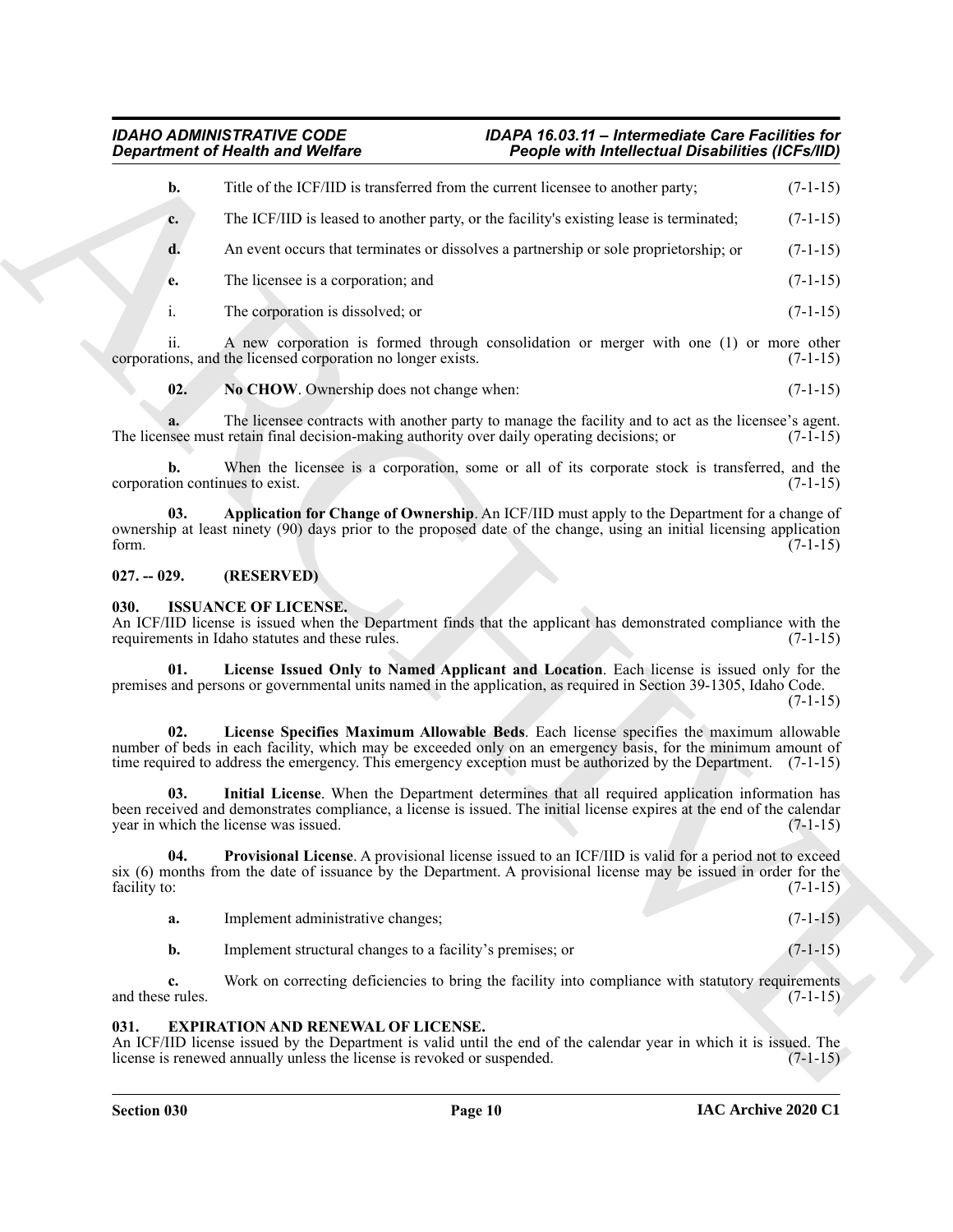<span id="page-10-0"></span>**032. -- 039. (RESERVED)**

#### <span id="page-10-13"></span><span id="page-10-1"></span>**040. DISPLAY OF LICENSE.**

Under Section 39-1305, Idaho Code, an ICF/IID must post its license in a conspicuous place on the premises visible to the general public.  $(7-1-15)$ 

#### <span id="page-10-2"></span>**041. -- 049. (RESERVED)**

#### <span id="page-10-6"></span><span id="page-10-3"></span>**050. DENIAL OR REVOCATION OF LICENSE.**

<span id="page-10-9"></span>Under Section 39-1306, Idaho Code, the Department may deny an application for an ICF/IID license or revoke an existing license. (7-1-15)

**Equivalent of Newth Workers** <sup>11</sup> People with *individual* and **Equivalent** (CF-20)<br>
102. **(B)**<br>
103. **DENA OF LICENSE.**<br>
104. **DENA OF LICENSE.**<br>
104. **DENA OF LICENSE.**<br>
104. **DENA OF LICENSE.**<br>
104. **DENA OF LICENSE. 01. Notice to Deny or Revoke**. The Department will send a written notice to the applicant or licensee by certified mail, registered mail, or personal delivery service, to deny or revoke a license or application. The notice will inform the applicant or licensee of the opportunity to request a hearing as provided in IDAPA 16.05.03, "Contested Case Proceedings and Declaratory Rulings." (7-1-15) "Contested Case Proceedings and Declaratory Rulings."

<span id="page-10-8"></span>**Major Deficiency**. The Department may deny an application for a license or revoke an existing license if a major deficiency exists in the compliance of the ICF/IID with the provisions of Idaho Code, federal regulations, or of these rules. A major deficiency is: (7-1-15)

**a.** Any violation of ICF/IID requirements contained in Idaho Code, federal regulations, or these rules that would endanger the health, safety, or welfare of any individual; (7-1-15)

**b.** Any repeated violations of any requirements in Idaho Code, federal regulations, or these rules; or  $(7-1-15)$ 

**c.** The accumulation of minor violations at the facility that, taken as a whole, would endanger the health, safety, or welfare of any individual. (7-1-15)

**03. Prior Record Related to Licensure**. The Department may deny an application for a license or revoke an existing license when the owner or administrator has: (7-1-15)

<span id="page-10-12"></span>**a.** Had any health or personal care license denied or revoked;  $(7-1-15)$ 

<span id="page-10-10"></span>**b.** Been found to have operated any health or personal care facility without a license; or (7-1-15)

**c.** Been enjoined from operating any health or personal care facility in an action related to improper 1 of a facility. (7-1-15) operation of a facility.

**04. Personnel Inadequacies**. The Department may deny an application for a license or revoke an existing license when the owner or administrator lacks sufficient staff in number or qualification to properly care for the proposed or actual number and needs of individuals. (7-1-15) the proposed or actual number and needs of individuals.

<span id="page-10-7"></span>**05. Inadequate or False Disclosure**. The Department may deny an application for a license or revoke an existing license when the owner or administrator has misrepresented, or failed to fully disclose, any facts or information or any items in any application or any other document requested by the Department, when such facts and information were required to have been disclosed. (7-1-15) information were required to have been disclosed.

<span id="page-10-11"></span>**06. Prior Criminal Record**. The Department may deny an application for a license or revoke an existing license when the owner or administrator has been convicted of any crime or infraction associated with the operation of a licensed health or personal care facility. (7-1-15)

#### <span id="page-10-4"></span>**051. -- 059. (RESERVED)**

#### <span id="page-10-5"></span>**060. SUMMARY SUSPENSION OF LICENSE.**

**Section 040 Page 11**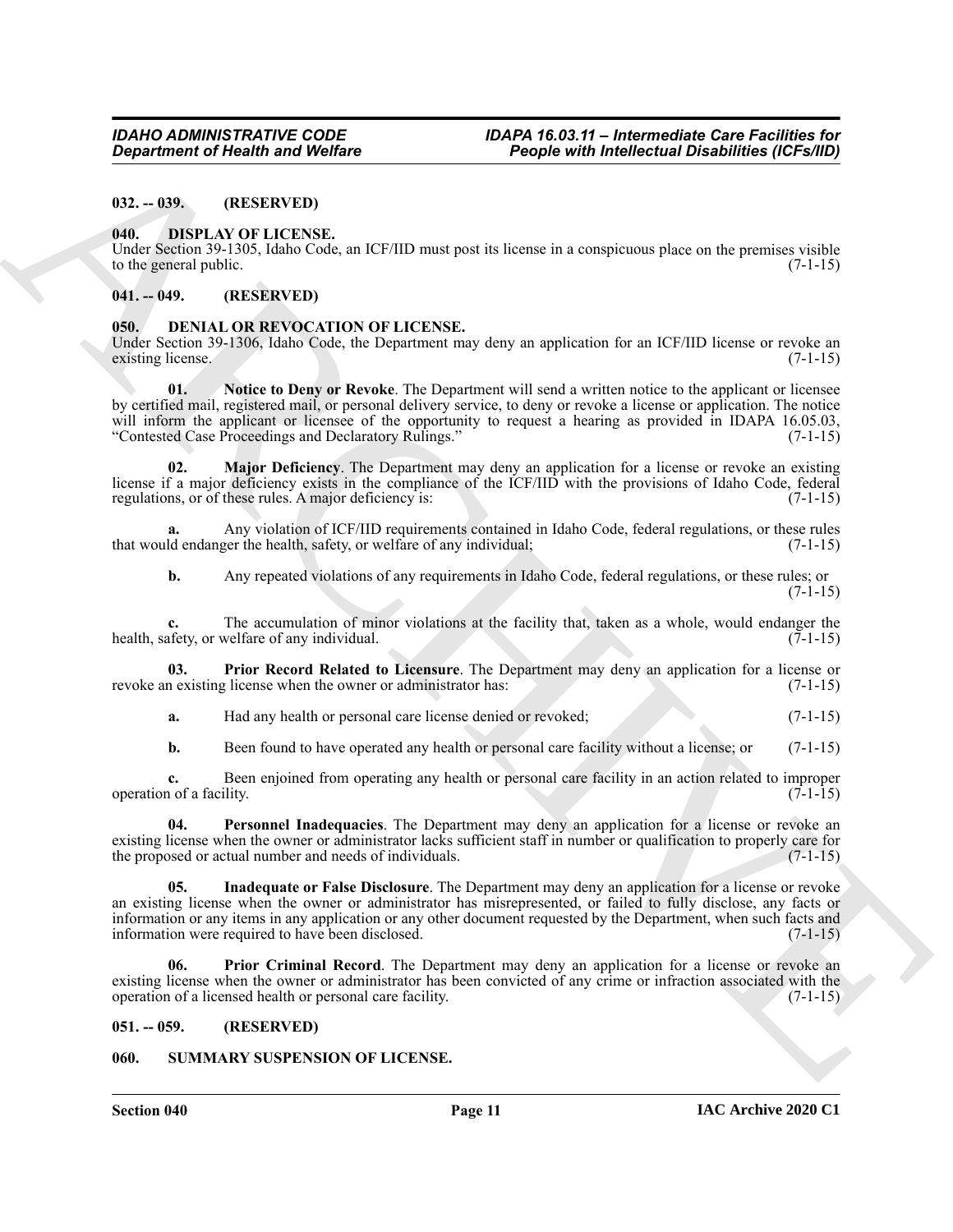### <span id="page-11-0"></span>**061. -- 069. (RESERVED)**

#### <span id="page-11-10"></span><span id="page-11-1"></span>**070. RETURN OF SUSPENDED, REVOKED, OR RELINQUISHED LICENSE.**

### <span id="page-11-2"></span>**071. -- 079. (RESERVED)**

### <span id="page-11-18"></span><span id="page-11-16"></span><span id="page-11-3"></span>**080. WAIVER.**

#### <span id="page-11-17"></span><span id="page-11-4"></span>**081. -- 099. (RESERVED)**

#### <span id="page-11-11"></span><span id="page-11-5"></span>**100. GOVERNING BODY AND MANAGEMENT.**

### <span id="page-11-15"></span><span id="page-11-12"></span><span id="page-11-6"></span>**101. GOVERNING BODY DUTIES.**

#### <span id="page-11-14"></span><span id="page-11-13"></span><span id="page-11-8"></span><span id="page-11-7"></span>**102. ADMINISTRATOR.**

| The Director may summarily suspend any ICF/IID license in the event of any emergency endangering the health,<br>safety, or welfare of an individual in the facility. The Director will provide an opportunity for a contested case hearing<br>under IDAPA 16.05.03, "Contested Case Proceedings and Declaratory Rulings."<br>$(7-1-15)$<br>$061. - 069.$<br>(RESERVED)<br>RETURN OF SUSPENDED, REVOKED, OR RELINQUISHED LICENSE.<br>070.<br>Each ICF/IID license is the property of the State of Idaho and must be returned to the Department immediately upon<br>its suspension, revocation, or the voluntary closure of the facility.<br>$(7-1-15)$<br>$071. - 079.$<br>(RESERVED)<br>080.<br><b>WAIVER.</b><br>Under Section 39-1306, Idaho Code, a temporary or permanent waiver to these rules and minimum standards, either<br>in whole or in part, may be granted by the Department to an ICF/IID on a case-by-case basis under the following<br>conditions:<br>$(7-1-15)$<br>Waiver for Good Cause. The Department finds good cause to grant a waiver and no individual's<br>01.<br>health, safety, or welfare is endangered by the waiver being granted.<br>$(7-1-15)$<br>No Precedent. Precedent will not be set by granting the requested waiver, and such waiver will<br>02.<br>have no force or effect in any other proceeding.<br>$(7-1-15)$<br>$081. - 099.$<br>(RESERVED)<br><b>GOVERNING BODY AND MANAGEMENT.</b><br><b>100.</b><br>The requirements of Sections 100 through 199 of these rules are modifications and additions to the requirements in 42<br>CFR 483.410 - 483.410(e), Condition of Participation: Governing Body and Management incorporated in Section<br>004 of these rules.<br>$(7-1-15)$<br>101.<br><b>GOVERNING BODY DUTIES.</b><br>Unrelated to Owner. The governing body of each ICF/IID must ensure that individuals residing at<br>01.<br>the ICF/IID are unrelated to the owner.<br>$(7-1-15)$<br>Appointment of Administrator. The governing body of each licensed ICF/IID must appoint an<br>02.<br>administrator.<br>$(7-1-15)$<br>ADMINISTRATOR.<br>102.<br>01.<br>Administrator Requirements. Each ICF/IID must have an administrator who:<br>$(7-1-15)$<br>$(7-1-15)$<br>Is at least twenty-one (21) years of age;<br>a.<br>b.<br>Is responsible and accountable for implementation of the policies established by the governing<br>body;<br>$(7-1-15)$<br>Has a minimum three (3) years direct experience working in an ICF/IID setting; and<br>$(7-1-15)$<br>c.<br>Meets all other qualifications required by the facility's governing body.<br>d.<br>$(7-1-15)$<br>02.<br>Administrator Duties. The administrator's responsibilities and duties are to:<br>$(7-1-15)$<br>Implement and monitor written policies and procedures for each service of the ICF/IID and the<br>a.<br>operation of its physical plant. The administrator must see that these policies and procedures are adhered to and make<br>them available to authorized representatives of the Department.<br>$(7-1-15)$ |  | <b>Department of Health and Welfare</b> | People with Intellectual Disabilities (ICFs/IID) |  |  |
|----------------------------------------------------------------------------------------------------------------------------------------------------------------------------------------------------------------------------------------------------------------------------------------------------------------------------------------------------------------------------------------------------------------------------------------------------------------------------------------------------------------------------------------------------------------------------------------------------------------------------------------------------------------------------------------------------------------------------------------------------------------------------------------------------------------------------------------------------------------------------------------------------------------------------------------------------------------------------------------------------------------------------------------------------------------------------------------------------------------------------------------------------------------------------------------------------------------------------------------------------------------------------------------------------------------------------------------------------------------------------------------------------------------------------------------------------------------------------------------------------------------------------------------------------------------------------------------------------------------------------------------------------------------------------------------------------------------------------------------------------------------------------------------------------------------------------------------------------------------------------------------------------------------------------------------------------------------------------------------------------------------------------------------------------------------------------------------------------------------------------------------------------------------------------------------------------------------------------------------------------------------------------------------------------------------------------------------------------------------------------------------------------------------------------------------------------------------------------------------------------------------------------------------------------------------------------------------------------------------------------------------------------------------------------------------------------------------------------------------------------------------------------------------------------------------------------------------------------------------------------------------------------------------------------------------------------------------------------------------------------------------------------------------------|--|-----------------------------------------|--------------------------------------------------|--|--|
|                                                                                                                                                                                                                                                                                                                                                                                                                                                                                                                                                                                                                                                                                                                                                                                                                                                                                                                                                                                                                                                                                                                                                                                                                                                                                                                                                                                                                                                                                                                                                                                                                                                                                                                                                                                                                                                                                                                                                                                                                                                                                                                                                                                                                                                                                                                                                                                                                                                                                                                                                                                                                                                                                                                                                                                                                                                                                                                                                                                                                                              |  |                                         |                                                  |  |  |
|                                                                                                                                                                                                                                                                                                                                                                                                                                                                                                                                                                                                                                                                                                                                                                                                                                                                                                                                                                                                                                                                                                                                                                                                                                                                                                                                                                                                                                                                                                                                                                                                                                                                                                                                                                                                                                                                                                                                                                                                                                                                                                                                                                                                                                                                                                                                                                                                                                                                                                                                                                                                                                                                                                                                                                                                                                                                                                                                                                                                                                              |  |                                         |                                                  |  |  |
|                                                                                                                                                                                                                                                                                                                                                                                                                                                                                                                                                                                                                                                                                                                                                                                                                                                                                                                                                                                                                                                                                                                                                                                                                                                                                                                                                                                                                                                                                                                                                                                                                                                                                                                                                                                                                                                                                                                                                                                                                                                                                                                                                                                                                                                                                                                                                                                                                                                                                                                                                                                                                                                                                                                                                                                                                                                                                                                                                                                                                                              |  |                                         |                                                  |  |  |
|                                                                                                                                                                                                                                                                                                                                                                                                                                                                                                                                                                                                                                                                                                                                                                                                                                                                                                                                                                                                                                                                                                                                                                                                                                                                                                                                                                                                                                                                                                                                                                                                                                                                                                                                                                                                                                                                                                                                                                                                                                                                                                                                                                                                                                                                                                                                                                                                                                                                                                                                                                                                                                                                                                                                                                                                                                                                                                                                                                                                                                              |  |                                         |                                                  |  |  |
|                                                                                                                                                                                                                                                                                                                                                                                                                                                                                                                                                                                                                                                                                                                                                                                                                                                                                                                                                                                                                                                                                                                                                                                                                                                                                                                                                                                                                                                                                                                                                                                                                                                                                                                                                                                                                                                                                                                                                                                                                                                                                                                                                                                                                                                                                                                                                                                                                                                                                                                                                                                                                                                                                                                                                                                                                                                                                                                                                                                                                                              |  |                                         |                                                  |  |  |
|                                                                                                                                                                                                                                                                                                                                                                                                                                                                                                                                                                                                                                                                                                                                                                                                                                                                                                                                                                                                                                                                                                                                                                                                                                                                                                                                                                                                                                                                                                                                                                                                                                                                                                                                                                                                                                                                                                                                                                                                                                                                                                                                                                                                                                                                                                                                                                                                                                                                                                                                                                                                                                                                                                                                                                                                                                                                                                                                                                                                                                              |  |                                         |                                                  |  |  |
|                                                                                                                                                                                                                                                                                                                                                                                                                                                                                                                                                                                                                                                                                                                                                                                                                                                                                                                                                                                                                                                                                                                                                                                                                                                                                                                                                                                                                                                                                                                                                                                                                                                                                                                                                                                                                                                                                                                                                                                                                                                                                                                                                                                                                                                                                                                                                                                                                                                                                                                                                                                                                                                                                                                                                                                                                                                                                                                                                                                                                                              |  |                                         |                                                  |  |  |
|                                                                                                                                                                                                                                                                                                                                                                                                                                                                                                                                                                                                                                                                                                                                                                                                                                                                                                                                                                                                                                                                                                                                                                                                                                                                                                                                                                                                                                                                                                                                                                                                                                                                                                                                                                                                                                                                                                                                                                                                                                                                                                                                                                                                                                                                                                                                                                                                                                                                                                                                                                                                                                                                                                                                                                                                                                                                                                                                                                                                                                              |  |                                         |                                                  |  |  |
|                                                                                                                                                                                                                                                                                                                                                                                                                                                                                                                                                                                                                                                                                                                                                                                                                                                                                                                                                                                                                                                                                                                                                                                                                                                                                                                                                                                                                                                                                                                                                                                                                                                                                                                                                                                                                                                                                                                                                                                                                                                                                                                                                                                                                                                                                                                                                                                                                                                                                                                                                                                                                                                                                                                                                                                                                                                                                                                                                                                                                                              |  |                                         |                                                  |  |  |
|                                                                                                                                                                                                                                                                                                                                                                                                                                                                                                                                                                                                                                                                                                                                                                                                                                                                                                                                                                                                                                                                                                                                                                                                                                                                                                                                                                                                                                                                                                                                                                                                                                                                                                                                                                                                                                                                                                                                                                                                                                                                                                                                                                                                                                                                                                                                                                                                                                                                                                                                                                                                                                                                                                                                                                                                                                                                                                                                                                                                                                              |  |                                         |                                                  |  |  |
|                                                                                                                                                                                                                                                                                                                                                                                                                                                                                                                                                                                                                                                                                                                                                                                                                                                                                                                                                                                                                                                                                                                                                                                                                                                                                                                                                                                                                                                                                                                                                                                                                                                                                                                                                                                                                                                                                                                                                                                                                                                                                                                                                                                                                                                                                                                                                                                                                                                                                                                                                                                                                                                                                                                                                                                                                                                                                                                                                                                                                                              |  |                                         |                                                  |  |  |
|                                                                                                                                                                                                                                                                                                                                                                                                                                                                                                                                                                                                                                                                                                                                                                                                                                                                                                                                                                                                                                                                                                                                                                                                                                                                                                                                                                                                                                                                                                                                                                                                                                                                                                                                                                                                                                                                                                                                                                                                                                                                                                                                                                                                                                                                                                                                                                                                                                                                                                                                                                                                                                                                                                                                                                                                                                                                                                                                                                                                                                              |  |                                         |                                                  |  |  |
|                                                                                                                                                                                                                                                                                                                                                                                                                                                                                                                                                                                                                                                                                                                                                                                                                                                                                                                                                                                                                                                                                                                                                                                                                                                                                                                                                                                                                                                                                                                                                                                                                                                                                                                                                                                                                                                                                                                                                                                                                                                                                                                                                                                                                                                                                                                                                                                                                                                                                                                                                                                                                                                                                                                                                                                                                                                                                                                                                                                                                                              |  |                                         |                                                  |  |  |
|                                                                                                                                                                                                                                                                                                                                                                                                                                                                                                                                                                                                                                                                                                                                                                                                                                                                                                                                                                                                                                                                                                                                                                                                                                                                                                                                                                                                                                                                                                                                                                                                                                                                                                                                                                                                                                                                                                                                                                                                                                                                                                                                                                                                                                                                                                                                                                                                                                                                                                                                                                                                                                                                                                                                                                                                                                                                                                                                                                                                                                              |  |                                         |                                                  |  |  |
|                                                                                                                                                                                                                                                                                                                                                                                                                                                                                                                                                                                                                                                                                                                                                                                                                                                                                                                                                                                                                                                                                                                                                                                                                                                                                                                                                                                                                                                                                                                                                                                                                                                                                                                                                                                                                                                                                                                                                                                                                                                                                                                                                                                                                                                                                                                                                                                                                                                                                                                                                                                                                                                                                                                                                                                                                                                                                                                                                                                                                                              |  |                                         |                                                  |  |  |
|                                                                                                                                                                                                                                                                                                                                                                                                                                                                                                                                                                                                                                                                                                                                                                                                                                                                                                                                                                                                                                                                                                                                                                                                                                                                                                                                                                                                                                                                                                                                                                                                                                                                                                                                                                                                                                                                                                                                                                                                                                                                                                                                                                                                                                                                                                                                                                                                                                                                                                                                                                                                                                                                                                                                                                                                                                                                                                                                                                                                                                              |  |                                         |                                                  |  |  |
|                                                                                                                                                                                                                                                                                                                                                                                                                                                                                                                                                                                                                                                                                                                                                                                                                                                                                                                                                                                                                                                                                                                                                                                                                                                                                                                                                                                                                                                                                                                                                                                                                                                                                                                                                                                                                                                                                                                                                                                                                                                                                                                                                                                                                                                                                                                                                                                                                                                                                                                                                                                                                                                                                                                                                                                                                                                                                                                                                                                                                                              |  |                                         |                                                  |  |  |
|                                                                                                                                                                                                                                                                                                                                                                                                                                                                                                                                                                                                                                                                                                                                                                                                                                                                                                                                                                                                                                                                                                                                                                                                                                                                                                                                                                                                                                                                                                                                                                                                                                                                                                                                                                                                                                                                                                                                                                                                                                                                                                                                                                                                                                                                                                                                                                                                                                                                                                                                                                                                                                                                                                                                                                                                                                                                                                                                                                                                                                              |  |                                         |                                                  |  |  |
|                                                                                                                                                                                                                                                                                                                                                                                                                                                                                                                                                                                                                                                                                                                                                                                                                                                                                                                                                                                                                                                                                                                                                                                                                                                                                                                                                                                                                                                                                                                                                                                                                                                                                                                                                                                                                                                                                                                                                                                                                                                                                                                                                                                                                                                                                                                                                                                                                                                                                                                                                                                                                                                                                                                                                                                                                                                                                                                                                                                                                                              |  |                                         |                                                  |  |  |
|                                                                                                                                                                                                                                                                                                                                                                                                                                                                                                                                                                                                                                                                                                                                                                                                                                                                                                                                                                                                                                                                                                                                                                                                                                                                                                                                                                                                                                                                                                                                                                                                                                                                                                                                                                                                                                                                                                                                                                                                                                                                                                                                                                                                                                                                                                                                                                                                                                                                                                                                                                                                                                                                                                                                                                                                                                                                                                                                                                                                                                              |  |                                         |                                                  |  |  |

- **c.** Has a minimum three (3) years direct experience working in an ICF/IID setting; and (7-1-15)
- **d.** Meets all other qualifications required by the facility's governing body. (7-1-15)
- <span id="page-11-9"></span>**02.** Administrator Duties. The administrator's responsibilities and duties are to: (7-1-15)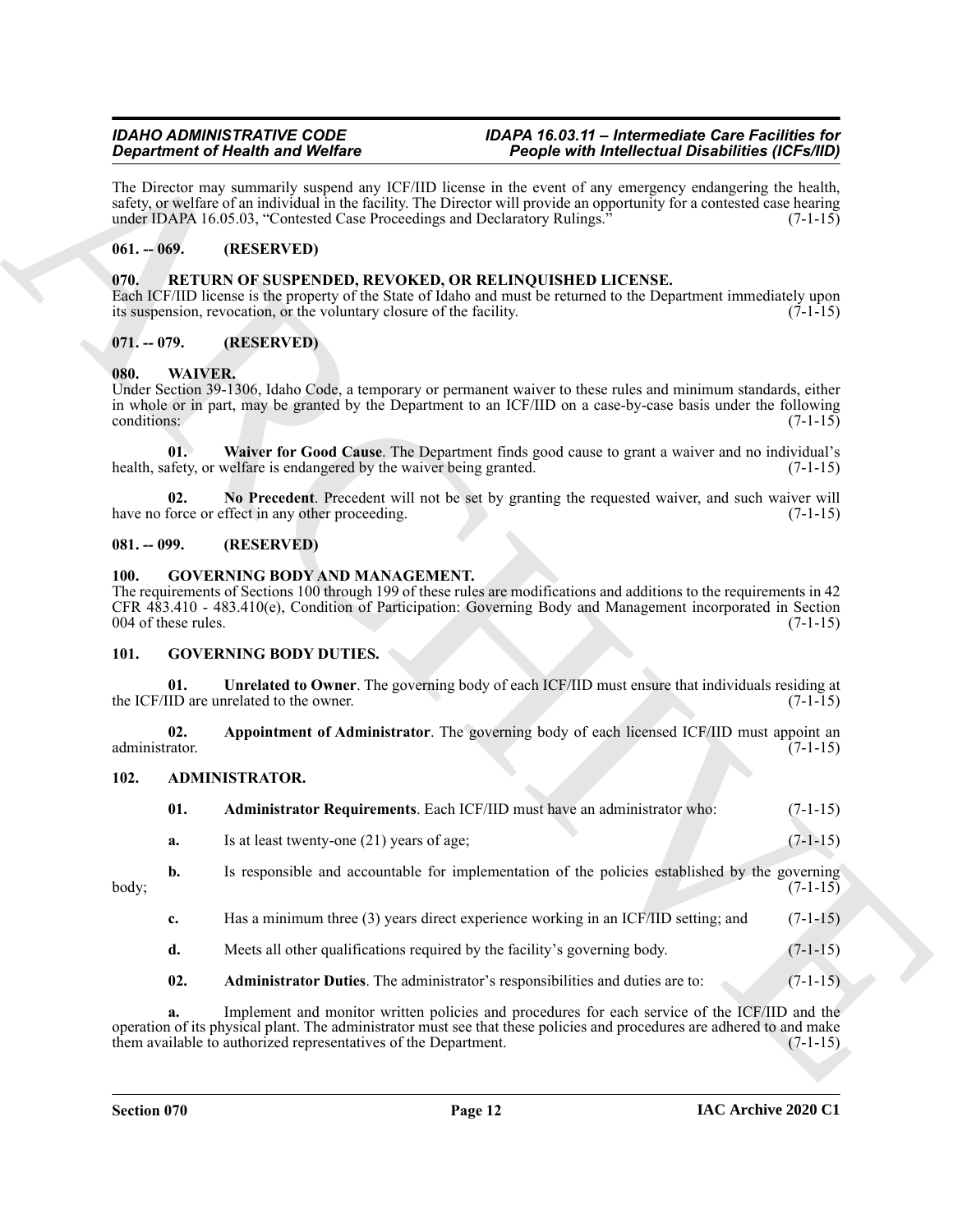### <span id="page-12-10"></span><span id="page-12-9"></span><span id="page-12-8"></span><span id="page-12-1"></span><span id="page-12-0"></span>**110. FACILITY RECORDS.**

|                      |     | <b>Department of Health and Welfare</b>                                                                                                                                                                                                                                                                                                                                                                                                             | People with Intellectual Disabilities (ICFs/IID) |            |
|----------------------|-----|-----------------------------------------------------------------------------------------------------------------------------------------------------------------------------------------------------------------------------------------------------------------------------------------------------------------------------------------------------------------------------------------------------------------------------------------------------|--------------------------------------------------|------------|
|                      | b.  | Implement and monitor written policies and procedures for the recruitment and employment of<br>sufficient staff and personnel in number and qualification to perform each service and for the operation of the ICF/<br>IID. The administrator must see that the policies and procedures for administration of personnel requirements in<br>Section 120 of these rules are adhered to and available to authorized representatives of the Department. |                                                  | $(7-1-15)$ |
|                      | c.  | Compile, complete, and submit all reports and records required by the Department.                                                                                                                                                                                                                                                                                                                                                                   |                                                  | $(7-1-15)$ |
|                      | d.  | Notify the Department immediately of an anticipated or actual termination of any service vital to<br>the continued safe operation of the ICF/IID or the health, safety, and welfare of its individuals and personnel.                                                                                                                                                                                                                               |                                                  | $(7-1-15)$ |
|                      | e.  | When not on duty, delegate the necessary authority to an administrator designee who is competent<br>to handle the administrator's duties. Delegation of authority must occur according to the ICF/IID policies and<br>procedures set by the facility's governing body. In the event of an emergency, the administrator designee must know<br>how to contact the administrator.                                                                      |                                                  | $(7-1-15)$ |
| $103. - 109.$        |     | (RESERVED)                                                                                                                                                                                                                                                                                                                                                                                                                                          |                                                  |            |
| <b>110.</b>          |     | <b>FACILITY RECORDS.</b>                                                                                                                                                                                                                                                                                                                                                                                                                            |                                                  |            |
|                      | 01. | Records Available Upon Request. Each ICF/IID must be able to print and provide paper copies of<br>electronic records upon the request of the individual who is the subject of the requested records, the individual's legal<br>guardian, payer, or the Department.                                                                                                                                                                                  |                                                  | $(7-1-15)$ |
|                      | 02. | Census Register. Each ICF/IID must maintain a census register that lists:                                                                                                                                                                                                                                                                                                                                                                           |                                                  | $(7-1-15)$ |
|                      | a.  | The name of each individual residing in the facility;                                                                                                                                                                                                                                                                                                                                                                                               |                                                  | $(7-1-15)$ |
|                      | b.  | The individual's date of admission and discharge; and                                                                                                                                                                                                                                                                                                                                                                                               |                                                  | $(7-1-15)$ |
|                      | c.  | A daily census of each individual who is in the facility on any given day.                                                                                                                                                                                                                                                                                                                                                                          |                                                  | $(7-1-15)$ |
| $111. - 119.$        |     | (RESERVED)                                                                                                                                                                                                                                                                                                                                                                                                                                          |                                                  |            |
| 120.                 |     | ADMINISTRATIVE REQUIREMENTS -- PERSONNEL.<br>Each ICF/IID must employ personnel sufficient in number and qualifications to meet, at a minimum, the quality of<br>care mandated by law and these rules for all individuals' needs in the facility.                                                                                                                                                                                                   |                                                  | $(7-1-15)$ |
|                      | 01. | Job Descriptions. Current job descriptions outlining the authority, responsibilities, and duties of all<br>personnel in the facility, including the administrator, must be established and maintained as required by the governing<br>body. A copy of an employee's particular job description must be provided to each employee.                                                                                                                   |                                                  | $(7-1-15)$ |
|                      | 02. | Policies and Procedures. The facility must ensure that explicit and uniform policies and<br>procedures are established for each employment position concerning hours of work, overtime, and related personnel<br>matters. A statement of these policies must be provided to each employee.                                                                                                                                                          |                                                  | $(7-1-15)$ |
| employee as follows: | 03. | Daily Work Schedules. Daily work schedules must be maintained that show the personnel on duty<br>at any given time for the previous three (3) month period. These schedules must be kept up to date and identify the                                                                                                                                                                                                                                |                                                  | $(7-1-15)$ |
|                      | a.  | First and last names;                                                                                                                                                                                                                                                                                                                                                                                                                               |                                                  | $(7-1-15)$ |
|                      | b.  | Professional designations such as registered nurse (RN), licensed practical nurse, (LPN), QIDP;                                                                                                                                                                                                                                                                                                                                                     |                                                  | $(7-1-15)$ |
| and                  |     |                                                                                                                                                                                                                                                                                                                                                                                                                                                     |                                                  |            |

# <span id="page-12-2"></span>**111. -- 119. (RESERVED)**

### <span id="page-12-6"></span><span id="page-12-4"></span><span id="page-12-3"></span>120. ADMINISTRATIVE REQUIREMENTS -- PERSONNEL.

<span id="page-12-7"></span><span id="page-12-5"></span>

| а. | First and last names: |  | $(7-1-15)$ |
|----|-----------------------|--|------------|
|    |                       |  |            |

- **b.** Professional designations such as registered nurse (RN), licensed practical nurse, (LPN), QIDP; and  $(7-1-15)$ 
	- **c.** Employment position in the facility. (7-1-15)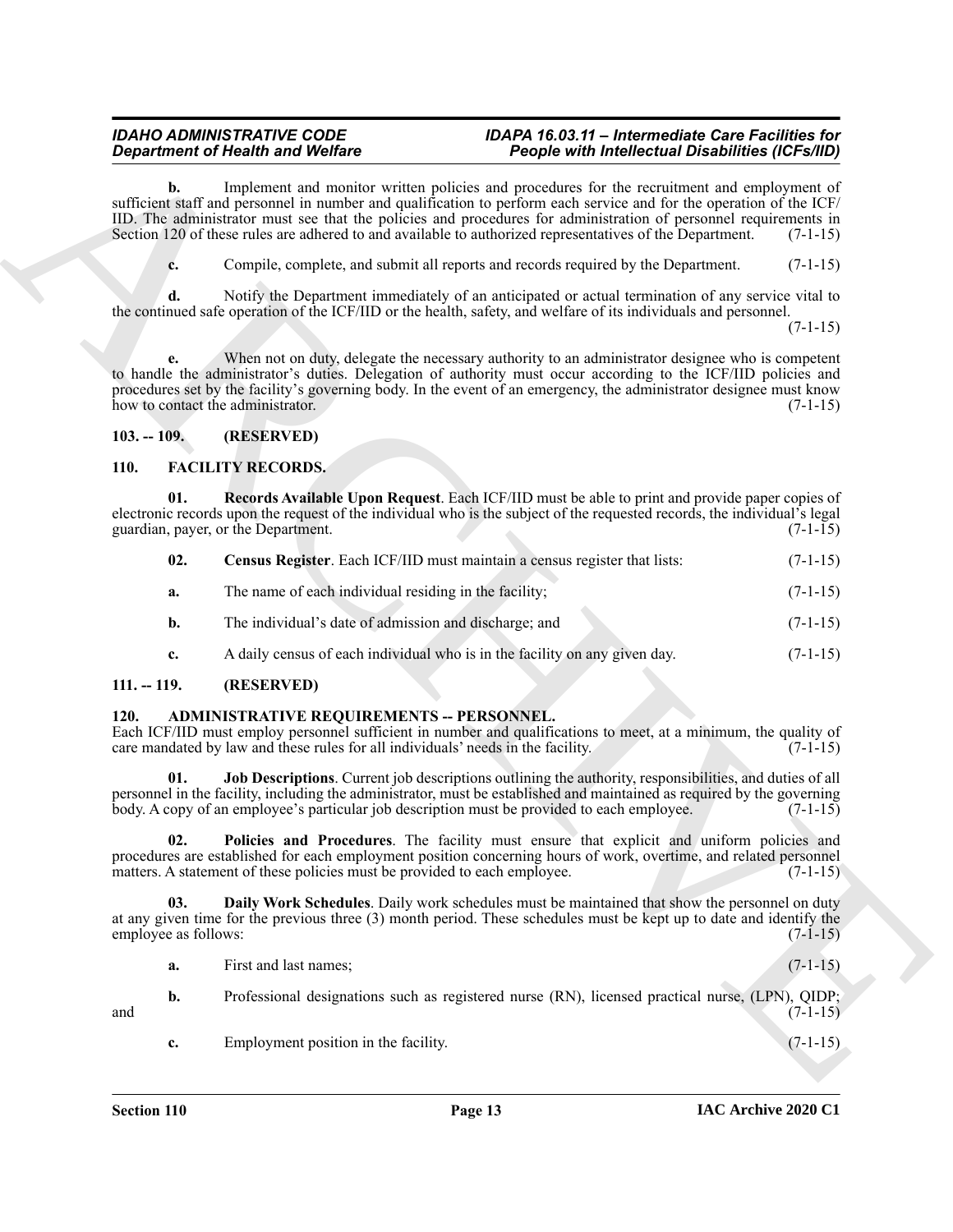<span id="page-13-4"></span><span id="page-13-3"></span>

|                                        | <b>Department of Health and Welfare</b>                                                                                                                                                                                                                                                                                                                                                                                            | People with Intellectual Disabilities (ICFs/IID) |            |
|----------------------------------------|------------------------------------------------------------------------------------------------------------------------------------------------------------------------------------------------------------------------------------------------------------------------------------------------------------------------------------------------------------------------------------------------------------------------------------|--------------------------------------------------|------------|
| 04.                                    | Organizational Chart. A current organizational chart that clearly indicates lines of authority<br>within the facility's organizational structure must be available at the facility to be viewed by all employees, or kept in<br>each employee's possession while on duty.                                                                                                                                                          |                                                  | $(7-1-15)$ |
| 05.                                    | Personnel Records. A separate personnel record must be maintained for each employee of the<br>facility that contains the following information:                                                                                                                                                                                                                                                                                    |                                                  | $(7-1-15)$ |
| a.                                     | The employee's name, current address, and telephone number;                                                                                                                                                                                                                                                                                                                                                                        |                                                  | $(7-1-15)$ |
| b.                                     | The employee's Social Security Number;                                                                                                                                                                                                                                                                                                                                                                                             |                                                  | $(7-1-15)$ |
| c.                                     | The employee's educational background;                                                                                                                                                                                                                                                                                                                                                                                             |                                                  | $(7-1-15)$ |
| d.                                     | The employee's work experience;                                                                                                                                                                                                                                                                                                                                                                                                    |                                                  | $(7-1-15)$ |
|                                        | The employee's other qualifications to provide ICF/IID care. If licensure is required to provide a<br>service the employee was hired to provide, the facility must have written verification of the original license number<br>and date the current license expires;                                                                                                                                                               |                                                  | $(7-1-15)$ |
| f.<br>file, when a CHC is required;    | The employee's criminal history and background check (CHC) clearance must be printed and on                                                                                                                                                                                                                                                                                                                                        |                                                  | $(7-1-15)$ |
| g.                                     | The employee's date of employment;                                                                                                                                                                                                                                                                                                                                                                                                 |                                                  | $(7-1-15)$ |
| h.                                     | The employee's date of termination including the reason for termination;                                                                                                                                                                                                                                                                                                                                                           |                                                  | $(7-1-15)$ |
| i.                                     | The employee's position in the facility and a description of that position; and                                                                                                                                                                                                                                                                                                                                                    |                                                  | $(7-1-15)$ |
| j.                                     | The employee's hours and work schedule, paydays, overtime, and related personnel matters.                                                                                                                                                                                                                                                                                                                                          |                                                  | $(7-1-15)$ |
| 06.<br>following requirements:         | Health and Age Requirements. All personnel employed by an ICF/IID must meet and observe the                                                                                                                                                                                                                                                                                                                                        |                                                  | $(7-1-15)$ |
| a.                                     | Each employee must be free of communicable disease and infected skin lesions while on duty; and                                                                                                                                                                                                                                                                                                                                    |                                                  | $(7-1-15)$ |
| b.<br>tuberculosis control procedures. | At the time of employment, each employee must have a tuberculin skin test consistent with current                                                                                                                                                                                                                                                                                                                                  |                                                  | $(7-1-15)$ |
| c.<br>ICF/IID.                         | No employee who is less than eighteen (18) years of age can provide direct individual care in an                                                                                                                                                                                                                                                                                                                                   |                                                  | $(7-1-15)$ |
| 07.                                    | Training Requirements. Each ICF/IID must have and follow structured written training programs<br>designed to train each employee in the responsibilities specified in the written job description, and to provide for<br>quality of care and compliance with these rules. Signed evidence of personnel training, indicating dates, hours, and<br>topic, must be retained at the facility. This training must include at a minimum: |                                                  | $(7-1-15)$ |
| a.                                     | Initial orientation for new employees; and                                                                                                                                                                                                                                                                                                                                                                                         |                                                  | $(7-1-15)$ |
| b.                                     | Continuing in-service training designed to, at a minimum, meet the quality of care mandated by law<br>and these rules for individuals residing in the facility.                                                                                                                                                                                                                                                                    |                                                  | $(7-1-15)$ |
|                                        |                                                                                                                                                                                                                                                                                                                                                                                                                                    |                                                  |            |

- **g.** The employee's date of employment; (7-1-15)
- **h.** The employee's date of termination including the reason for termination;  $(7-1-15)$
- **i.** The employee's position in the facility and a description of that position; and (7-1-15)
- <span id="page-13-2"></span>**j.** The employee's hours and work schedule, paydays, overtime, and related personnel matters.

# <span id="page-13-5"></span><span id="page-13-0"></span>**121. -- 199. (RESERVED)**

# <span id="page-13-6"></span><span id="page-13-1"></span>**200. CLIENT PROTECTIONS.**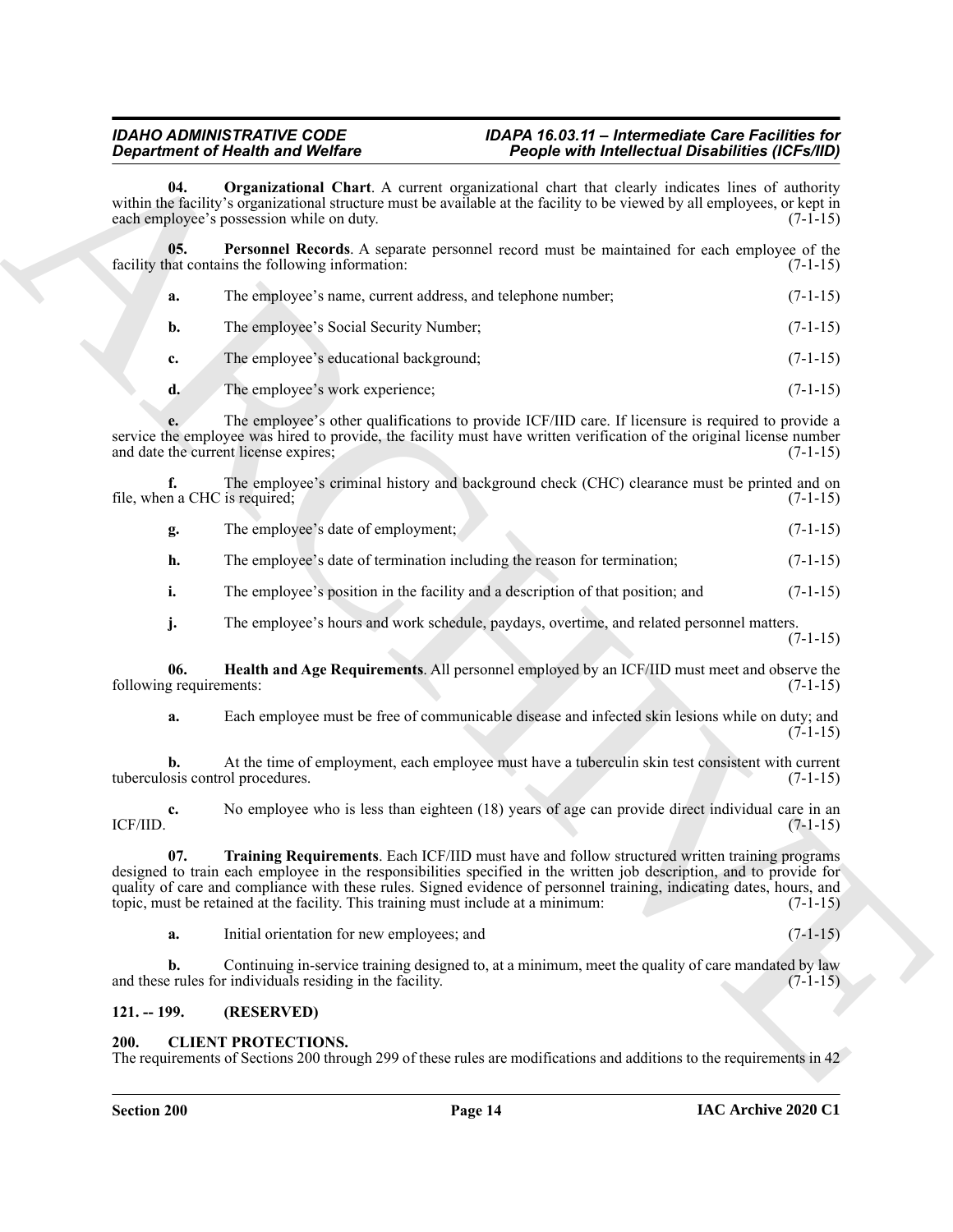#### <span id="page-14-16"></span><span id="page-14-0"></span>**201. INDIVIDUAL ADVOCATE.**

### <span id="page-14-15"></span><span id="page-14-14"></span><span id="page-14-13"></span><span id="page-14-12"></span><span id="page-14-11"></span><span id="page-14-10"></span><span id="page-14-9"></span><span id="page-14-8"></span><span id="page-14-7"></span><span id="page-14-6"></span><span id="page-14-5"></span><span id="page-14-4"></span><span id="page-14-3"></span><span id="page-14-2"></span><span id="page-14-1"></span>**202. APPOINTED ADVOCATE.**

|                                    | <b>Department of Health and Welfare</b>                                                    | People with Intellectual Disabilities (ICFs/IID)                                                                                                                                                                                                                                                                                         |            |
|------------------------------------|--------------------------------------------------------------------------------------------|------------------------------------------------------------------------------------------------------------------------------------------------------------------------------------------------------------------------------------------------------------------------------------------------------------------------------------------|------------|
| rules.                             |                                                                                            | CFR 483.420 - 483.420(d)(4), Condition of Participation: Client Protections incorporated in Section 004 of these                                                                                                                                                                                                                         | $(7-1-15)$ |
| 201.                               | <b>INDIVIDUAL ADVOCATE.</b><br>violated and to act in the best interest of the individual. | An individual advocate is a person whose primary responsibility is to help ensure the individual's rights are not                                                                                                                                                                                                                        | $(7-1-15)$ |
| 202.<br>when the following exists: | APPOINTED ADVOCATE.                                                                        | The administrator of an ICF/IID must appoint an advocate for an individual with input from the individual's IDT                                                                                                                                                                                                                          | $(7-1-15)$ |
| 01.<br>been made.                  |                                                                                            | Parent or Legal Guardian Unable to Participate. The individual's parent or legal guardian is<br>unable or unwilling to participate, or is unavailable after reasonable efforts to contact them for participation have                                                                                                                    | $(7-1-15)$ |
| 02.                                |                                                                                            | Individual Unable to Make Informed Decisions. An individual "lacks capacity to make informed<br>decisions" as defined in Section 66-402(9), Idaho Code. The IDT must determine and document in the individual's<br>record the specific impairment that has rendered the individual incapable of understanding their own rights. (7-1-15) |            |
| 03.<br>parent, or their guardian.  |                                                                                            | Requested by Individual, Parent, or Guardian. An advocate is requested by the individual, their                                                                                                                                                                                                                                          | $(7-1-15)$ |
| 04.<br>able to understand them.    |                                                                                            | Advise Individual of Rights. The fact that an individual has been determined to be incompetent or<br>incapable does not absolve the facility from advising the individual of their rights to the extent that the individual is                                                                                                           | $(7-1-15)$ |
| 05.                                |                                                                                            | Advocate Selection. The administrator must ensure that all individuals are represented only by<br>persons who are not employed by the facility. The priority for selection of advocates will be in the following order:                                                                                                                  | $(7-1-15)$ |
| a.                                 | Parent $(s)$ ;                                                                             |                                                                                                                                                                                                                                                                                                                                          | $(7-1-15)$ |
| $\mathbf{b}$ .                     | An interested family member; or                                                            |                                                                                                                                                                                                                                                                                                                                          | $(7-1-15)$ |
| c.                                 | Other interested parties.                                                                  |                                                                                                                                                                                                                                                                                                                                          | $(7-1-15)$ |
| 203.                               | <b>ADVOCATES' RIGHTS.</b><br>Each advocate has the following rights:                       |                                                                                                                                                                                                                                                                                                                                          | $(7-1-15)$ |
| 01.                                | or of significant changes in the individual's condition.                                   | Be Informed. To be informed of activities related to the individual that may be of interest to them                                                                                                                                                                                                                                      | $(7-1-15)$ |
| 02.                                | practice infringes upon the privacy and rights of others.                                  | Visitation Rights. To visit the individual and all parts of the facility that provide services to the<br>individual at any reasonable hour and without prior notice, unless contraindicated by the individual's needs or such                                                                                                            | $(7-1-15)$ |
| 03.<br>regarding the individual.   |                                                                                            | <b>Prompt Communications.</b> To receive prompt replies to any communication sent to the facility                                                                                                                                                                                                                                        | $(7-1-15)$ |
| 04.                                | must provide a written interpretation of any and all subsequent evaluations.               | Written Interpretation of Evaluations. To be given within thirty (30) days of admission to the<br>facility, a written interpretation of the evaluation that is conducted for the individual. The administrator of the facility                                                                                                           | $(7-1-15)$ |
| 05.                                | individual from the facility, including admission to another facility.                     | <b>Discharge Counseling</b> . To be counseled as to the advantages and disadvantages of discharging the                                                                                                                                                                                                                                  | $(7-1-15)$ |
| 06.                                |                                                                                            | <b>Prompt Notification of Significant Events.</b> To be notified promptly in the event of any unusual                                                                                                                                                                                                                                    |            |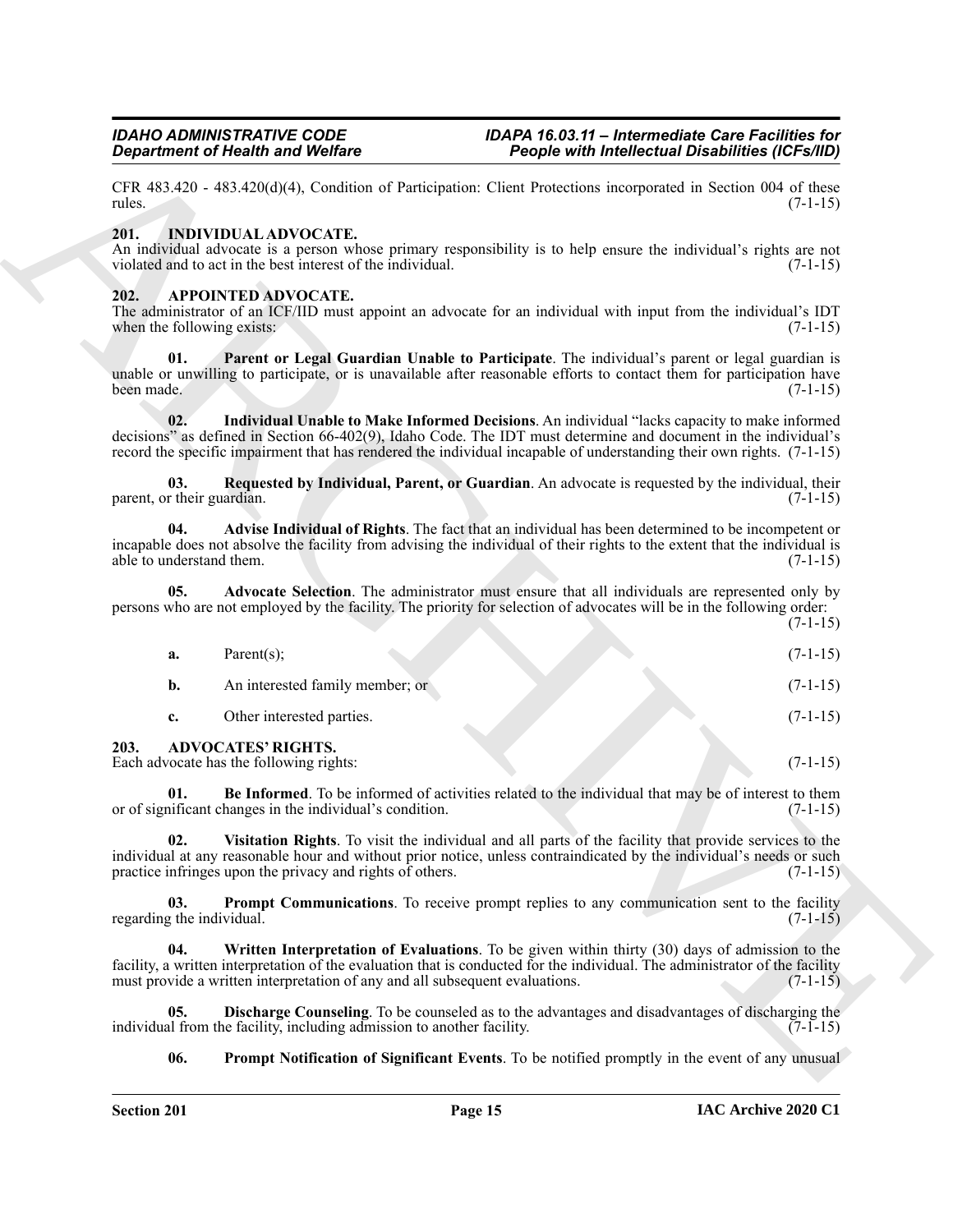occurrence, including serious illness or accident, impending death, and/or death; and in the case of death, to be told of autopsy findings if an autopsy is performed.

<span id="page-15-15"></span>**07. Access to Individual**'**s Records**. To be given access to all of the individual's records that pertain to their active treatment, subject to the requirements specified in IDAPA 16.05.01, "Use and Disclosure of Department<br>Records." (7-1-15) Records." (7-1-15)

### <span id="page-15-0"></span>**204. -- 299. (RESERVED)**

#### <span id="page-15-20"></span><span id="page-15-1"></span>**300. FACILITY STAFFING.**

The requirements of Sections 300 through 399 of these rules are modifications and additions to the requirements in 42 CFR  $483.430 - 483.430(e)(4)$ , Condition of Participation: Facility Staffing incorporated in Section 004 of these rules.  $(7-1-15)$ 

#### <span id="page-15-22"></span><span id="page-15-2"></span>**301. INTERNS AND VOLUNTEERS.**

Volunteers and interns must be under the direct supervision of facility staff during all times of direct contact with individuals. (7-1-15)

#### <span id="page-15-3"></span>**302. -- 399. (RESERVED)**

#### <span id="page-15-14"></span><span id="page-15-4"></span>**400. ACTIVE TREATMENT SERVICES.**

The requirements of Sections 400 through 499 of these rules are modifications and additions to the requirements in 42 CFR 483.440 - 483.440(f)(4), Condition of Participation: Active Treatment Services incorporated in Section 004 of these rules. (7-1-15)

### <span id="page-15-5"></span>**401. -- 499. (RESERVED)**

#### <span id="page-15-16"></span><span id="page-15-6"></span>**500. CLIENT BEHAVIOR AND FACILITY PRACTICES.**

The requirements of Sections 500 through 599 of these rules are modifications and additions to the requirements in 42 CFR 483.450 - 483.450(e)(4)(iii), Condition of Participation: Client Behavior and Facility Practices incorporated in Section 004 of these rules.

#### <span id="page-15-23"></span><span id="page-15-7"></span>**501. MANAGEMENT OF INAPPROPRIATE INDIVIDUAL BEHAVIOR.**

The application of painful or noxious stimuli and the use of enclosures are prohibited. (7-1-15)

### <span id="page-15-8"></span>**502. -- 599. (RESERVED)**

#### <span id="page-15-21"></span><span id="page-15-9"></span>**600. HEALTH CARE SERVICES.**

The requirements of Sections 600 through 699 of these rules are for modifications and additions to the requirements in 42 CFR 483.460 - 483.460(n)(2), Condition of Participation: Health Care Services incorporated in Section 004 of these rules.  $(7-1-15)$ 

#### <span id="page-15-10"></span>**601. -- 699. (RESERVED)**

#### <span id="page-15-24"></span><span id="page-15-11"></span>**700. PHYSICAL ENVIRONMENT.**

**Source of New York Control 14.2** Propose with independent of Definition (Polyheim 1993)<br>
Sources the main of the state of the state of the state of the state of the state of the state of the state of the state of the sta The requirements of Sections 700 through 799 of these rules are modifications and additions to the requirements in 42 CFR 483.470 - 483.470(1)(4), Condition of Participation: Physical Environment, incorporated in Section 004 of these rules. Other documents incorporated in Section 004 of these rules related to an ICF/IID physical environment are the NFPA's Life Safety Code and IDAPA 24.39.30, "Rules of Building Safety." (7-1-15)

#### <span id="page-15-17"></span><span id="page-15-12"></span>**701. ENVIRONMENTAL SANITATION STANDARDS.**

Each ICF/IID must ensure that its environment promotes the health, safety, independence, and learning of each individual in the facility. (7-1-15)

### <span id="page-15-13"></span>**702. ENVIRONMENTAL STANDARDS -- WATER, SEWER, AND GARBAGE.**

<span id="page-15-19"></span><span id="page-15-18"></span>**01.** Water Supply. Each ICF/IID must have a water supply that is adequate, safe, and of a sanitary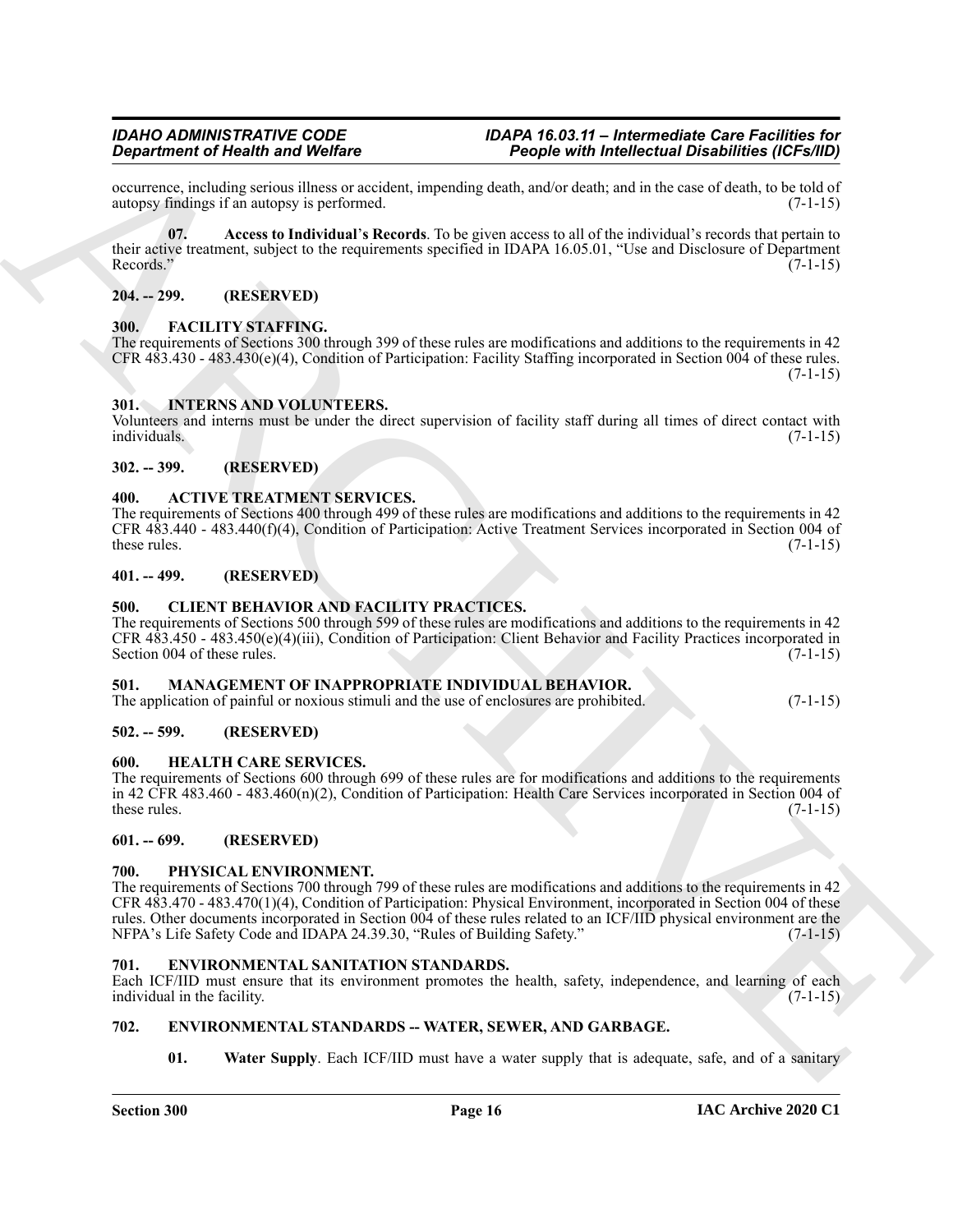quality. The water supply must: (7-1-15) **a.** Be from an approved public or municipal water supply; or  $(7-1-15)$ 

**b.** Be from a private water supply that meets the standards approved by the Department, when an approved public or municipal water supply is not available. (7-1-15)

<span id="page-16-6"></span>**02.** Private Water Supply. An ICF/IID using a private water supply must:  $(7-1-15)$ 

**a.** Submit water samples to the local Public Health District Laboratory for bacteriological ion at least once every three (3) months; and (7-1-15) examination at least once every three  $(3)$  months; and

<span id="page-16-4"></span>**b.** Keep copies of the Public Health District laboratory reports on file at the facility and available to authorized representatives of the Department. (7-1-15)

**Equivariant of Nearth were WebFace <sup>22</sup> Proprie with** *individual* **and** *individual CFSMB***)<br>
quality Tax website the mean approved public as well do well also well also as the summarized by the Department of 14-14)<br>
<b>A**<br> **03. Adequate Water Supply**. Each ICF/IID must have a sufficient amount of water under adequate pressure to meet sanitary and fire sprinkler system requirements of the facility at all times, according to the requirements in IDAPA 07.02.06, "Rules Concerning Idaho State Plumbing Code," and the NFPA Life Safety Code incorporated in Section 004 of these rules. (7-1-15)

<span id="page-16-7"></span>**04. Sewage Disposal**. Each ICF/IID must discharge all sewage and liquid wastes into a municipal sewage system where such a system is available. Where a municipal sewage system is not available, sewage and liquid wastes must be collected, treated, and disposed of in a manner approved by the Department. (7-1-15) liquid wastes must be collected, treated, and disposed of in a manner approved by the Department.

**05.** Garbage and Refuse Disposal. Each ICF/IID must provide garbage and refuse disposal at its hat meets the following requirements: facility that meets the following requirements:

<span id="page-16-5"></span>**a.** The premises and all buildings must be kept free from accumulation of weeds, trash, and rubbish; (7-1-15)

**b.** Materials not directly related to the maintenance and operation of the facility must not be stored on the premises; (7-1-15) the premises;  $(7-1-15)$ 

**c.** All containers used for storage of garbage and refuse must be constructed of durable, nonabsorbent material, and cannot leak. Containers must be provided with tight-fitting lids unless stored in a vermin-proof room or enclosure; (7-1-15)

**d.** Garbage containers must be maintained in a sanitary manner. Sufficient containers must be afforded to hold all garbage and refuse that accumulates between periods of removal from the facility; and (7-1-15)

<span id="page-16-3"></span><span id="page-16-1"></span>**e.** Storage areas must be kept clean and sanitary. (7-1-15)

### <span id="page-16-0"></span>**703. ENVIRONMENTAL STANDARDS -- CHEMICALS AND PESTICIDES.**

**01.** Rodent and Pest Control. Each ICF/IID must be maintained free from insects, rodents, vermin, r pests. (7-1-15) and other pests.

**a.** Chemicals and pesticides must be selected on the basis of the pest involved and used only in the manner prescribed by the manufacturer that is registered with the Idaho Department of Agriculture; and (7-1-15)

**b.** Chemicals and pesticides used in the facility's pest control program must be used and stored to meet local, state, and federal requirements. (7-1-15)

<span id="page-16-2"></span>**02. Chemical Storage**. All toxic chemicals must be properly labeled and stored according to the manufacturer's instructions. Toxic chemicals must not be stored in individual areas, with drugs, or in any area where food is stored, prepared, or served. (7-1-15)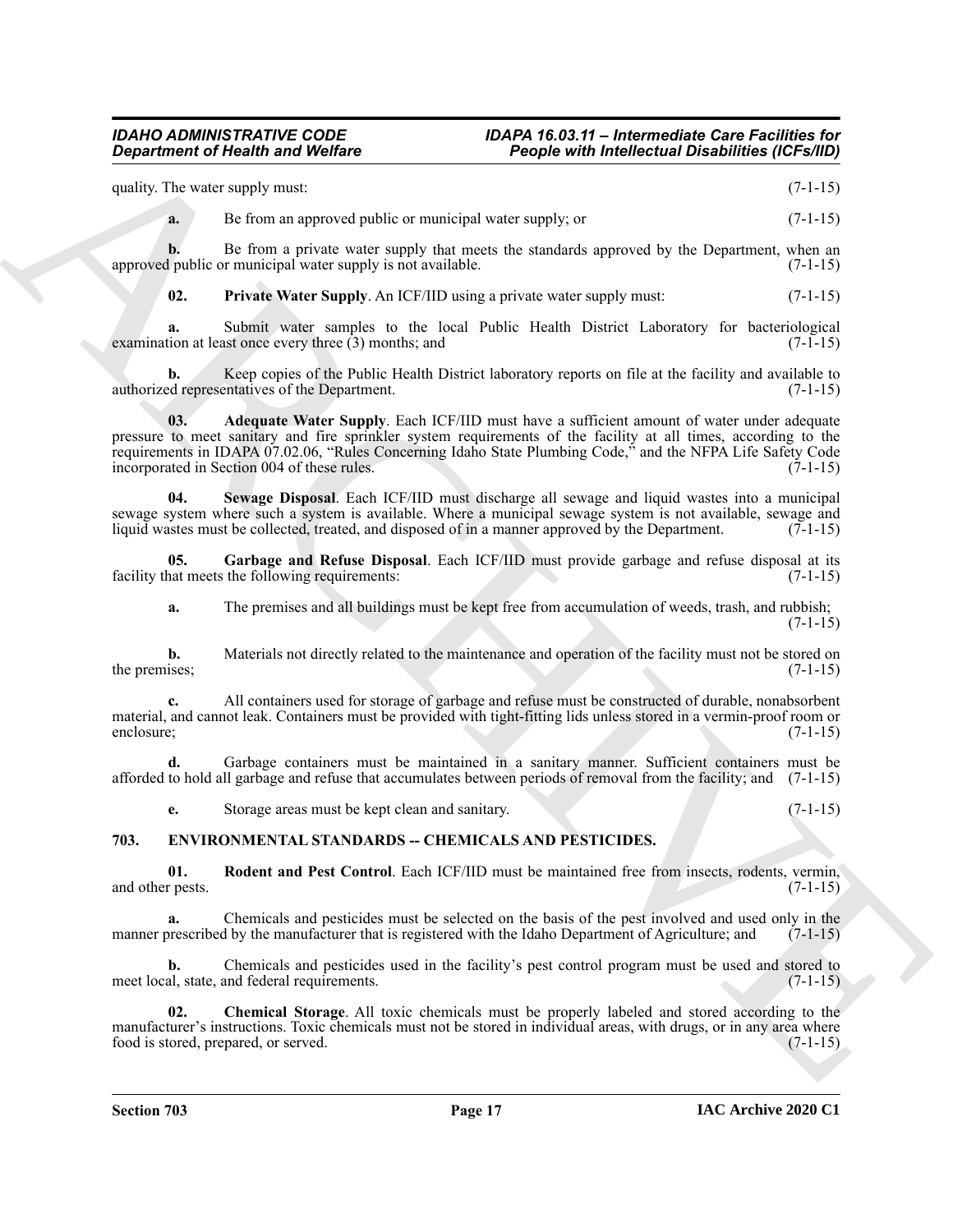### <span id="page-17-7"></span><span id="page-17-0"></span>**704. ENVIRONMENTAL STANDARDS -- LINENS AND LAUNDRY SERVICES.**

**01. Linens Provided**. Each ICF/IID must have available at all times a quantity of linens sufficient for the proper care and comfort of its individuals. The linens must: (7-1-15)

<span id="page-17-10"></span>**a.** Be of good quality, not thread-bare, torn, or badly stained; and  $(7-1-15)$ 

<span id="page-17-8"></span>**b.** Be handled, processed, and stored in an appropriate manner that prevents contamination. (7-1-15)

Geometric of Nearly is not Wolfice<br>
Experiment of Nearly is not Wolfice<br>
The Context State Context State Context State Context State Context State Context State Context State Context State Context State Context State Cont **02. Laundry Facilities**. Unless a laundry service is used as described in Subsection 704.03 of this rule, each ICF/IID must have adequate laundry facilities for the sanitary washing and drying of the linens and other washable goods laundered in the facility. An individual's personal laundry must be collected, sorted, washed, and dried in a sanitary manner, and cannot be washed with the general linens. The laundry area must: (7-1-15) dried in a sanitary manner, and cannot be washed with the general linens. The laundry area must:

**a.** Be situated in an area separate and apart from where food is stored, prepared, or served; (7-1-15)

| $\mathbf{b}$ . | Be well-lighted and ventilated;                    | $(7-1-15)$ |
|----------------|----------------------------------------------------|------------|
|                | Be adequate in size for the needs of the facility; | $(7-1-15)$ |

**d.** Be maintained in a sanitary manner; and  $(7-1-15)$ 

<span id="page-17-9"></span>**e.** Be kept in good repair. (7-1-15)

**03.** Laundry Services. When an ICF/IID sends its linens and individuals' personal laundry out for services, the facility must ensure that: laundry services, the facility must ensure that:

**a.** Soiled linens and clothing are handled in a proper manner to prevent cross-contamination and material damage prior to sending out; (7-1-15)

**b.** Clean linens and clothing received from a laundry service are stored in a proper manner to prevent potential re-contamination or material damage; and (7-1-15)

**c.** Each individual's personal laundry is collected, transported, sorted, washed, and dried in a sanitary and is not washed with general linens. (7-1-15) manner and is not washed with general linens.

### <span id="page-17-2"></span><span id="page-17-1"></span>**705. ENVIRONMENTAL STANDARDS -- HOUSEKEEPING SERVICES.**

Each ICF/IID must have sufficient housekeeping and maintenance personnel and equipment to maintain the interior and exterior of the facility in a safe, clean, orderly, and attractive manner. (7-1-15)

<span id="page-17-4"></span>**01. Facility Interior**. Floors, walls, ceilings, and other interior surfaces, equipment, and furnishings must be maintained in a clean and sanitary manner. (7-1-15)

<span id="page-17-5"></span>**02. Housekeeping Procedures**. Each ICF/IID must have written procedures for cleaning surfaces and equipment that is explained to each person engaged in housekeeping duties. An individual in the facility who is engaged in facility housekeeping duties as part of their training program must be supervised by the facility's program personnel according to the individual's assessed needs. (7-1-15)

<span id="page-17-6"></span>**03. Requirements After Individual Discharged**. After discharge of an individual the facility must ensure that the individual's room is thoroughly cleaned, including the bed, bedding, linens, and furnishings.  $(7-1-15)$ 

<span id="page-17-3"></span>**04. Deodorizers**. Deodorizers and other products must not be used to cover odors caused by poor housekeeping or unsanitary conditions. (7-1-15)

**05. Housekeeping Equipment**. All housekeeping equipment must be in good repair and maintained in a clean and sanitary manner. (7-1-15)

**Section 704 Page 18**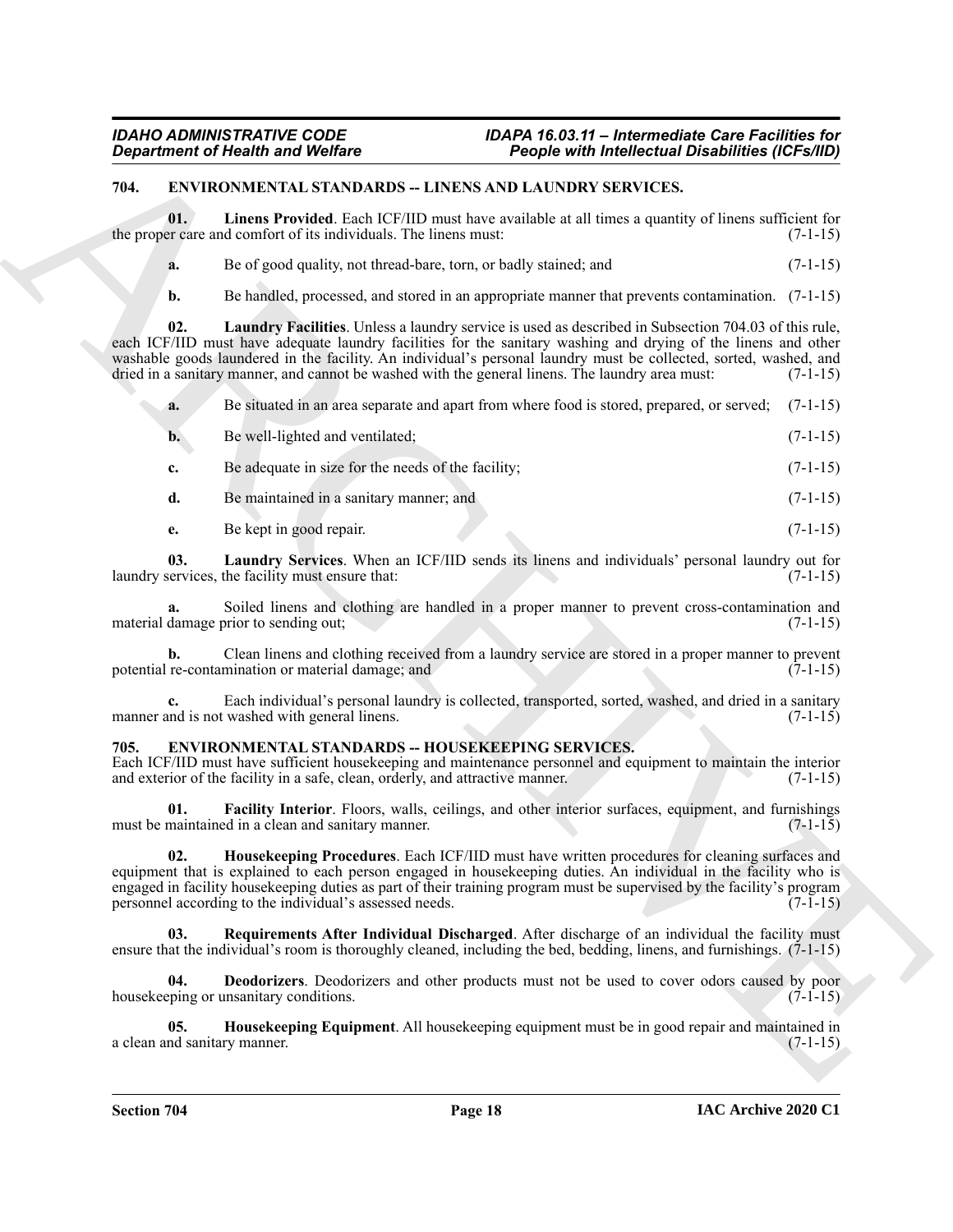### <span id="page-18-10"></span><span id="page-18-0"></span>**706. -- 709. (RESERVED)**

#### <span id="page-18-1"></span>**710. PHYSICAL FACILITY STANDARDS -- EXISTING GENERAL REQUIREMENTS.**

#### <span id="page-18-9"></span><span id="page-18-8"></span><span id="page-18-7"></span><span id="page-18-6"></span><span id="page-18-5"></span><span id="page-18-4"></span><span id="page-18-3"></span><span id="page-18-2"></span>**711. PHYSICAL FACILITY STANDARDS -- EXISTING CONSTRUCTION.**

|                                     | <b>Department of Health and Welfare</b>                                                                                            | People with Intellectual Disabilities (ICFs/IID)                                                                                                                                                                                                                                                          |            |
|-------------------------------------|------------------------------------------------------------------------------------------------------------------------------------|-----------------------------------------------------------------------------------------------------------------------------------------------------------------------------------------------------------------------------------------------------------------------------------------------------------|------------|
| $706. - 709.$                       | (RESERVED)                                                                                                                         |                                                                                                                                                                                                                                                                                                           |            |
| 710.<br>approval by the Department. |                                                                                                                                    | PHYSICAL FACILITY STANDARDS -- EXISTING GENERAL REQUIREMENTS.<br>Each ICF/IID must meet the minimum standards related to physical construction and maintenance for all of its<br>buildings used for ICF/IID services as required in Sections 711 through 712 of these rules. All buildings are subject to | $(7-1-15)$ |
| 711.                                | PHYSICAL FACILITY STANDARDS -- EXISTING CONSTRUCTION.<br>provided in its buildings. Other requirements for existing buildings are: | Each ICF/IID must use buildings that are of such character and quality to be suitable for the services and usage                                                                                                                                                                                          | $(7-1-15)$ |
| 01.                                 |                                                                                                                                    | Good Repair. Each building used by the ICF/IID and its equipment must be in good repair.                                                                                                                                                                                                                  | $(7-1-15)$ |
| a.                                  |                                                                                                                                    | The walls and floors must be of such character as to permit frequent cleaning.                                                                                                                                                                                                                            | $(7-1-15)$ |
| $\mathbf{b}$ .                      |                                                                                                                                    | Walls and ceilings in kitchens, bathrooms, and utility rooms must have smooth, cleanable surfaces.                                                                                                                                                                                                        | $(7-1-15)$ |
| c.                                  | entrance of insects and rodents.                                                                                                   | The building must be kept clean and sanitary, and every reasonable precaution taken to prevent the                                                                                                                                                                                                        | $(7-1-15)$ |
| 02.<br>the stair.                   |                                                                                                                                    | Stairways. Each stairway in an ICF/IID must have sturdy handrails on both sides of the stairs, and<br>all open stairwells protected with guardrails. Each stairway must have a nonskid tread covering the entire surface of                                                                               | $(7-1-15)$ |
| 03.                                 | height measuring a minimum of forty-two (42) inches.                                                                               | Porches and Verandas. Each open porch and veranda must be protected by sturdy guardrails of a                                                                                                                                                                                                             | $(7-1-15)$ |
| 04.                                 |                                                                                                                                    | Telephone. Each ICF/IID must have telephone access that provides a reliable means of<br>communication to each individual in the facility for private conversations and to contact emergency services.                                                                                                     | $(7-1-15)$ |
| 05.                                 |                                                                                                                                    | Dining Areas. Each ICF/IID must provide one (1) or more attractively furnished, multi-purpose<br>areas of an adequate size for individuals' dining, diversional, and social activities. Each area must be:                                                                                                | $(7-1-15)$ |
| a.                                  | Well-lighted;                                                                                                                      |                                                                                                                                                                                                                                                                                                           | $(7-1-15)$ |
| b.                                  | Ventilated; and                                                                                                                    |                                                                                                                                                                                                                                                                                                           | $(7-1-15)$ |
| c.                                  | Equipped with tables and chairs that have easily cleanable surfaces.                                                               |                                                                                                                                                                                                                                                                                                           | $(7-1-15)$ |
| 06.                                 |                                                                                                                                    | Storage Areas. Each ICF/IID must provide general storage areas and medical storage areas.                                                                                                                                                                                                                 | $(7-1-15)$ |
| a.<br>storage area;                 |                                                                                                                                    | For each licensed bed in the facility there must be a minimum of ten (10) square feet of general                                                                                                                                                                                                          | $(7-1-15)$ |
| b.                                  | possessions, and individual adaptive equipment; and                                                                                | In addition, each individual's bedroom must have suitable storage for personal clothing,                                                                                                                                                                                                                  | $(7-1-15)$ |
| c.                                  | appropriate for the preparation of medications.                                                                                    | The facility must provide safe and adequate storage space for medical supplies and an area                                                                                                                                                                                                                | $(7-1-15)$ |
| 07.                                 |                                                                                                                                    | Lighting. Each ICF/IID must meet the following lighting requirements:                                                                                                                                                                                                                                     | $(7-1-15)$ |
| a.                                  |                                                                                                                                    | In addition to natural lighting, artificial lighting is required to provide an average illumination of                                                                                                                                                                                                    |            |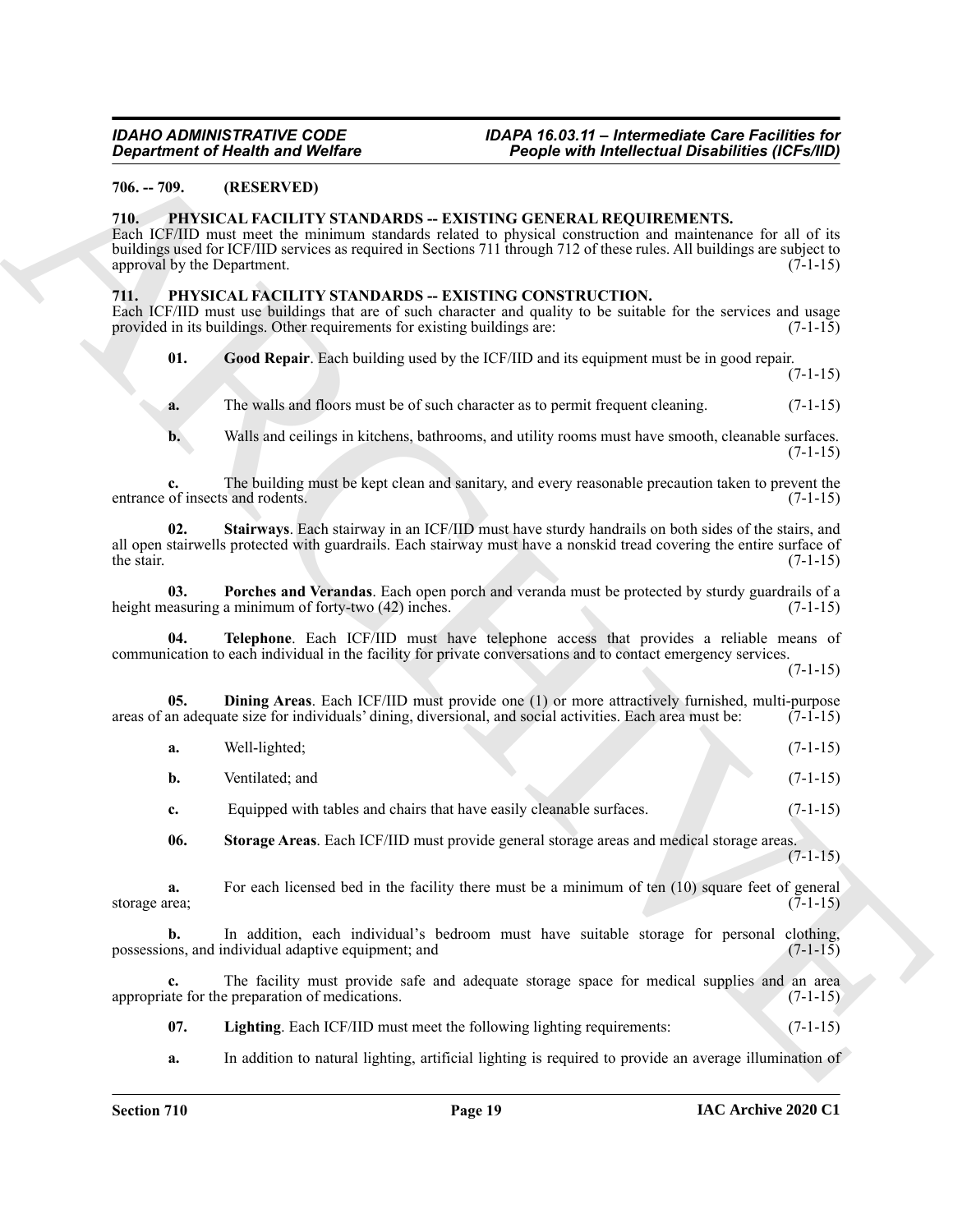<span id="page-19-8"></span><span id="page-19-7"></span><span id="page-19-6"></span><span id="page-19-5"></span><span id="page-19-4"></span><span id="page-19-3"></span><span id="page-19-2"></span><span id="page-19-1"></span><span id="page-19-0"></span>

|                               | <b>Department of Health and Welfare</b>                                                                                                                                                                                                                                                                                                                                                                | People with Intellectual Disabilities (ICFs/IID) |            |
|-------------------------------|--------------------------------------------------------------------------------------------------------------------------------------------------------------------------------------------------------------------------------------------------------------------------------------------------------------------------------------------------------------------------------------------------------|--------------------------------------------------|------------|
| the floor level.              | ten $(10)$ foot-candles $(107 \text{ lux})$ over the area of a room at thirty $(30)$ inches (standard household lighting level) above                                                                                                                                                                                                                                                                  |                                                  | $(7-1-15)$ |
| $b$ .<br>switches.            | With the exception of emergency egress lighting, all artificial lighting must be controllable by                                                                                                                                                                                                                                                                                                       |                                                  | $(7-1-15)$ |
| c.                            | Task lighting and reading lights must be available to meet each individual's needs.                                                                                                                                                                                                                                                                                                                    |                                                  | $(7-1-15)$ |
| 08.                           | Ventilation. Each ICF/IID must be ventilated and precautions taken to prevent offensive odors.                                                                                                                                                                                                                                                                                                         |                                                  | $(7-1-15)$ |
| 09.                           | Heating and Air Conditioning. Each ICF/IID must provide heating and air conditioning systems<br>throughout each building that are capable of maintaining a temperature range between sixty-eight (68°F) degrees and<br>eighty-one (81°F) degrees Fahrenheit in all weather conditions. An ICF/IID cannot use any of the following: oil space<br>heaters, recessed gas wall heaters, or floor furnaces. |                                                  | $(7-1-15)$ |
| 10.                           | Plumbing. Each ICF/IID must meet the following plumbing requirements:                                                                                                                                                                                                                                                                                                                                  |                                                  | $(7-1-15)$ |
| a.                            | All plumbing fixtures must be clean and in good repair.                                                                                                                                                                                                                                                                                                                                                |                                                  | $(7-1-15)$ |
| b.                            | Vacuum breakers must be installed where necessary to prevent backsiphonage.                                                                                                                                                                                                                                                                                                                            |                                                  | $(7-1-15)$ |
| c.                            | The temperature of hot water at plumbing fixtures used by individuals in the facility must be<br>between one hundred $(100^{\circ}F)$ degrees and one hundred twenty $(120^{\circ}F)$ degrees Fahrenheit.                                                                                                                                                                                              |                                                  | $(7-1-15)$ |
| 712.<br><b>CONSTRUCTION.</b>  | PHYSICAL FACILITY STANDARDS -- INDIVIDUAL ACCOMMODATIONS FOR EXISTING                                                                                                                                                                                                                                                                                                                                  |                                                  |            |
|                               | Each ICF/IID must provide accommodations for each individual that meet the following requirements:                                                                                                                                                                                                                                                                                                     |                                                  | $(7-1-15)$ |
| 01.                           | <b>Multi-Bedroom</b> . No more than two (2) individuals can be housed in any multi-bedroom. (7-1-15)                                                                                                                                                                                                                                                                                                   |                                                  |            |
| 02.<br>area and able to open. | <b>Windows</b> . Each individual's room window area must be no less than one-eighth $(1/8)$ of the floor                                                                                                                                                                                                                                                                                               |                                                  | $(7-1-15)$ |
| a.                            | Suitable window shades or drapes must be provided to control lighting in the room.                                                                                                                                                                                                                                                                                                                     |                                                  | $(7-1-15)$ |
| b.                            | Windows must be located to permit an individual to have a view through the windows from a<br>sitting position, allow for natural light, and room ventilation.                                                                                                                                                                                                                                          |                                                  | $(7-1-15)$ |
| c.                            | Windows must be constructed to prevent any drafts when closed.                                                                                                                                                                                                                                                                                                                                         |                                                  | $(7-1-15)$ |
| 03.                           | Location of Bedroom. Each individual's bedroom must be an approved room that is not located:                                                                                                                                                                                                                                                                                                           |                                                  | $(7-1-15)$ |
| a.                            | In a way that its outside walls are below grade;                                                                                                                                                                                                                                                                                                                                                       |                                                  | $(7-1-15)$ |
| b.                            | In any attic story;                                                                                                                                                                                                                                                                                                                                                                                    |                                                  | $(7-1-15)$ |
| c.                            | In any trailer house;                                                                                                                                                                                                                                                                                                                                                                                  |                                                  | $(7-1-15)$ |
| d.                            | In any other room not approved; or                                                                                                                                                                                                                                                                                                                                                                     |                                                  | $(7-1-15)$ |
| e.                            | In a way that it can only be reached by passing through another individual's room, a utility room, or                                                                                                                                                                                                                                                                                                  |                                                  | $(7-1-15)$ |
| any other similar rooms.      |                                                                                                                                                                                                                                                                                                                                                                                                        |                                                  |            |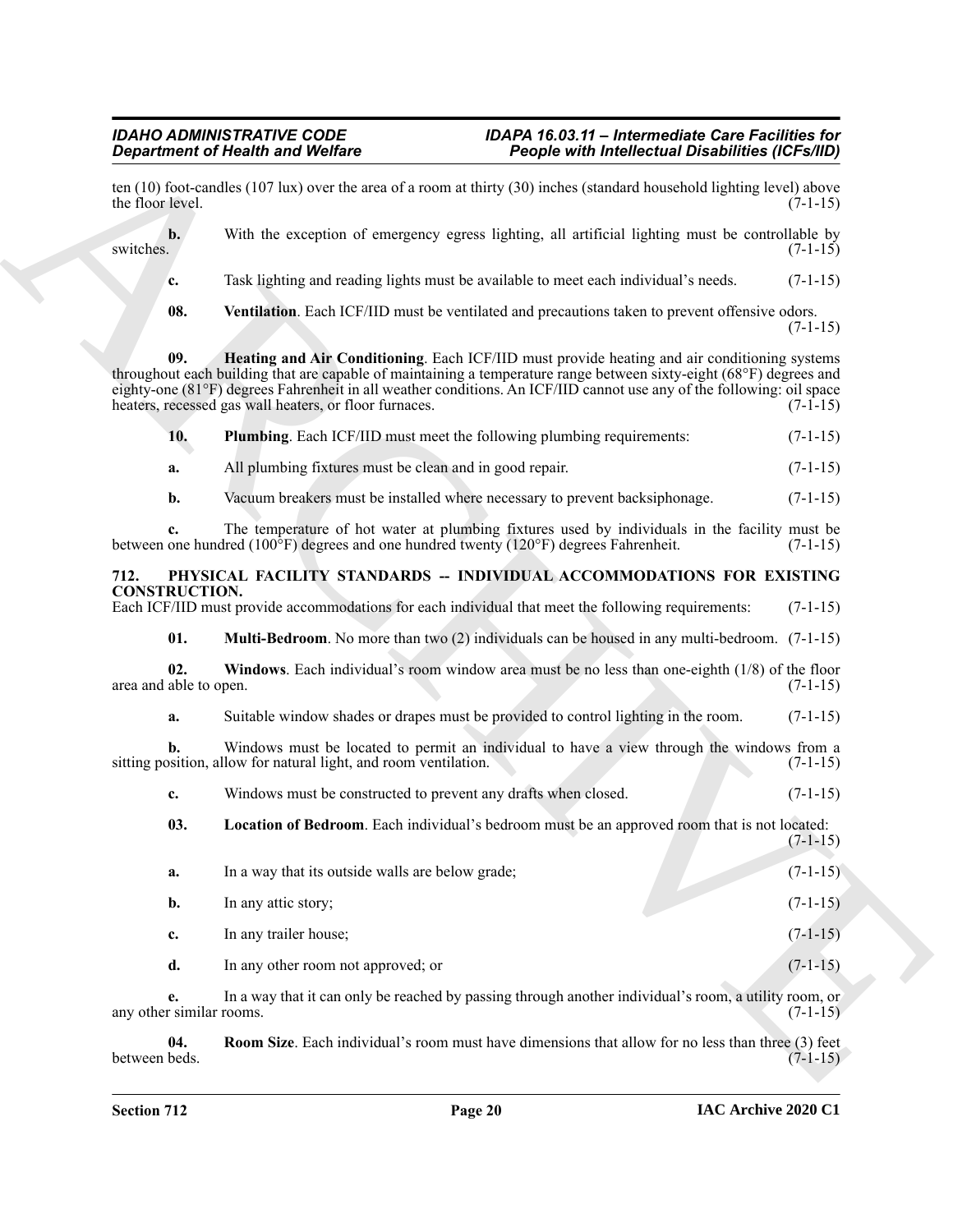<span id="page-20-5"></span>**05. Ceilings**. Each individual's room must have a ceiling height of seven and one-half (7 1/2) feet or more.  $(7-1-15)$ 

<span id="page-20-3"></span>**06. Bathrooms**. Each ICF/IID must have toilet rooms and hand washing facilities that are constructed as follows:  $(7-1-15)$ 

**Department of Nearth was Welfare**<br>
US. Critique, Each individual's trent must have a celling height of seven and cose-heli (7.12) has controlled the celling for the set of the set of the set of the set of the set of the **a.** Toilet rooms and bathrooms for individuals and personnel must not open directly into any room in which food, drink, or utensils are handled or stored. Toilet rooms or bathrooms may open into great rooms containing kitchen and dining areas if the doors are equipped with self-closures and ventilation is activated automatically with lighting. (7-1-15)  $\text{lighting.} \tag{7-1-15}$ 

**b.** Toilet rooms and bathrooms must be separated from all rooms by solid walls or partitions. Adequate provisions to insure an individual's privacy must be made. (7-1-15)

**c.** Toilet rooms and bathrooms must be constructed for ease of cleaning. (7-1-15)

**d.** When an individual in an ICF/IID requires the use of a wheelchair, there must be at least one (1) toilet room and one (1) bathing area large enough to accommodate wheelchairs. (7-1-15)

**e.** Inside bathrooms and toilet rooms with no exterior window, must have forced ventilation to the (7-1-15) outside. (7-1-15)

**f.** Toilet rooms must be so arranged that it is not necessary for an individual to pass through another individual's room to reach the toilet facilities. (7-1-15)

**g.** When an ICF/IID serves an individual with physical impairments, handrails or grab-bars must be provided in the individual's toilet rooms and bathrooms, and located so as to be functionally adequate. (7-1-15)

<span id="page-20-4"></span><span id="page-20-2"></span>**07. Bath Linens**. Each individual must be provided with an individual towel and washcloth. (7-1-15)

**08. Beds**. Each individual must be provided with their own bed that is thirty-six (36) inches wide or more, substantially constructed, and in good repair. Roll-away beds, cots, and folding beds cannot be used. Each individual's bed must be clean and: (7-1-15) individual's bed must be clean and:

**a.** Have satisfactory springs in good repair; (7-1-15)

**b.** Have a comfortable mattress that is standard in size for the bed; and (7-1-15)

<span id="page-20-8"></span><span id="page-20-7"></span>**c.** Each mattress must be maintained, and for individuals known to be incontinent, water repellent.  $(7-1-15)$ 

**09.** Interior Design. The interior design of each ICF/IID must provide the functional arrangement of a encourage a personalized atmosphere for its individuals. (7-1-15) home to encourage a personalized atmosphere for its individuals.

**10.** Furnishings and Equipment. Each ICF/IID must have furniture and equipment that is maintained ary manner, kept in good repair, and is located to permit convenient use by its individuals. (7-1-15) in a sanitary manner, kept in good repair, and is located to permit convenient use by its individuals.

<span id="page-20-6"></span>**11. Corridors and Hallways**. Each ICF/IID must ensure corridors and hallways are free of accessory in that projects into such areas or otherwise poses a hazard or impedes easy passage. (7-1-15) equipment that projects into such areas or otherwise poses a hazard or impedes easy passage.

### <span id="page-20-0"></span>**713. -- 729. (RESERVED)**

#### <span id="page-20-9"></span><span id="page-20-1"></span>**730. PHYSICAL FACILITY STANDARDS -- NEW CONSTRUCTION.**

Each ICF/IID must comply with IDAPA 24.39.30, "Rules of Building Safety," incorporated in Section 004 of these rules, or with locally adopted code when more stringent. In addition to the construction and the physical facility standards for new construction, a facility must also comply with Sections 730 through 732 of these rules. Additions to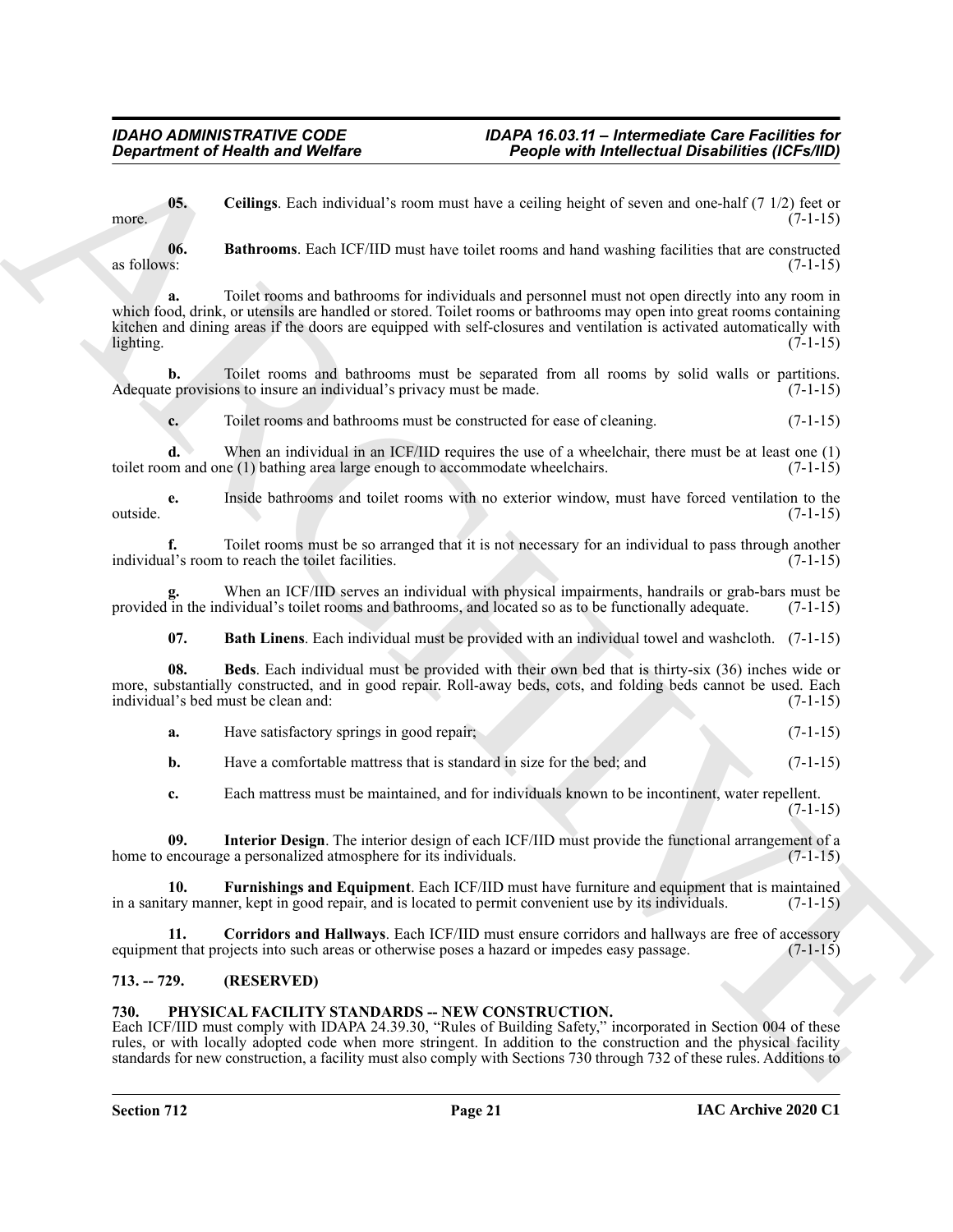existing facilities, conversions of an existing building to a facility, and portions of facilities undergoing remodeling or alterations other than repairs, must meet these required standards. (7-1-15) alterations other than repairs, must meet these required standards.

### <span id="page-21-1"></span><span id="page-21-0"></span>**731. PHYSICAL FACILITY STANDARDS -- NEW CONSTRUCTION REQUIREMENTS.**

<span id="page-21-3"></span>**01. New Facility Life Safety Code Requirements**. Each new ICF/IID must meet the provisions of the National Fire Protection Association (NFPA) Standard 101, The Life Safety Code, as incorporated in Section 004 of these rules, applicable to an ICF/IID, as specified below: (7-1-15)

Graduation of Health Worlds Constant Indiana. The procedure and the following constant interest in the second of the second of the second of the second of the second of the second of the second of the second of the second Each new facility housing sixteen (16) individuals or less on the first floor only, must meet the requirements of Chapter 32, New Residential Board and Care Occupancies, Small Facilities, Impractical Evacuation Capabilities, specifically the sections found within 32.1, 32.2 and  $32.7$ , and the applicable provisions of chapters 1 through 10. (7-1-15) through 10.  $(7-1-15)$ 

**b.** Each new facility housing individuals on other than the first floor must meet the requirements of NFPA 101, the Life Safety Code, Chapter 18, New Health Care Occupancies, Limited Care Facility. (7-1-15)

<span id="page-21-4"></span>**02. Plans, Specifications, and Inspections**. Plans, specifications, and inspections of each new ICF/IID construction or any addition, alteration, conversion, or remodeling of an existing structure are governed by the following rules: (7-1-15) following rules:

**a.** Plans for new construction of an ICF/IID must be prepared by an architect licensed in the state of Idaho; (7-1-15)

**b.** Employment of an architect can be waived by the Department in connection with certain minor alterations. (7-1-15) alterations. (7-1-15)

<span id="page-21-2"></span>**03. Approved by Department**. Each ICF/IID must submit plans and specifications to the Department prior to beginning any work on the construction of new buildings, additions, or structural changes to existing facilities, or conversion of existing buildings to be used as an ICF/IID. The Department will review and approve plans and specifications to ensure compliance with the applicable construction standards, codes, rules, and regulations.

 $(7-1-15)$ 

<span id="page-21-5"></span>

| 04. | <b>Preliminary Plans.</b> Preliminary plans must be submitted and include: |  |  | $(7-1-15)$ |  |
|-----|----------------------------------------------------------------------------|--|--|------------|--|
|     |                                                                            |  |  |            |  |

**a.** The assignment of all spaces, size of areas and rooms, and indication in outline of the fixed and movable equipment and furniture; (7-1-15)

| Drawings of each floor, attic, and basement; | $(7-1-15)$ |
|----------------------------------------------|------------|
| The total floor area and number of beds;     | $(7-1-15)$ |

**d.** Drawings of approaches or site plans, roads, parking areas, and sidewalks; (7-1-15)

**e.** An outline describing the general construction, including interior finishes, acoustical materials, electrical, and ventilation systems; and  $(7-1-15)$ heating, electrical, and ventilation systems; and

**f.** Plans drawn to scale of sufficient size to clearly present the proposed design, but not less than a scale of one-eighth  $(1/8)$  inch to one (1) foot. (7-1-15)

**05. Working Drawings**. Each ICF/IID must develop working drawings in close cooperation with the Department and other appropriate agencies and receive written Department approval prior to beginning construction. The drawings and specifications must: (7-1-15)

<span id="page-21-6"></span>

| Be well-prepared with accurate dimensions;                       | $(7-1-15)$ |
|------------------------------------------------------------------|------------|
| Include all necessary explanatory notes, schedules, and legends; | $(7-1-15)$ |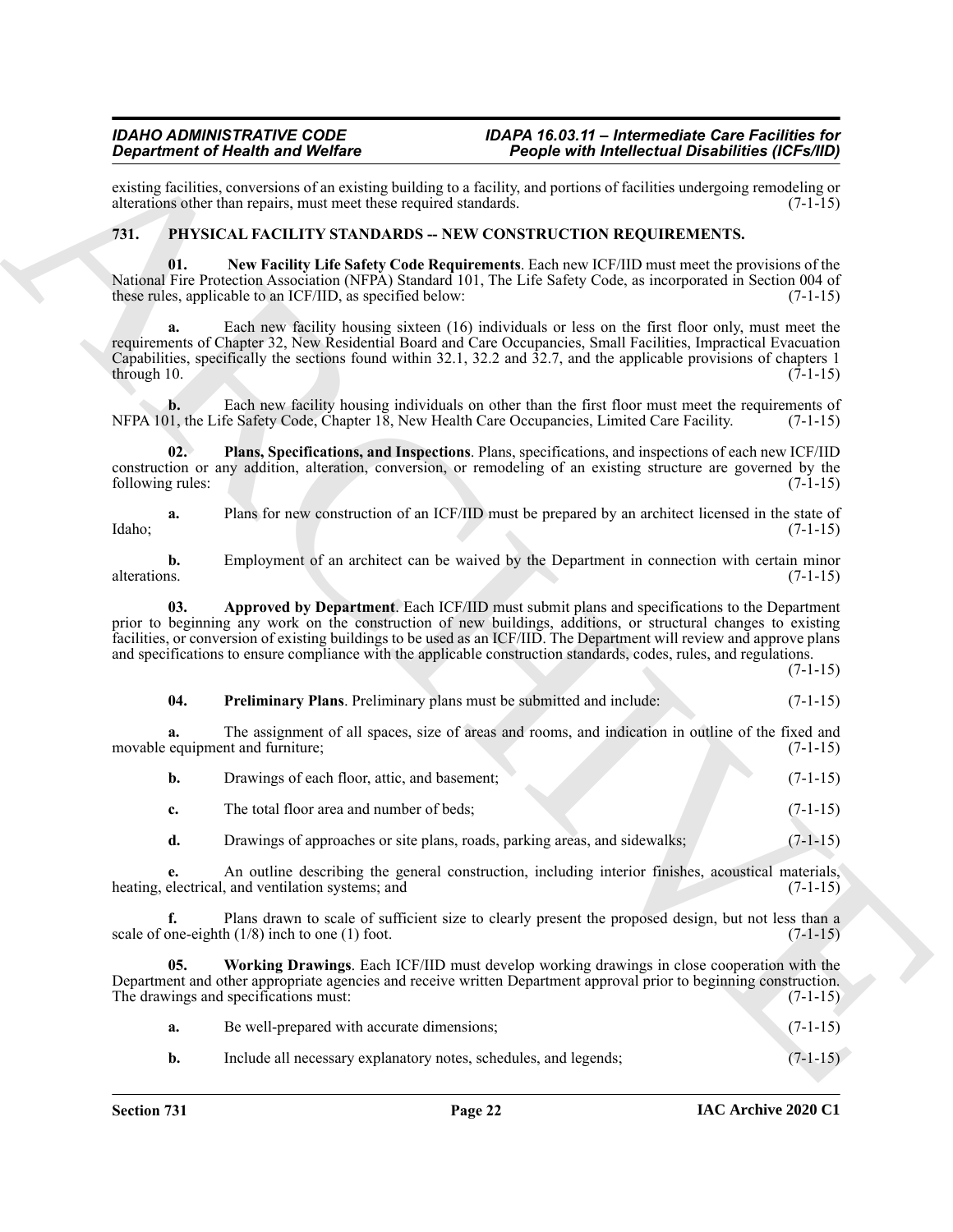<span id="page-22-8"></span><span id="page-22-7"></span><span id="page-22-6"></span><span id="page-22-5"></span><span id="page-22-4"></span><span id="page-22-3"></span><span id="page-22-2"></span><span id="page-22-1"></span><span id="page-22-0"></span>

| <b>Department of Health and Welfare</b> |                                                                                                                                                                                                                              | <b>People with Intellectual Disabilities (ICFs/IID)</b> |            |  |
|-----------------------------------------|------------------------------------------------------------------------------------------------------------------------------------------------------------------------------------------------------------------------------|---------------------------------------------------------|------------|--|
| $c_{\cdot}$                             | Be complete and adequate for contract purposes; and                                                                                                                                                                          |                                                         | $(7-1-15)$ |  |
| d.                                      | Be stamped with the architect's seal.                                                                                                                                                                                        |                                                         | $(7-1-15)$ |  |
| 06.<br>inspection.                      | <b>Inspection</b> . Each ICF/IID must be inspected and approved by the Department prior to occupancy.<br>The Department must be notified at least six (6) weeks prior to completion of construction to schedule a final      |                                                         | $(7-1-15)$ |  |
| 07.<br>most restrictive will apply.     | ICF/IID Regulations. Each ICF/IID being constructed must meet or exceed construction features<br>that are applicable for all local, state, and national codes. In the event of a conflict in requirements between codes, the |                                                         | $(7-1-15)$ |  |
| 08.                                     | Site Requirements. Each ICF/IID site location must:                                                                                                                                                                          |                                                         | $(7-1-15)$ |  |
| a.                                      | Be served by an all-weather road kept open to motor vehicles at all times of the year;                                                                                                                                       |                                                         | $(7-1-15)$ |  |
| h.                                      | Be accessible to physician, professional, and habilitation services, medical facilities, shopping<br>centers, and population centers where employees may be recruited and retained;                                          |                                                         | $(7-1-15)$ |  |
| c.<br>nuisances;                        | Be remote from railroads, factories, airports, and similar noise, odor, smoke, dust, or other                                                                                                                                |                                                         | $(7-1-15)$ |  |
| d.<br>protection;                       | Be accessible to public utilities and services such as electrical power, telephone service, and fire                                                                                                                         |                                                         | $(7-1-15)$ |  |
| e.                                      | Have adequate off-street parking available; and                                                                                                                                                                              |                                                         | $(7-1-15)$ |  |
| f.                                      | Comply with homeowner association covenants, conditions, and restrictions.                                                                                                                                                   |                                                         | $(7-1-15)$ |  |
| 732.<br><b>CONSTRUCTION.</b>            | PHYSICAL FACILITY STANDARDS -- INDIVIDUAL ACCOMMODATIONS FOR NEW<br>Each ICF/IID must provide accommodations for each individual that meets the following requirements:                                                      |                                                         | $(7-1-15)$ |  |
| 01.                                     | <b>Bedrooms.</b> Each individual bedroom must be of sufficient size to allow for the following: (7-1-15)                                                                                                                     |                                                         |            |  |
| a.<br>and                               | Eighty (80) square feet or more of usable floor space per bed in a multiple-occupancy bedroom;                                                                                                                               |                                                         | $(7-1-15)$ |  |
| b.                                      | One hundred (100) square feet or more of usable floor space for a single occupancy bedroom.                                                                                                                                  |                                                         | $(7-1-15)$ |  |
| 02.                                     | <b>Multi-Bedrooms</b> . No more than two $(2)$ individuals can be housed in any multi-bedroom. $(7-1-15)$                                                                                                                    |                                                         |            |  |
| 03.<br>area and able to open.           | <b>Windows</b> . Each individual's room window area must be no less than eight percent $(8%)$ of the floor                                                                                                                   |                                                         | $(7-1-15)$ |  |
| a.                                      | Suitable window shades or drapes must be provided to control lighting in the room.                                                                                                                                           |                                                         | $(7-1-15)$ |  |
| b.                                      | Windows must be located to permit an individual to have a view through the windows from a<br>sitting position, allow for natural light, and room ventilation.                                                                |                                                         | $(7-1-15)$ |  |
| c.                                      | Windows must be constructed to prevent any drafts when closed.                                                                                                                                                               |                                                         | $(7-1-15)$ |  |
| 04.                                     | Location of Bedroom. Each individual's bedroom must be an approved room that is not located:                                                                                                                                 |                                                         | $(7-1-15)$ |  |
|                                         |                                                                                                                                                                                                                              |                                                         |            |  |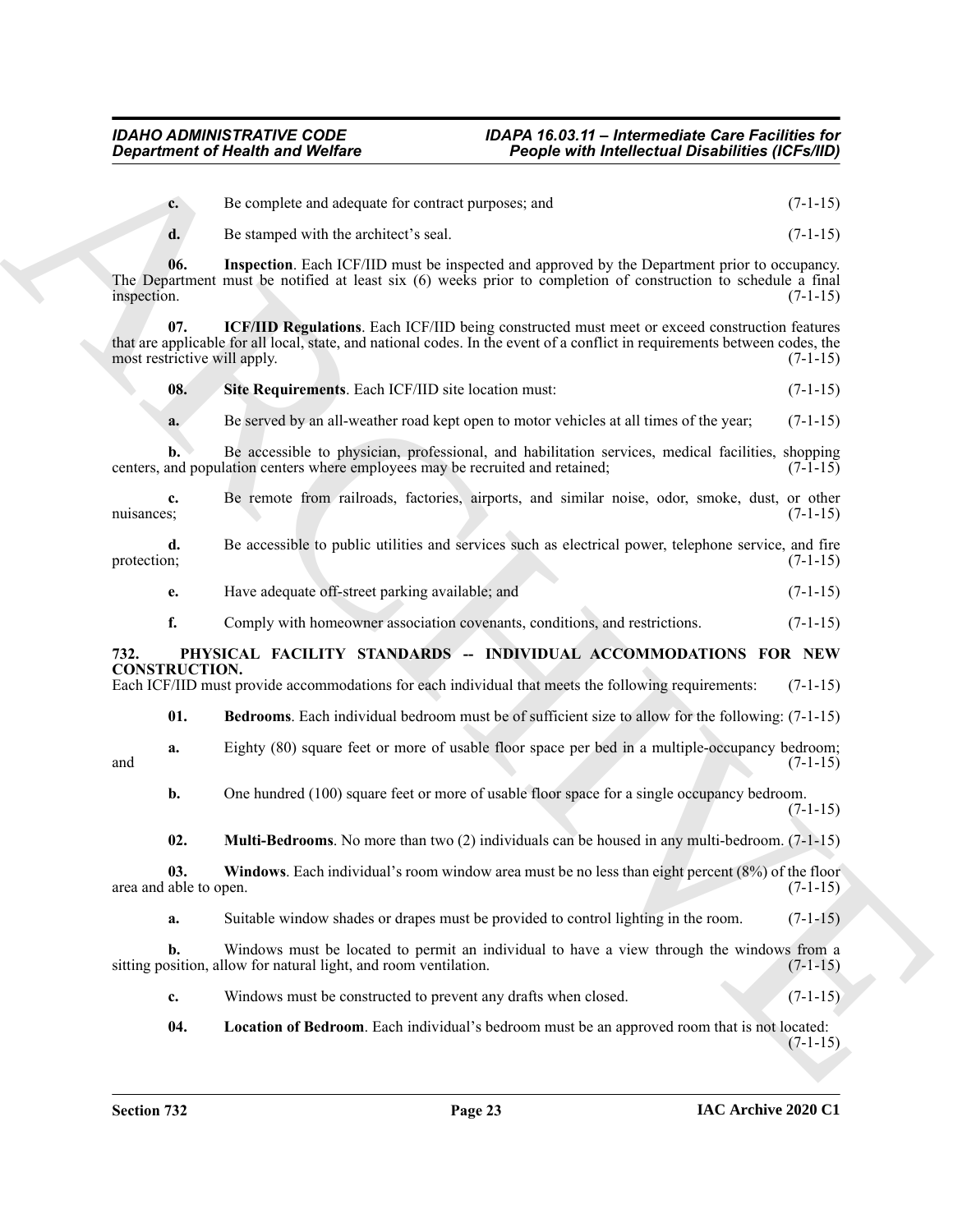|                                   | <b>Department of Health and Welfare</b>                                                                                                                                                                                                                                                                                                                                                                          | People with Intellectual Disabilities (ICFs/IID) |            |
|-----------------------------------|------------------------------------------------------------------------------------------------------------------------------------------------------------------------------------------------------------------------------------------------------------------------------------------------------------------------------------------------------------------------------------------------------------------|--------------------------------------------------|------------|
| a.                                | In a way that its outside walls are below grade;                                                                                                                                                                                                                                                                                                                                                                 |                                                  | $(7-1-15)$ |
| $\mathbf{b}$ .                    | In any attic story;                                                                                                                                                                                                                                                                                                                                                                                              |                                                  | $(7-1-15)$ |
| c.                                | In any trailer house;                                                                                                                                                                                                                                                                                                                                                                                            |                                                  | $(7-1-15)$ |
| d.                                | In any other room not approved; or                                                                                                                                                                                                                                                                                                                                                                               |                                                  | $(7-1-15)$ |
| e.<br>any other similar rooms.    | In a way that it can only be reached by passing through another individual's room, a utility room, or                                                                                                                                                                                                                                                                                                            |                                                  | $(7-1-15)$ |
| 05.                               | <b>Bathrooms</b> . Each ICF/IID must have one $(1)$ toilet, one $(1)$ tub or shower, and one $(1)$ lavatory<br>bowl for every four (4) licensed beds in the facility. Tubs, showers, and lavatory bowls must be connected to hot and<br>cold running water. Toilet and bathing rooms must not be accessed through another individual's sleeping room.                                                            |                                                  | $(7-1-15)$ |
| 06.                               | Living and Dining Areas. Each ICF/IID must provide a minimum of thirty (30) square feet per<br>licensed bed for living, dining, and recreational activities. This area must be for the sole use of individuals, and under<br>no circumstances can these rooms be used as bedrooms by an individual or personnel. A hall or entry is not<br>acceptable as a living room or recreation room.                       |                                                  | $(7-1-15)$ |
| 07.                               | Closets. Each individual must have closet space provided in their bedroom that is four (4) square<br>feet or more per licensed bed. When a common closet is used for two (2) individuals, there must be a physical<br>separation for the clothing of each individual.                                                                                                                                            |                                                  | $(7-1-15)$ |
| $733. - 739.$                     | (RESERVED)                                                                                                                                                                                                                                                                                                                                                                                                       |                                                  |            |
| 740.                              | FIRE AND LIFE SAFETY STANDARDS -- EXISTING FACILITY.<br>All buildings on the premises of an ICF/IID must meet all the requirements of local, state, and national codes<br>concerning fire and life safety standards that are applicable to ICFs/IID.                                                                                                                                                             |                                                  | $(7-1-15)$ |
| 01.<br>and life safety standards: | General Requirements. Each ICF/IID must meet the following general requirements for the fire                                                                                                                                                                                                                                                                                                                     |                                                  | $(7-1-15)$ |
| a.                                | The facility must be structurally sound and maintained and equipped to ensure the safety of the<br>individuals who reside there, employees, and the public.                                                                                                                                                                                                                                                      |                                                  | $(7-1-15)$ |
| b.                                | On the premises of each facility where natural or man-made hazards are present, suitable fences,<br>guards, and railings must be provided to protect the individuals who reside there, employees, and the public. (7-1-15)                                                                                                                                                                                       |                                                  |            |
| 02.                               | Existing Life Safety Code Requirements. Each ICF/IID must meet provisions of the National<br>Fire Protection Association (NFPA) Standard 101, The Life Safety Code, incorporated in Section 004 of these rules,<br>applicable to an ICF/IID, as specified below:                                                                                                                                                 |                                                  | $(7-1-15)$ |
| a.                                | Each existing facility housing sixteen (16) or fewer individuals on a single story must meet the<br>requirements of Chapter 33, Existing Residential Board and Care Occupancies, Small Facilities, Impractical<br>Evacuation Capabilities, specifically the sections found within 33.1, 33.2 and 33.7, and the applicable provisions of<br>Chapters 1 through 10 of the NFPA Standard 101, The Life Safety Code. |                                                  | $(7-1-15)$ |
| b.                                | Existing fire sprinkler systems in a facility are permitted to continue in service until building<br>footprint modifications are made, or a change of ownership, provided the lack of conformity with these standards<br>does not present a serious hazard to the occupants as determined by the authority having jurisdiction.                                                                                  |                                                  | $(7-1-15)$ |
| c.<br>supervised.                 | Sprinkler systems for a facility must be connected to the building fire alarm system and be                                                                                                                                                                                                                                                                                                                      |                                                  | $(7-1-15)$ |
| d.                                | Sprinkler systems installed in a newly constructed or converted facility must be designed to the                                                                                                                                                                                                                                                                                                                 |                                                  |            |

### <span id="page-23-7"></span><span id="page-23-6"></span><span id="page-23-5"></span><span id="page-23-0"></span>**733. -- 739. (RESERVED)**

### <span id="page-23-4"></span><span id="page-23-3"></span><span id="page-23-2"></span><span id="page-23-1"></span>**740. FIRE AND LIFE SAFETY STANDARDS -- EXISTING FACILITY.**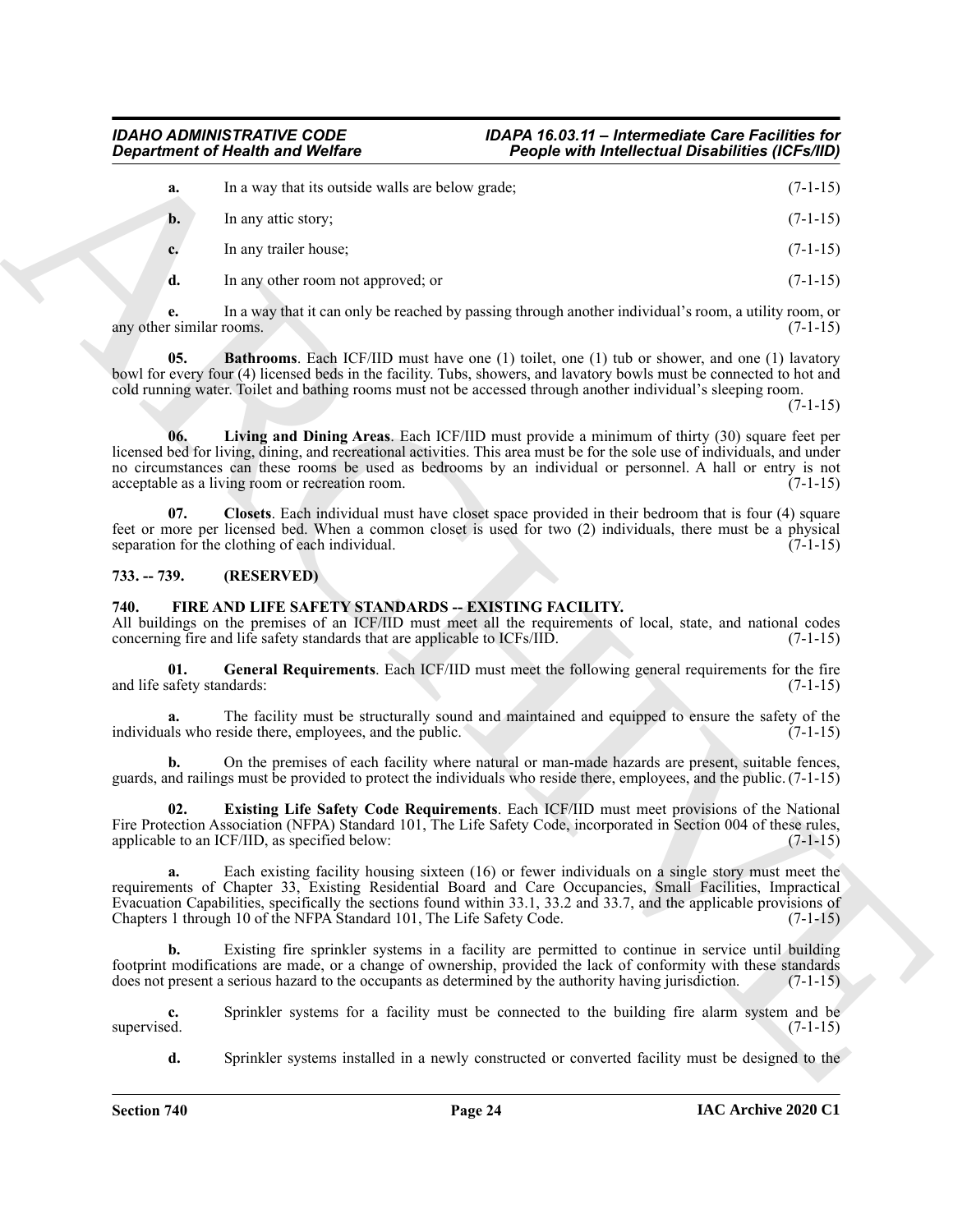standards of NFPA 13, NFPA 13-R or NFPA 13-D. Multipurpose sprinkler and domestic piping systems are prohibited. (7-1-15) prohibited. (7-1-15)

<span id="page-24-5"></span>**03. Existing Licensed Facilities**. Each existing ICF/IID housing seventeen (17) or more individuals, or any number of individuals residing in multiple story buildings, must meet the requirement of Chapter 19, Existing Health Care Occupancies, Limited Care Facilities, and the applicable provision of Chapters 1 through 10 of the NFPA Standard 101, The Life Safety Code, incorporated in Section 004 of these rules. (7-1-15)

<span id="page-24-7"></span>**04. Portable Fire Extinguishers**. Each ICF/IID must have portable fire extinguishers installed throughout the facility in accordance with applicable provisions of NFPA Standard 10, "Portable Fire Extinguishers." (7-1-15)

<span id="page-24-6"></span>**05. Portable Comfort Space Heating Devices Prohibited**. The use of portable comfort space heating devices of any kind is prohibited in an ICF/IID. (7-1-15)

<span id="page-24-4"></span>**06. Emergency Battery Operated Lighting**. Each ICF/IID must provide emergency battery-operated lighting for at least the exit passageway lighting, hall lighting, and the fire alarm system, in accordance with NFPA 101, The Life Safety Code, Section 7.9, as incorporated in Section 004 of these rules. (7-1-15)

### <span id="page-24-1"></span><span id="page-24-0"></span>**741. FIRE AND LIFE SAFETY STANDARDS -- EMERGENCY PLANS.**

<span id="page-24-2"></span>**01. Emergency Plans for Protection and Evacuation of Individuals**. In cooperation with the local fire authority, the administrator of each ICF/IID must develop a prearranged written plan for employee response for protection of the individuals who reside there and for orderly evacuation of these individuals in case of an emergency. These plans must include procedures to meet all potential emergencies and disasters relevant to the facility, such as fire, severe weather, and missing individuals. fire, severe weather, and missing individuals.

**a.** The written emergency plan for each facility must contain a diagram of the building showing emergency protection equipment, evacuation routes, and exits. This diagram must be conspicuously posted in a common area within the facility. An outline of emergency instructions must be posted with the diagram. (7-1-15)

**b.** The facility must communicate the written emergency plan to staff and train staff in the use of the written emergency plan. (7-1-15)

**c.** The facility must periodically review the written emergency plan and thoroughly test it to ensure rapid and efficient function of the plan. (7-1-15)

**d.** The facility must hold unannounced evacuation drills at least quarterly for each shift of personnel for a total of no less than twelve (12) per year. The evacuation drills must be irregularly scheduled throughout all shifts and under varied conditions. At least one (1) drill per shift must be held on a Sunday or holiday. The facility must actually evacuate individuals during at least one  $(1)$  drill each year on each shift.  $(7-1-15)$ 

<span id="page-24-3"></span>The facility must document evacuation drills, cite the problems investigated, and take the citive action for the identified problems. (7-1-15) appropriate corrective action for the identified problems.

**Experiment of Nextrin in of Weiker 12.** Propose with *individual consistent* of the state of the state of the state of the state of the state of the state of the state of the state of the state of the state of the state **02. Report of Fire**. Each ICF/IID must submit to the Department a separate report of each fire incident that occurs within the facility within thirty (30) days of the occurrence. The facility must use the Department's reporting form, "Facility Fire Incident Report," available online at: http://facilitystandards.idaho.gov. The facility must provide all specific data concerning the fire including the date, origin, extent of damage, method of extinguishment, and injuries, if any, for each fire incident. A reportable fire incident is when a facility has an incident:  $(7-1-15)$ 

**a.** That causes staff to activate the facility emergency plan in whole or in part;  $(7-1-15)$ 

**b.** That causes an alarm throughout, causing staff or residents to activate the facility emergency plan, or in part; (7-1-15) in whole, or in part;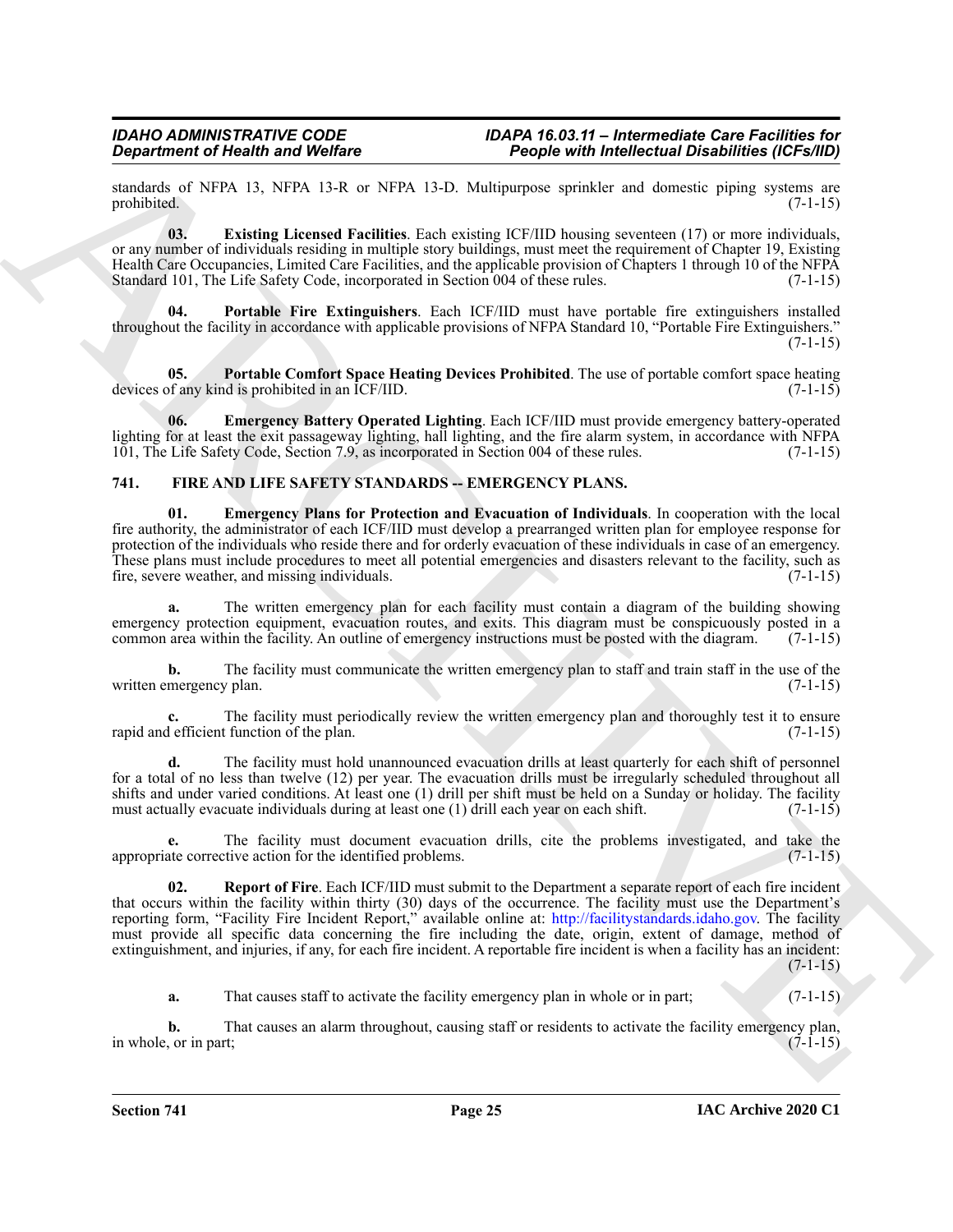**c.** That causes a response by the fire department or emergency services to investigate an alarm or  $(7-1-15)$  $i$  incident;  $(7-1-15)$ 

**d.** That is unplanned in which residents are evacuated, prepared to evacuate, partially evacuated, or protected in place, due to smoke, fire, unknown gases/odors, or other emergency; or (7-1-15)

<span id="page-25-2"></span>**e.** That results in an injury, burn, smoke inhalation, death, or other fire or emergency-related incident. (7-1-15)

**03. Maintenance of Equipment**. Each ICF/IID must establish routine test, check, and maintenance procedures for alarm systems, extinguishment systems, and all essential electrical systems. Each facility must meet the following requirements: (7-1-15) (3-1-15)

**a.** The use of any defective equipment on the premises of any facility is prohibited. (7-1-15)

**b.** The administrator of the ICF/IID must have all newly acquired equipment and appliances inspected for safe condition and function prior to use by any individual residing there, employee, or visitor to the facility.  $(7-1-15)$ 

**c.** The administrator of the ICF/IID must show written evidence of adequate preventive maintenance procedures for equipment directly related to the health and safety of the individuals who reside there. (7-1-15)

**d.** The facility must have the fire alarm system and smoke detection system serviced at least annually by an authorized servicing agency. Servicing must be in accordance with the applicable provision of NFPA Standard 72, The National Fire Alarm Code. (7-1-15)

**Equivalent of Nearly were by the circumstant of Presidential Chinese China (Exception 2018)**<br>
Institute the content of the content of the content of the content of the content of the content of the content of the content **e.** The facility's automatic sprinkler systems, if installed, must be serviced at least annually by an authorized servicing agency. Servicing must be in accordance with the applicable provisions of NFPA Standard 25, "Standard for the Inspection, Testing, and Maintenance of Water-Based Fire Protection Systems." Facilities protected by an NFPA 13D sprinkler system must be serviced and tested annually by an authorized servicing agency to include a visual inspection of all heads, testing of all water flow and tamper devices at a minimum. (7-1-15)

**f.** The facility must have all portable fire extinguishers serviced annually in accordance with the applicable provisions of NFPA Standard 10, "Portable Fire Extinguishers." (7-1-15)

The facility must establish routine in-house test and check procedures covering alarm systems, stems, and essential electrical systems. extinguishment systems, and essential electrical systems.

# <span id="page-25-0"></span>**742. -- 749. (RESERVED)**

### <span id="page-25-3"></span><span id="page-25-1"></span>**750. VEHICLES.**

Each ICF/IID that transports individuals must have a vehicle safety policy that meets the following: (7-1-15)

**01. Vehicle Safety Policy Content**. Each ICF/IID must develop, implement, monitor, and maintain a written vehicle safety policy for each vehicle owned, leased, or used that includes: (7-1-15)

<span id="page-25-5"></span>**a.** The establishment of a preventative maintenance program for each vehicle;  $(7-1-15)$ 

<span id="page-25-4"></span>**b.** Vehicle inspections and other regular maintenance needed to ensure individuals' safety; and  $(7-1-15)$ 

**c.** Inspection of wheelchair lifts, securing devices, and other devices necessary to ensure individuals'  $s$ safety.  $(7-1-15)$ 

**02. Motor Vehicle Licensing Requirements**. Each ICF/IID must meet and adhere to all laws, rules, and regulations, including licensing, registration, and insurance requirements applicable to drivers and vehicles for each vehicle type used. (7-1-15)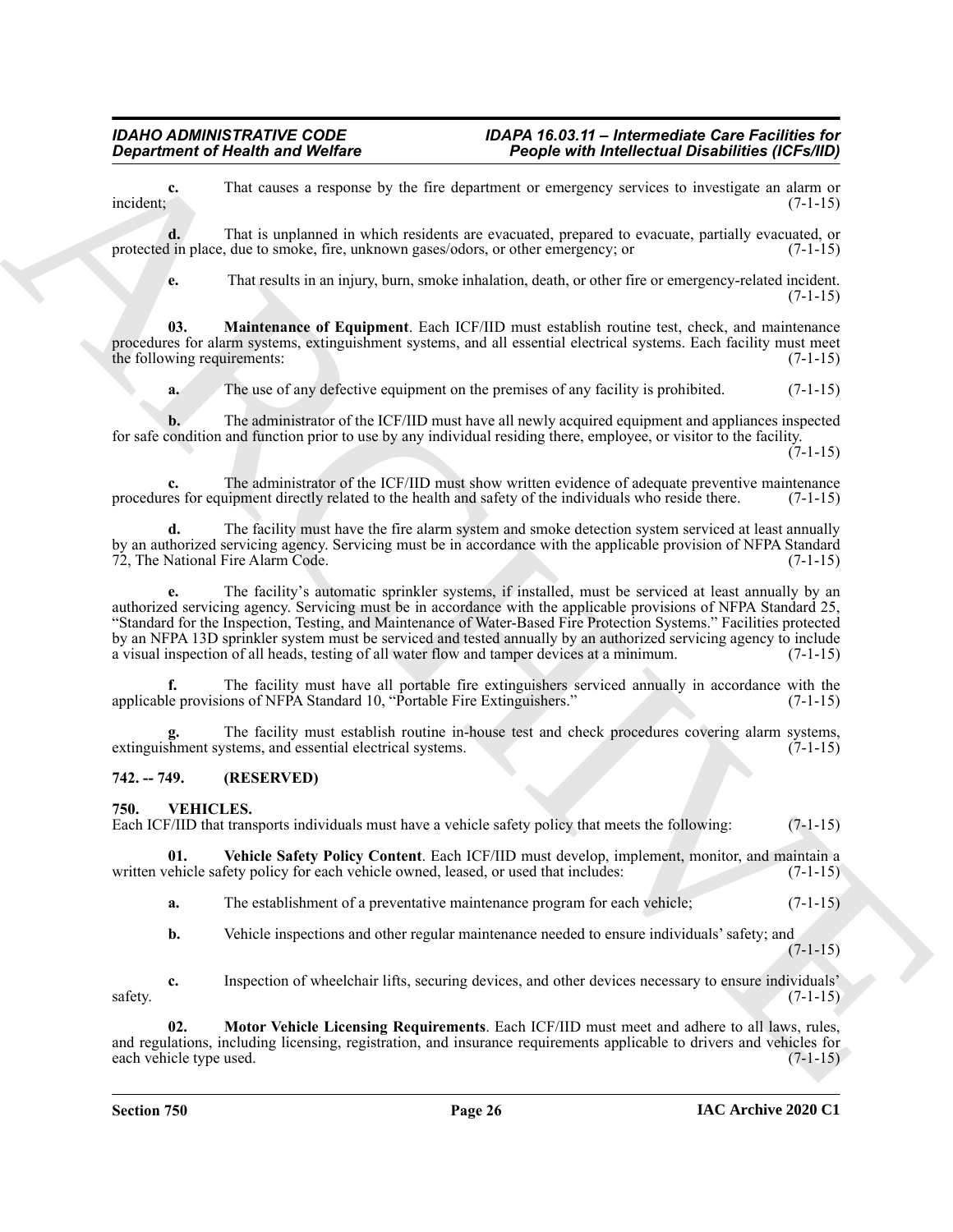### <span id="page-26-0"></span>**751. -- 799. (RESERVED)**

#### <span id="page-26-4"></span><span id="page-26-1"></span>**800. DIETETIC SERVICES.**

#### <span id="page-26-8"></span><span id="page-26-7"></span><span id="page-26-6"></span><span id="page-26-5"></span><span id="page-26-2"></span>**801. PURCHASING AND STORAGE OF FOOD.**

|                | <b>Department of Health and Welfare</b>                                                                                                                                                                                                                               | <b>People with Intellectual Disabilities (ICFs/IID)</b> |            |  |
|----------------|-----------------------------------------------------------------------------------------------------------------------------------------------------------------------------------------------------------------------------------------------------------------------|---------------------------------------------------------|------------|--|
| $751. - 799.$  | (RESERVED)                                                                                                                                                                                                                                                            |                                                         |            |  |
| 800.<br>rules. | <b>DIETETIC SERVICES.</b><br>The requirements of Sections 800 through 899 of these rules are modifications and additions to the requirements of<br>42 CFR 483.480 - 483.480(d)(5), Condition of Participation: Dietetic Services incorporated in Section 004 of these |                                                         | $(7-1-15)$ |  |
| 801.           | PURCHASING AND STORAGE OF FOOD.<br>Each ICF/IID must purchase and store food as follows:                                                                                                                                                                              |                                                         | $(7-1-15)$ |  |
| 01.            | Food Source. Each ICF/IID must obtain all food and drink from an approved source identified in<br>IDAPA 16.02.19, "Idaho Food Code."                                                                                                                                  |                                                         | $(7-1-15)$ |  |
| 02.            | Record of Food Purchases. At a minimum, each ICF/IID must keep a record of food purchases<br>that includes invoices for the preceding thirty-day (30) period.                                                                                                         |                                                         | $(7-1-15)$ |  |
| 03.            | Food Supply. Each ICF/IID must maintain on its premises the following food supplies:                                                                                                                                                                                  |                                                         | $(7-1-15)$ |  |
| a.             | Staple food items sufficient for a one-week (1) period; and                                                                                                                                                                                                           |                                                         | $(7-1-15)$ |  |
| b.             | Perishable food items sufficient for a two-day (2) period.                                                                                                                                                                                                            |                                                         | $(7-1-15)$ |  |
| 04.            | Temperature Requirements. Each refrigerator and freezer must be equipped with a reliable, easily<br>read thermometer to ensure the following guidelines are met:                                                                                                      |                                                         | $(7-1-15)$ |  |
| a.             | Refrigerators must be maintained at forty-one (41°F) degrees Fahrenheit or below; and                                                                                                                                                                                 |                                                         | $(7-1-15)$ |  |
| b.             | Freezers must be maintained at ten (10°F) degrees Fahrenheit or below.                                                                                                                                                                                                |                                                         | $(7-1-15)$ |  |
|                |                                                                                                                                                                                                                                                                       |                                                         |            |  |
|                |                                                                                                                                                                                                                                                                       |                                                         |            |  |

#### <span id="page-26-9"></span><span id="page-26-3"></span>**802. -- 999. (RESERVED)**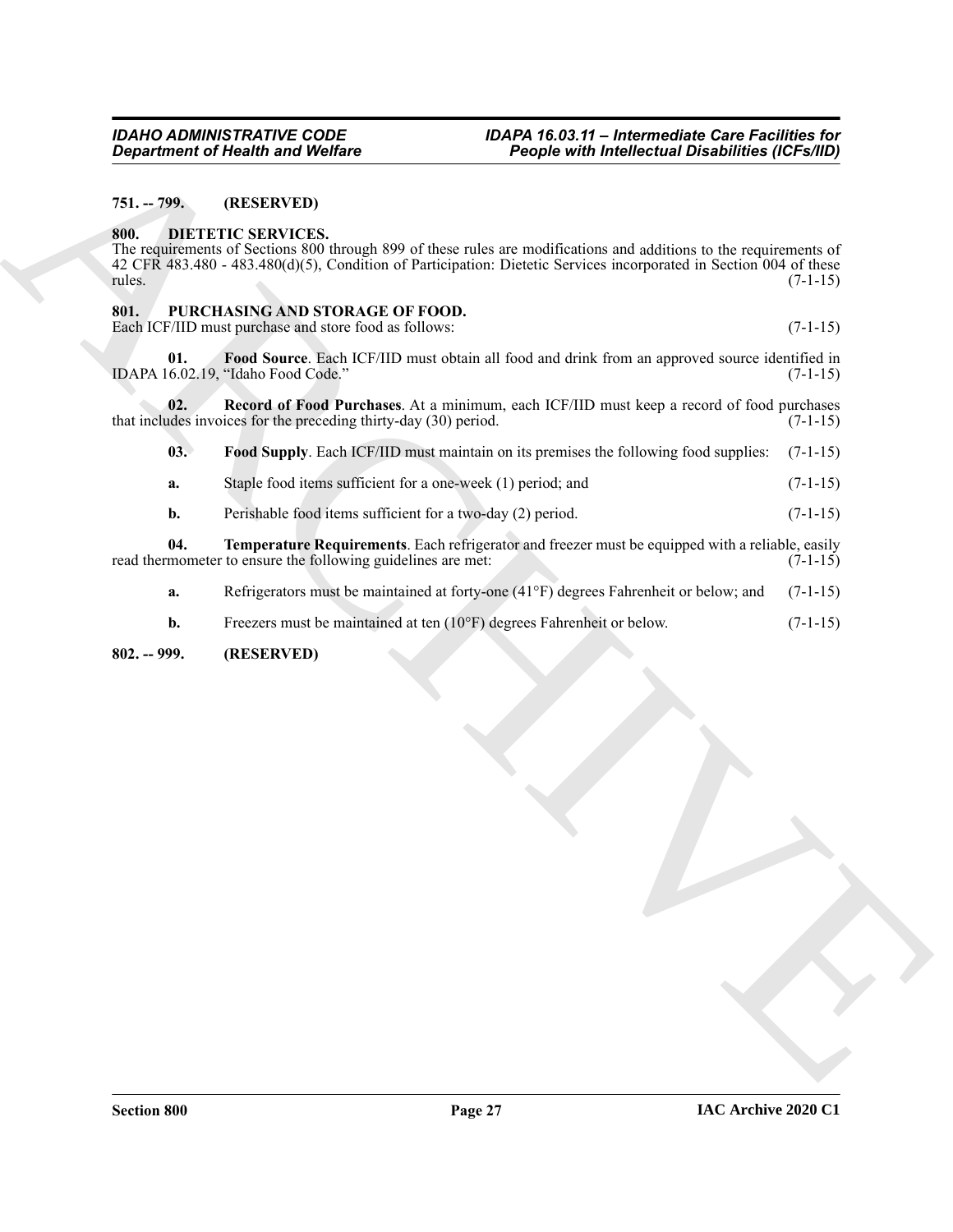# *Subject Index*

#### **A**

Active Treatment Services 16 Administrative Requirements -- Personnel 13 Daily Work Schedules 13 Health & Age Requirements 14 Job Descriptions 13 Organizational Chart 14 Personnel Records 14 Policies & Procedures 13 Training Requirements 14 Administrator 12 Administrator Duties 12 Advocates' Rights 15 Access to Individual's Records 16 Be Informed 15 Discharge Counseling 15 Prompt Communications 15 Prompt Notification of Significant Events 15 Visitation Rights 15 Written Interpretation of Evaluations 15 Appointed Advocate 15 Advise Individual of Rights 15 Advocate Selection 15 Individual Unable to Make Informed Decisions 15 Parent or Legal Guardian Unable to Participate 15 Requested by Individual, Parent, or Guardian 15

#### **C**

Change Of Ownership (CHOW) 9 Application for Change of Ownership 10 CHOW of ICF/IID 9 No CHOW 10 Client Behavior & Facility Practices 16 Client Protections 14

### **D**

Definitions & Abbreviations -- A through  $K = 6$ Active Treatment 6 Administrator 6 Advocate 6 Alteration 6 Board 6 Certification 6 Client 6 Department 6 Director 6 Discharge 6 Enclosure 6

[A](#page-12-4)ctive Theorem (A) (see month is the contrast of the contrast of the contrast of the contrast of the contrast of the contrast of the contrast of the contrast of the contrast of the contrast of the contrast of the contrast Governmental Unit 6 Individual 6 Individual Program Plan (IPP) 6 Initial License 7 Interdisciplinary Team (IDT) 7 Intermediate Care Facility for Individuals with Intellectual Disabilities (ICF/IID) 7 Definitions & Abbreviations -- L through  $Z$  7 Legal Guardian 7 Licensee 7 National Fire Protection Association (NFPA) 7 Noxious Stimuli 7 On Duty 7 Outside Service 7 Owner 7 Parent 7 Participate 7 Physician 7 Provisional License 8 Qualified Intellectual Disabilities Professional (QIDP) 8 Related to Owner 8 Renovations, Minor 8 Resident 8 Sufficient Staff 8 Transfer 8 Waiver 8 Denial Or Revocation Of License 11 Inadequate or False Disclosure 11 Major Deficiency 11 Notice to Deny or Revoke 11 Personnel Inadequacies 11 Prior Criminal Record 11 Prior Record Related to Licensure 11 Return Of Suspended, Revoked, Or Relinquished License 12 Dietetic Services 27 Display Of License 11

### **E**

Environmental Sanitation Standards 16 Environmental Standards -- Chemicals & Pesticides 17 Chemical Storage 17 Rodent & Pest Control 17 Environmental Standards -- Housekeeping Services 18 Deodorizers 18 Facility Interior 18 Housekeeping Procedures 18 Requirements After Individual Discharged 18

Environmental Standards -- Linens & Laundry Services 18 Laundry Facilities 18 Laundry Services 18 Linens Provided 18 Environmental Standards -- Water, Sewer, & Garbage 16 Adequate Water Supply 17 Garbage & Refuse Disposal 17 Private Water Supply 17 Sewage Disposal 17 Water Supply 16 Expiration & Renewal Of License 10

### **F**

Facility Records 13 Census Register 13 Records Available Upon Request 13 Facility Staffing 16 Fire & Life Safety Standards -- Emergency Plans 25 Emergency Plans for Protection and Evacuation of Individuals 25 Maintenance of Equipment 26 Report of Fire 25 Fire & Life Safety Standards -- Existing Facility 24 Emergency Battery Operated Lighting 25 Existing Licensed Facilities 25 Existing Life Safety Code Requirements 24 General Requirements 24 Portable Comfort Space Heating Devices Prohibited 25 Portable Fire Extinguishers 25

# **G**

Governing Body & Management 12 Governing Body Duties 12 Administrator Requirements 12 Appointment of Administrator 12 Unrelated to Owner 12

# **H**

Health Care Services 16

**I** ICF/IID Licensure Requirements 8 Approval of Facility Construction Plans 9 Compliance with Water & Sanitation Rules 9 Facility Name 8 Physical Location 8